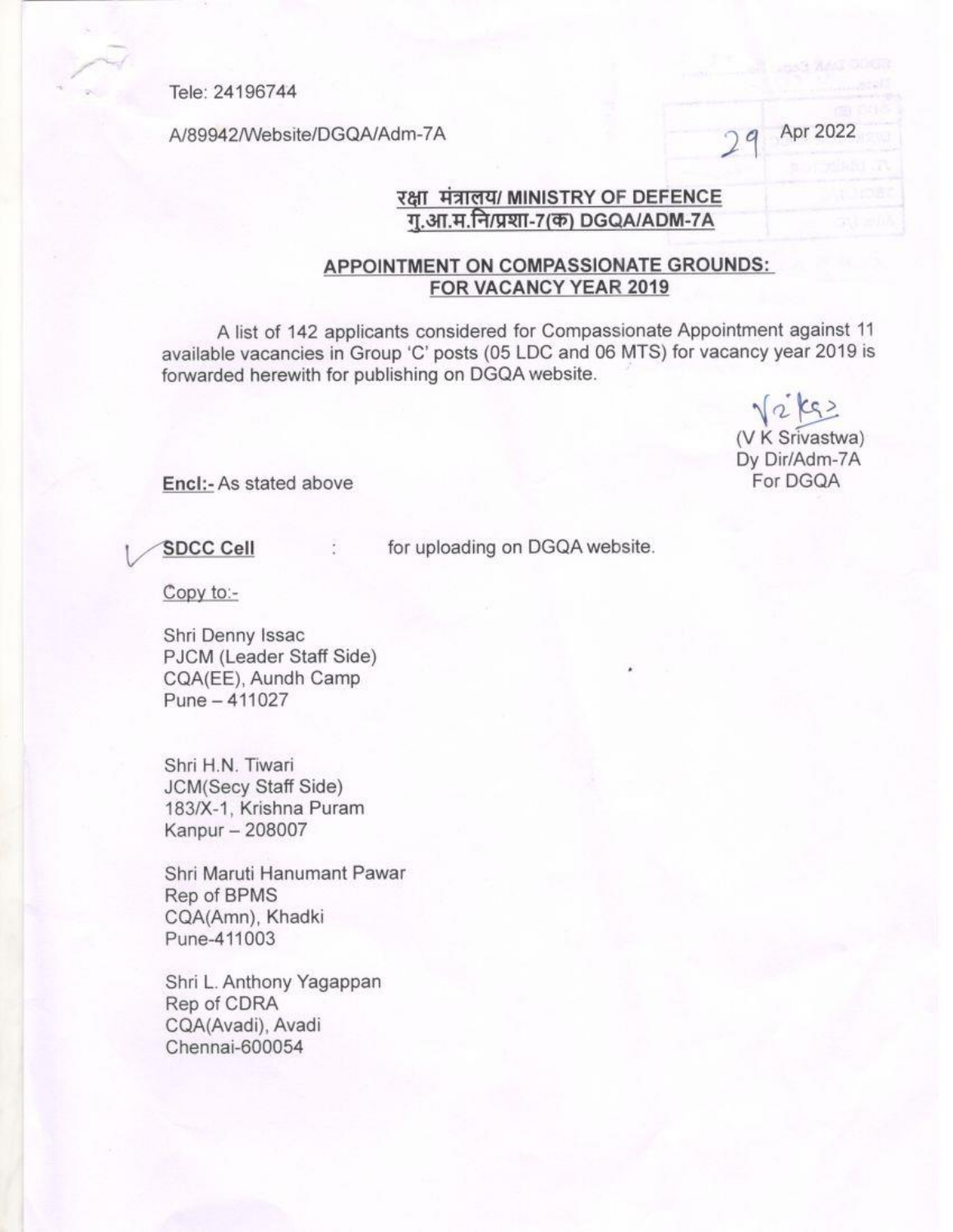|                |                                                                                                                                                                              |                                                          |                     |                                                                                                           |                                       |                                                                                                                                                                                                         |                             |                                                                                                              |                                                                                                     | LIST OF COMPASSIONATE APPOINTMENT CASES (AGAINST DEATH/MBO EMPLOYEE) FOR THE YEAR 2019-20                       |                                                               |                                                       |                              |                                                       |                              |                                                               |                              |                                                                       |                                                  |                    |                                                          |
|----------------|------------------------------------------------------------------------------------------------------------------------------------------------------------------------------|----------------------------------------------------------|---------------------|-----------------------------------------------------------------------------------------------------------|---------------------------------------|---------------------------------------------------------------------------------------------------------------------------------------------------------------------------------------------------------|-----------------------------|--------------------------------------------------------------------------------------------------------------|-----------------------------------------------------------------------------------------------------|-----------------------------------------------------------------------------------------------------------------|---------------------------------------------------------------|-------------------------------------------------------|------------------------------|-------------------------------------------------------|------------------------------|---------------------------------------------------------------|------------------------------|-----------------------------------------------------------------------|--------------------------------------------------|--------------------|----------------------------------------------------------|
| S.No.          | ame of candidate<br>deceased Govt.<br>servant<br>Name of<br>య                                                                                                                | Deceased Employee<br>Date of Birth / Date<br>of Death of | Date of application | pension in<br>Rupees (Basic<br>Excluding DA &<br>Allowances)<br>Family                                    |                                       | erminal Benefits in<br><b>Rupees</b>                                                                                                                                                                    |                             | earning member in<br>Rs (incl members<br>living seperatly) &<br>đ<br>Annual income<br>income from            | property                                                                                            | property (latest<br>market value in<br>immovable<br>Movable/<br>rupees)                                         |                                                               | Dependents<br>৳<br>ġ                                  |                              | of unmarried<br>daughters<br>$\dot{\mathsf{z}}$       |                              | of minor<br>children<br>$\frac{\dot{\mathsf{p}}}{\mathsf{z}}$ |                              | service<br>Left over                                                  |                                                  | <b>Total Marks</b> | Remarks                                                  |
|                |                                                                                                                                                                              |                                                          |                     | <b>Upto 9000</b><br>9001-11500<br>11501-14000<br>14001-16500<br>16501-19000<br>19001-21500<br>21501-24000 | 20<br>18<br>16<br>14<br>12<br>10<br>8 | * Terminal Benefits is scored<br>using three different scoring<br>tables, depending upon date of<br>death of employee. (All three<br>tables are placed at last page as<br>Table 1, Table 2 and Table 3) |                             | No income<br>1-1,05,000<br>1,05,001-1,35,000<br>1,35,001-1,65,000<br>1,65,001-1,95,000<br>1,95,001 and above | $5\phantom{.0}$<br>$\overline{\mathbf{4}}$<br>$\mathbf{3}$<br>$\overline{2}$<br>$\mathbf{1}$<br>Nil | Nil<br>Upto 5,00,000<br>5,00,001-10,00,000<br>10,00,001-15,00,000<br>15,00,001-20,00,000<br>20,00,001 and above | 10<br>8<br>6<br>$\overline{4}$<br>$\overline{2}$<br>$\pmb{0}$ | 3 & above<br>$\overline{2}$<br>$\overline{1}$<br>None | 15<br>10<br>5<br>$\mathbf 0$ | 3 & above<br>$\overline{2}$<br>$\overline{1}$<br>None | 15<br>10<br>5<br>$\mathbf 0$ | 3 & above<br>$\overline{2}$<br>$\mathbf{1}$<br>None           | 15<br>10<br>5<br>$\mathbf 0$ | 0-05 Years<br>$5+$ upto 10<br>10+upto 15<br>15+upto 20<br>Over 20 yrs | $\overline{2}$<br>$\overline{4}$<br>6<br>8<br>10 |                    |                                                          |
|                |                                                                                                                                                                              |                                                          |                     | 24001-26500<br>26501-29000<br>29001-31500<br>31501 & above                                                | 6<br>4<br>$\mathbf{2}$<br>$\mathbf 0$ |                                                                                                                                                                                                         |                             |                                                                                                              |                                                                                                     |                                                                                                                 |                                                               |                                                       |                              |                                                       |                              |                                                               |                              |                                                                       |                                                  |                    |                                                          |
| $\mathbf{1}$   | $\overline{2}$                                                                                                                                                               | $\overline{\mathbf{3}}$                                  | $\overline{4}$      | $5\phantom{.0}$                                                                                           |                                       | $\bf{6}$                                                                                                                                                                                                |                             | $\overline{7}$                                                                                               |                                                                                                     | 8                                                                                                               |                                                               | 9                                                     |                              | 10                                                    |                              | 11                                                            |                              | 12                                                                    |                                                  | 13                 | 14                                                       |
| $\overline{1}$ | Smt Vijaya Aruna Bais, w/o<br>Late Davinder Kumar<br>Fitter Auto (SK)<br>CPE, Itarsi<br>DOB-03 Jul 1978 (OBC)                                                                | 12.11.1964<br>24.05.2009<br>$\mathbf 0$                  | 03.04.2019          | 9,000                                                                                                     | 20                                    | DCRG-2,74,712<br>CGEIS-40,716<br>Leave-Nil<br>GPF-20,171<br>$LIC - Nil$<br>Total -3,35,599                                                                                                              | $\mathbf 0$<br>(Table-1)    | Nil                                                                                                          | 5                                                                                                   | Nil                                                                                                             | 10                                                            | $\overline{4}$                                        | 15                           | $\overline{2}$                                        | 10                           | $\mathbf{1}$                                                  | 5                            | 15 years<br>6 months                                                  | 8                                                | 73                 | Recommended<br>against Grp 'C'<br>post of<br>MTS(Office) |
| $\overline{2}$ | Smt Sunila Chacko, w/o<br>Late Chacko Kuruvilla<br>MTS(S)<br>CQA(SV), Dehu Road, Pune<br>DOB-12 Apr 1980 (Gen)<br>EQ-10th (SSLC)                                             | 25.11.1971<br>22.03.2018                                 | 01.06.2020          | 15.550                                                                                                    | 14                                    | DCRG-7,15,456<br>CGEIS-38,791<br>Leave -1,84,688<br>GPF-3,23,858<br>$LIC - 3,88,500$<br>Total -16,51,293                                                                                                | 6<br>(Table-3)              | Nil                                                                                                          | $5\phantom{.0}$                                                                                     | 1,743,424                                                                                                       | $\overline{2}$                                                | $\overline{a}$                                        | 15                           | $\overline{2}$                                        | 10                           | 2                                                             | 10                           | 13 years<br>8 months<br>10 days                                       | 6                                                | 68                 | Recommended<br>against Grp 'C'<br>post of<br>MTS(Office) |
| 3              | Smt Poonam B Bhandage, w/o<br>Late Balusa Bhandage<br>AE(QA), CQA(L), Bangalore<br>DOB - 14 Jan 1992(Gen)<br>EQ-SSLC, Diploma in Apparel<br><b>Designing FabricationTech</b> | 14.09.1982<br>01.10.2019                                 | 09.09.2020          | 23100                                                                                                     | 8                                     | DCRG-9,72,972<br>CGEIS-71,369<br>Leave -4,88,288<br>GPF-2,16,725<br>LIC -Nil<br>Total -17,49,354                                                                                                        | 6<br>(Table-3)              | Nil                                                                                                          | 5                                                                                                   | Nil                                                                                                             | 10                                                            | 3                                                     | 15                           |                                                       | 5                            | 1                                                             | 5                            | 22 years<br>11 months                                                 | 10                                               | 64                 | Recommended<br>against Grp 'C'<br>post of LDC            |
| $\overline{4}$ | Kum Sangeeta Chhura. d/o<br>Late Nilambar Chhura<br>$Ex-MTS(O)$<br>SQAE(A), Bolangir<br>DOB-14 Feb 2002(Gen)<br><b>EQ-Matriculation</b>                                      | 10.05.1969<br>19.05.2019                                 | 24.07.2020          | 16,000                                                                                                    | 14                                    | DCRG-6,93,504<br>CGEIS-39,591<br>Leave -2,85,526<br>GPF-8,265<br>LIC-4,73,144<br>Total -15,00,030                                                                                                       | $\overline{7}$<br>(Table-3) | Nil                                                                                                          | $5\phantom{.0}$                                                                                     | Nil                                                                                                             | 10                                                            | 3                                                     | 15                           | $\overline{1}$                                        | $5\overline{5}$              | Nil                                                           | $\mathbf 0$                  | 10 years<br>13 days                                                   | 6                                                | 62                 | Recommended<br>against Grp 'C'<br>post of<br>MTS(Office) |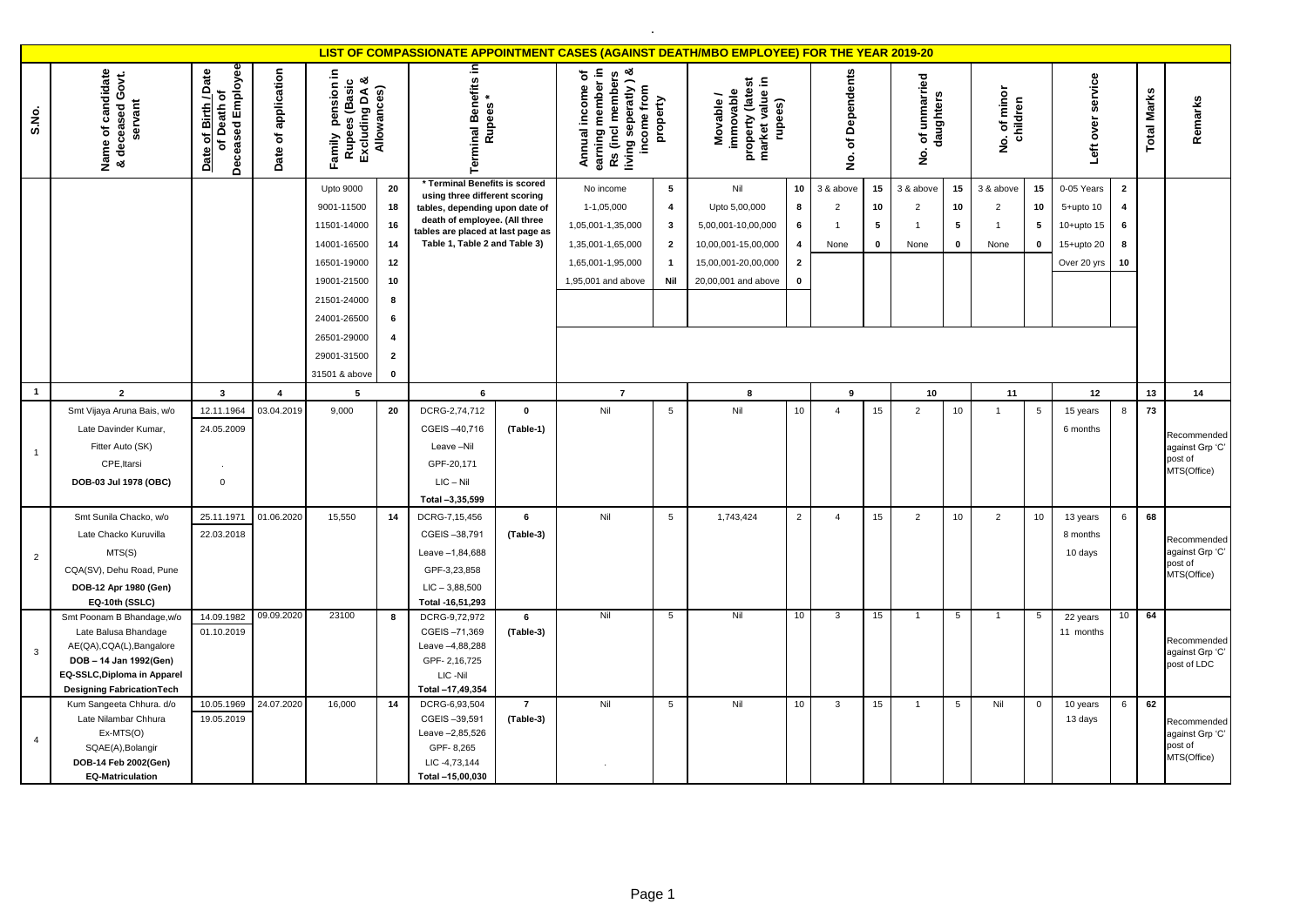| $\overline{1}$  | $\overline{2}$                  | $\mathbf{3}$ | $\overline{4}$ | 5      |    | 6                |             | $\overline{7}$ |                 | 8       |                 | 9              |    | 10             |                 | 11             |                 | 12        |                | 13 | 14                             |
|-----------------|---------------------------------|--------------|----------------|--------|----|------------------|-------------|----------------|-----------------|---------|-----------------|----------------|----|----------------|-----------------|----------------|-----------------|-----------|----------------|----|--------------------------------|
|                 | Shri Rahul Eknath Chinchghare   | 26.7.1961    | 13.9.2017      | 9,000  | 20 | DCRG 87,552      | $\mathbf 0$ | Nil            | $5\overline{5}$ | Nil     | 10              | $\overline{2}$ | 10 | $\overline{1}$ | 5               | Nil            | $\mathbf 0$     | 18 years  | 8              | 58 |                                |
|                 | s/o Late Eknath V Chinchghare   | 07.11.2002   |                |        |    | CGEIS 43,752     | (Table-1)   |                |                 |         |                 |                |    |                |                 |                |                 | 8 moths   |                |    | Recommended                    |
| $5\phantom{.0}$ | DM_III, SQAE(A), Ambajhari      |              |                |        |    | Leave 72960      |             |                |                 |         |                 |                |    |                |                 |                |                 |           |                |    | against Grp 'C'<br>post of LDC |
|                 | DOB - 24 Jun 1988 (Gen)         |              |                |        |    | GPF 1,37,428     |             |                |                 |         |                 |                |    |                |                 |                |                 |           |                |    |                                |
|                 | EQ - ITI (Elec)                 |              |                |        |    | Total- 3,41,692  |             |                |                 |         |                 |                |    |                |                 |                |                 |           |                |    |                                |
|                 | Km. Kakan Sarkar, d/o           | 03.06.1968   | 06.11.2017     | 17,950 | 12 | DCRG 8,96,064    | 5           | Nil            | $5\overline{5}$ | 3065001 | $\mathbf{0}$    | $\overline{4}$ | 15 | $\overline{2}$ | 10              | $\overline{1}$ | $5\overline{5}$ | 10 years  | 6              | 58 |                                |
|                 | Late Kartick Chandra Sarkar,    | 19.07.2017   |                |        |    | CGEIS-1,00,843   | (Table-3)   |                |                 |         |                 |                |    |                |                 |                |                 | 11 months |                |    |                                |
| 6               | Tech(HS-I)                      |              |                |        |    | Leave-5,50,075   |             |                |                 |         |                 |                |    |                |                 |                |                 |           |                |    | Recommended<br>against Grp 'C' |
|                 | SQAE(Armts), Kolkata            |              |                |        |    | GPF-3,67,280     |             |                |                 |         |                 |                |    |                |                 |                |                 |           |                |    | post of LDC                    |
|                 | DOB - 27 Jun 1998 (Gen)         |              |                |        |    | LIC-NIL          |             |                |                 |         |                 |                |    |                |                 |                |                 |           |                |    |                                |
|                 | EQ - Higher Secondary Pass      |              |                |        |    | Total-19,14,262  |             |                |                 |         |                 |                |    |                |                 |                |                 |           |                |    |                                |
|                 | Smt A. Gajalakshmi, w/o         | 06.05.1967   | 23.12.19       | 16,500 | 14 | DCRG-9,05,520    | 5           | Nil            | $5\phantom{.0}$ | Nil     | 10 <sup>1</sup> | $\mathbf{3}$   | 15 | Nil            | $\overline{0}$  | $\overline{1}$ | 5               | 08 Years  | $\overline{4}$ | 58 |                                |
|                 | Late T. Arumugam, MTS(O)        | 15.01.2019   |                |        |    | CGEGIS-41,661    | (Table-3)   |                |                 |         |                 |                |    |                |                 |                |                 | 04 months |                |    | Recommended                    |
| $\overline{7}$  | SQAE(Armts), Chennai            |              |                |        |    | Leave -3,68,368  |             |                |                 |         |                 |                |    |                |                 |                |                 |           |                |    | against Grp 'C'                |
|                 | DOB-06 Dec 1979 (SC)            |              |                |        |    | GPF-6,05,128     |             |                |                 |         |                 |                |    |                |                 |                |                 |           |                |    | post of<br>MTS(Office)         |
|                 | <b>EQ-Xth Passed</b>            |              |                |        |    | DLI-Nil          |             |                |                 |         |                 |                |    |                |                 |                |                 |           |                |    |                                |
|                 |                                 |              |                |        |    | Total -19,20,677 |             |                |                 |         |                 |                |    |                |                 |                |                 |           |                |    |                                |
|                 | Smt Rita Das, W/o               | 12.12.1970   | 31.05.2017     | 17,950 | 12 | DCRG 8,97,141    | 9           | Nil            | $5\overline{5}$ | Nil     | 10 <sup>1</sup> | 5              | 15 | Nil            | $\mathbf 0$     | Nil            | $\mathbf 0$     | 14 Years  | 6              | 57 | Recommended<br>against Grp 'C' |
|                 | Late Raju Kumar Das, Tech(HS-I) | 19.08.2016   |                |        |    | CGEGIS 44,896    | (Table-3)   |                |                 |         |                 |                |    |                |                 |                |                 | 4 Month   |                |    | post of                        |
| 8               | SQAE (Armts), Kolkata           |              |                |        |    | 21,971<br>Leave  |             |                |                 |         |                 |                |    |                |                 |                |                 |           |                |    | MTS(Office)                    |
|                 | DOB - 07.09.1971 (SC)           |              |                |        |    | GPF<br>1.54,886  |             |                |                 |         |                 |                |    |                |                 |                |                 |           |                |    |                                |
|                 | EQ - IX th Class                |              |                |        |    | Total 11,18,894  |             |                |                 |         |                 |                |    |                |                 |                |                 |           |                |    |                                |
|                 | Shri R Chandrashekar, s/o       | 02.06.1968   | 30.07.2018     | 17,000 | 12 | DCRG-9,00,000    | 9           | Nil            | $5\phantom{.0}$ | Nil     | 10              | $\overline{2}$ | 10 | $\overline{1}$ | 5               | Nil            | $\mathbf 0$     | 10 Years  | 6              | 57 |                                |
|                 | Late R Raja,                    | 18.11.2017   |                |        |    | CGEGIS-50,600    | (Table-3)   |                |                 |         |                 |                |    |                |                 |                |                 | 7 months  |                |    | Recommended                    |
| 9               | TECH(SK)                        |              |                |        |    | Leave -1,11,265  |             |                |                 |         |                 |                |    |                |                 |                |                 |           |                |    | against Grp 'C'                |
|                 | CQA(L), Bangalore               |              |                |        |    | GPF-95,793       |             |                |                 |         |                 |                |    |                |                 |                |                 |           |                |    | post of<br>MTS(Office)         |
|                 | DOB-26 Feb 1990(ST)             |              |                |        |    | $LIC - Nil$      |             |                |                 |         |                 |                |    |                |                 |                |                 |           |                |    |                                |
|                 | <b>EQ-SSLC Pass</b>             |              |                |        |    | Total -11,57,658 |             |                |                 |         |                 |                |    |                |                 |                |                 |           |                |    |                                |
|                 | Shri Prashant Shailesh          | 17.08.1954   | 10.01.2012     | 12,250 | 16 | DCRG 1,58,172    | 8           | Nil            | $5\overline{5}$ | Nil     | 10 <sup>1</sup> | $\overline{2}$ | 10 | $\overline{1}$ | $5\overline{5}$ | Nil            | $\overline{0}$  | 3 years   | $\overline{2}$ | 56 |                                |
|                 | Gore, s/o Late Smt              | 20.01.2011   |                |        |    | CGEIS 32,629     | (Table-2)   |                |                 |         |                 |                |    |                |                 |                |                 | 7 months  |                |    |                                |
| 10              | Shashikala Shailesh Gore        |              |                |        |    | Leave 90,363     |             |                |                 |         |                 |                |    |                |                 |                |                 |           |                |    | Recommended<br>against Grp 'C' |
|                 | Peon, CQA(EE), Pune             |              |                |        |    | GPF<br>81,644    |             |                |                 |         |                 |                |    |                |                 |                |                 |           |                |    | post of LDC                    |
|                 | DOB - 18 Mar 1984 (Gen)         |              |                |        |    | LIC<br>1,25,000  |             |                |                 |         |                 |                |    |                |                 |                |                 |           |                |    |                                |
|                 | EQ - $12^{th}$ Passed           |              |                |        |    | Total 4,87,808   |             |                |                 |         |                 |                |    |                |                 |                |                 |           |                |    |                                |
|                 | Shri Anil Oblesh Kumar          | 01.07.1952   | 15.10.2008     | 10,189 | 18 | DCRG 4,47,942    | $\mathbf 0$ | 114264         | $\mathbf{3}$    | 454,000 | 8               | 3              | 15 | $\overline{2}$ | 10              | Nil            | $\mathbf{0}$    | 4 years   | 2              | 56 |                                |
|                 | Thippayya, S/o Late             | 19.05.2008   |                |        |    | CGEIS 43,210     | (Table-1)   |                |                 |         |                 |                |    |                |                 |                |                 | 2 months  |                |    |                                |
| 11              | OK Thippayya, FED               |              |                |        |    | Leave Nil        |             |                |                 |         |                 |                |    |                |                 |                |                 |           |                |    | Case Closed                    |
|                 | CQA (Ammn), Pune                |              |                |        |    | GPF 21,060/-     |             |                |                 |         |                 |                |    |                |                 |                |                 |           |                |    |                                |
|                 | DOB - 23.03.1988 (SC)           |              |                |        |    | Total 5,12,212   |             |                |                 |         |                 |                |    |                |                 |                |                 |           |                |    |                                |
|                 | EQ-M.Com                        |              |                |        |    |                  |             |                |                 |         |                 |                |    |                |                 |                |                 |           |                |    |                                |
|                 | Miss Shrayasi Mallik, d/o       | 12.11.1963   | 10.08.2020     | 11,280 | 18 | DCRG 1,72,080    | $\mathbf 0$ | Nil            | $5\overline{5}$ | Nil     | 10              | $\overline{2}$ | 10 | $\overline{1}$ | $5\overline{5}$ | Nil            | $\overline{0}$  | 17 Years  | 8              | 56 |                                |
|                 | Late Shri Pritish Mallik,       | 03.03.2006   |                |        |    | CGEIS 39,248     | (Table-1)   |                |                 |         |                 |                |    |                |                 |                |                 | 8 months  |                |    |                                |
| 12              | Lab Asstt, SQAE Cossipore       |              |                |        |    | Leave 81,210     |             |                |                 |         |                 |                |    |                |                 |                |                 | 29 days   |                |    | Case Closed                    |
|                 | DOB-21 May 2000(SC)             |              |                |        |    | GPF 3,72,085     |             |                |                 |         |                 |                |    |                |                 |                |                 |           |                |    |                                |
|                 | $EQ - 12th Pass$                |              |                |        |    | LIC Nil          |             |                |                 |         |                 |                |    |                |                 |                |                 |           |                |    |                                |
|                 |                                 |              |                |        |    | Total 6,64,623   |             |                |                 |         |                 |                |    |                |                 |                |                 |           |                |    |                                |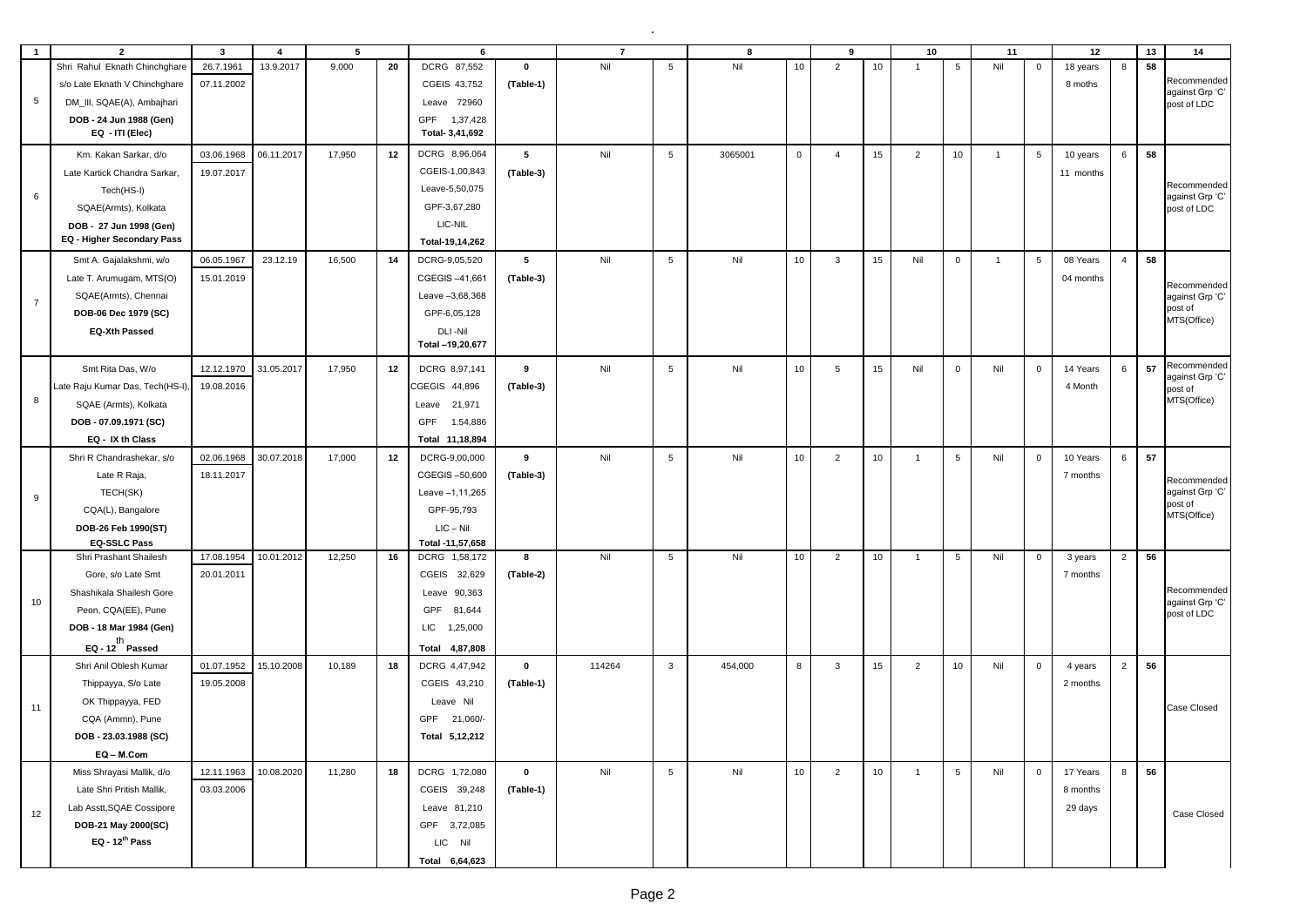| <b>DCRG</b><br>Nil<br>10<br>$5\overline{5}$<br>6<br>55<br>Shri Sanjay Balmiki, s/o<br>18.2.1955<br>25.5.17<br>9,000<br>20<br>59,028<br>10<br>24000<br>$\overline{4}$<br>Nil<br>$\mathsf 0$<br>Nil<br>$\mathbf{0}$<br>13 Years<br>$\overline{1}$<br>Late Bijoy Balmiki, Labourer<br>15.11.2001<br>CGEGIS 21,841<br>(Table-1)<br>3 months<br>13<br>CQA(Met), Ichapur<br>Leave 7,814<br>DOB-08 Feb 1983 (SC)<br>GPF<br>6,113<br><b>EQ-IV Class Passed</b><br>Total 94,781<br>$5\phantom{.0}$<br>8<br>55<br>9 Jun 64<br>12.12.2017<br>9,420<br>$\overline{\mathbf{4}}$<br>Nil<br>Nil<br>10<br>$5\overline{5}$<br>$5\overline{5}$<br>Nil<br>Ku Monika Chelestin, d/o<br>18<br>DCRG 1,54,872<br>$\overline{1}$<br>$\mathsf 0$<br>$\overline{1}$<br>16 year<br>06.12.2007<br>Late Julious Chelestin, UDC<br>CGEGIS 42,784<br>(Table-1)<br>6 months<br>14<br>SQAE(Armts), Khamaria<br>Leave Nil<br>DOB-09 Jun 1991 (ST)<br>GPF 13,905<br>EQ-B.Com & MBA<br>Total -2,11,561<br>$\overline{5}$<br>Nil<br>10<br>55<br>01.05.1969<br>26.05.2020<br>17950<br>12<br>DCRG-7,96,118<br>Nil<br>$\mathbf{3}$<br>15<br>$5\phantom{.0}$<br>Nil<br>$\overline{4}$<br>Kum Deepanjali Sahoo, d/o<br>$\overline{4}$<br>$\mathbf{1}$<br>$\mathsf 0$<br>9 years<br>Late Kusha Sahoo,<br>29.05.2019<br>CGEGIS-40,983<br>(Table-3)<br>11 months<br>Tech(HS-I)<br>Leave -3,45,118<br>15<br>SQAE(A), Badmal<br>GPF-17,791<br>DOB-04 Jun 1998(Gen)<br>LIC-8,54,177<br>EQ : $12^{th}$ Pass<br>Total -20,54,187<br>$5\overline{5}$<br>54<br>14<br>6<br>Nil<br>$5\phantom{.0}$<br>$\overline{4}$<br>Shri Sandeep Rajendra Shinde<br>05.02.1961<br>14.10.2013<br>15,100<br>DCRG 6,07,086<br>Nil<br>10<br>$\overline{2}$<br>10<br>$\overline{1}$<br>Nil<br>$\mathsf 0$<br>07 years | $\overline{2}$ | $5\overline{5}$<br>$\overline{4}$<br>6 | $\overline{7}$ | 8 | 9 | 10 | 11 | 12 | $13$ | 14          |
|------------------------------------------------------------------------------------------------------------------------------------------------------------------------------------------------------------------------------------------------------------------------------------------------------------------------------------------------------------------------------------------------------------------------------------------------------------------------------------------------------------------------------------------------------------------------------------------------------------------------------------------------------------------------------------------------------------------------------------------------------------------------------------------------------------------------------------------------------------------------------------------------------------------------------------------------------------------------------------------------------------------------------------------------------------------------------------------------------------------------------------------------------------------------------------------------------------------------------------------------------------------------------------------------------------------------------------------------------------------------------------------------------------------------------------------------------------------------------------------------------------------------------------------------------------------------------------------------------------------------------------------------------------------------------------------------------------------------------------------------|----------------|----------------------------------------|----------------|---|---|----|----|----|------|-------------|
|                                                                                                                                                                                                                                                                                                                                                                                                                                                                                                                                                                                                                                                                                                                                                                                                                                                                                                                                                                                                                                                                                                                                                                                                                                                                                                                                                                                                                                                                                                                                                                                                                                                                                                                                                |                |                                        |                |   |   |    |    |    |      |             |
|                                                                                                                                                                                                                                                                                                                                                                                                                                                                                                                                                                                                                                                                                                                                                                                                                                                                                                                                                                                                                                                                                                                                                                                                                                                                                                                                                                                                                                                                                                                                                                                                                                                                                                                                                |                |                                        |                |   |   |    |    |    |      |             |
|                                                                                                                                                                                                                                                                                                                                                                                                                                                                                                                                                                                                                                                                                                                                                                                                                                                                                                                                                                                                                                                                                                                                                                                                                                                                                                                                                                                                                                                                                                                                                                                                                                                                                                                                                |                |                                        |                |   |   |    |    |    |      | Case Closed |
|                                                                                                                                                                                                                                                                                                                                                                                                                                                                                                                                                                                                                                                                                                                                                                                                                                                                                                                                                                                                                                                                                                                                                                                                                                                                                                                                                                                                                                                                                                                                                                                                                                                                                                                                                |                |                                        |                |   |   |    |    |    |      |             |
|                                                                                                                                                                                                                                                                                                                                                                                                                                                                                                                                                                                                                                                                                                                                                                                                                                                                                                                                                                                                                                                                                                                                                                                                                                                                                                                                                                                                                                                                                                                                                                                                                                                                                                                                                |                |                                        |                |   |   |    |    |    |      |             |
|                                                                                                                                                                                                                                                                                                                                                                                                                                                                                                                                                                                                                                                                                                                                                                                                                                                                                                                                                                                                                                                                                                                                                                                                                                                                                                                                                                                                                                                                                                                                                                                                                                                                                                                                                |                |                                        |                |   |   |    |    |    |      |             |
|                                                                                                                                                                                                                                                                                                                                                                                                                                                                                                                                                                                                                                                                                                                                                                                                                                                                                                                                                                                                                                                                                                                                                                                                                                                                                                                                                                                                                                                                                                                                                                                                                                                                                                                                                |                |                                        |                |   |   |    |    |    |      |             |
|                                                                                                                                                                                                                                                                                                                                                                                                                                                                                                                                                                                                                                                                                                                                                                                                                                                                                                                                                                                                                                                                                                                                                                                                                                                                                                                                                                                                                                                                                                                                                                                                                                                                                                                                                |                |                                        |                |   |   |    |    |    |      |             |
|                                                                                                                                                                                                                                                                                                                                                                                                                                                                                                                                                                                                                                                                                                                                                                                                                                                                                                                                                                                                                                                                                                                                                                                                                                                                                                                                                                                                                                                                                                                                                                                                                                                                                                                                                |                |                                        |                |   |   |    |    |    |      |             |
|                                                                                                                                                                                                                                                                                                                                                                                                                                                                                                                                                                                                                                                                                                                                                                                                                                                                                                                                                                                                                                                                                                                                                                                                                                                                                                                                                                                                                                                                                                                                                                                                                                                                                                                                                |                |                                        |                |   |   |    |    |    |      |             |
|                                                                                                                                                                                                                                                                                                                                                                                                                                                                                                                                                                                                                                                                                                                                                                                                                                                                                                                                                                                                                                                                                                                                                                                                                                                                                                                                                                                                                                                                                                                                                                                                                                                                                                                                                |                |                                        |                |   |   |    |    |    |      |             |
|                                                                                                                                                                                                                                                                                                                                                                                                                                                                                                                                                                                                                                                                                                                                                                                                                                                                                                                                                                                                                                                                                                                                                                                                                                                                                                                                                                                                                                                                                                                                                                                                                                                                                                                                                |                |                                        |                |   |   |    |    |    |      |             |
|                                                                                                                                                                                                                                                                                                                                                                                                                                                                                                                                                                                                                                                                                                                                                                                                                                                                                                                                                                                                                                                                                                                                                                                                                                                                                                                                                                                                                                                                                                                                                                                                                                                                                                                                                |                |                                        |                |   |   |    |    |    |      |             |
|                                                                                                                                                                                                                                                                                                                                                                                                                                                                                                                                                                                                                                                                                                                                                                                                                                                                                                                                                                                                                                                                                                                                                                                                                                                                                                                                                                                                                                                                                                                                                                                                                                                                                                                                                |                |                                        |                |   |   |    |    |    |      |             |
|                                                                                                                                                                                                                                                                                                                                                                                                                                                                                                                                                                                                                                                                                                                                                                                                                                                                                                                                                                                                                                                                                                                                                                                                                                                                                                                                                                                                                                                                                                                                                                                                                                                                                                                                                |                |                                        |                |   |   |    |    |    |      |             |
|                                                                                                                                                                                                                                                                                                                                                                                                                                                                                                                                                                                                                                                                                                                                                                                                                                                                                                                                                                                                                                                                                                                                                                                                                                                                                                                                                                                                                                                                                                                                                                                                                                                                                                                                                |                |                                        |                |   |   |    |    |    |      |             |
|                                                                                                                                                                                                                                                                                                                                                                                                                                                                                                                                                                                                                                                                                                                                                                                                                                                                                                                                                                                                                                                                                                                                                                                                                                                                                                                                                                                                                                                                                                                                                                                                                                                                                                                                                |                |                                        |                |   |   |    |    |    |      |             |
| s/o Late R.R. Shinde, Washermar<br>28.06.2013<br>CGEIS 63,572                                                                                                                                                                                                                                                                                                                                                                                                                                                                                                                                                                                                                                                                                                                                                                                                                                                                                                                                                                                                                                                                                                                                                                                                                                                                                                                                                                                                                                                                                                                                                                                                                                                                                  |                |                                        |                |   |   |    |    |    |      |             |
| (Table-2)<br>08 months<br>16                                                                                                                                                                                                                                                                                                                                                                                                                                                                                                                                                                                                                                                                                                                                                                                                                                                                                                                                                                                                                                                                                                                                                                                                                                                                                                                                                                                                                                                                                                                                                                                                                                                                                                                   |                |                                        |                |   |   |    |    |    |      |             |
| CQA(Amn), Kirkee, Pune<br>Leave Nil<br>GPF 11,000                                                                                                                                                                                                                                                                                                                                                                                                                                                                                                                                                                                                                                                                                                                                                                                                                                                                                                                                                                                                                                                                                                                                                                                                                                                                                                                                                                                                                                                                                                                                                                                                                                                                                              |                |                                        |                |   |   |    |    |    |      |             |
| DOB - 25 Aug 1990 (Gen)<br>EQ - B Com<br>Total 6,81,658                                                                                                                                                                                                                                                                                                                                                                                                                                                                                                                                                                                                                                                                                                                                                                                                                                                                                                                                                                                                                                                                                                                                                                                                                                                                                                                                                                                                                                                                                                                                                                                                                                                                                        |                |                                        |                |   |   |    |    |    |      |             |
| Nil<br>5<br>Nil<br>10<br>15<br>$5\phantom{.0}$<br>2<br>54<br>14<br>$\mathbf{3}$<br>$\mathbf{3}$<br>Nil<br>$\mathsf 0$<br>$\mathbf{1}$                                                                                                                                                                                                                                                                                                                                                                                                                                                                                                                                                                                                                                                                                                                                                                                                                                                                                                                                                                                                                                                                                                                                                                                                                                                                                                                                                                                                                                                                                                                                                                                                          |                |                                        |                |   |   |    |    |    |      |             |
| 27.02.1953<br>25.09.2014<br>16,150<br><b>DCRG</b><br>6,40,348<br>Shri Kalpesh Y Ovhal, s/o<br>1year<br>Late Yashwant R Ovhal<br>24.11.2011                                                                                                                                                                                                                                                                                                                                                                                                                                                                                                                                                                                                                                                                                                                                                                                                                                                                                                                                                                                                                                                                                                                                                                                                                                                                                                                                                                                                                                                                                                                                                                                                     |                |                                        |                |   |   |    |    |    |      |             |
| CGEIS 51,384<br>(Table-2)<br>3 months                                                                                                                                                                                                                                                                                                                                                                                                                                                                                                                                                                                                                                                                                                                                                                                                                                                                                                                                                                                                                                                                                                                                                                                                                                                                                                                                                                                                                                                                                                                                                                                                                                                                                                          |                |                                        |                |   |   |    |    |    |      |             |
| Moulder (HS)<br>Leave<br>99,679<br>17<br>GPF                                                                                                                                                                                                                                                                                                                                                                                                                                                                                                                                                                                                                                                                                                                                                                                                                                                                                                                                                                                                                                                                                                                                                                                                                                                                                                                                                                                                                                                                                                                                                                                                                                                                                                   |                |                                        |                |   |   |    |    |    |      |             |
| CQA(EE), Aundh Camp, Pune<br>69,108                                                                                                                                                                                                                                                                                                                                                                                                                                                                                                                                                                                                                                                                                                                                                                                                                                                                                                                                                                                                                                                                                                                                                                                                                                                                                                                                                                                                                                                                                                                                                                                                                                                                                                            |                |                                        |                |   |   |    |    |    |      |             |
| DOB - 18 Aug 1990 (Gen)<br>EQ - 10th fail<br>Total 8,60,519                                                                                                                                                                                                                                                                                                                                                                                                                                                                                                                                                                                                                                                                                                                                                                                                                                                                                                                                                                                                                                                                                                                                                                                                                                                                                                                                                                                                                                                                                                                                                                                                                                                                                    |                |                                        |                |   |   |    |    |    |      |             |
| 2<br>54<br>12.2.1955<br>12.06.2013<br>15,700<br>14<br>DCRG-3,43,319<br>8<br>Nil<br>5<br>Nil<br>10<br>$\overline{2}$<br>10<br>5<br>Nil<br>$\overline{1}$<br>$\mathbf 0$<br>1 year                                                                                                                                                                                                                                                                                                                                                                                                                                                                                                                                                                                                                                                                                                                                                                                                                                                                                                                                                                                                                                                                                                                                                                                                                                                                                                                                                                                                                                                                                                                                                               |                |                                        |                |   |   |    |    |    |      |             |
| Shri Rajveer, s/o Late<br>Mishri Lal, Sweeper<br>06.5.2013<br>CGEIS 52,386<br>(Table-2)                                                                                                                                                                                                                                                                                                                                                                                                                                                                                                                                                                                                                                                                                                                                                                                                                                                                                                                                                                                                                                                                                                                                                                                                                                                                                                                                                                                                                                                                                                                                                                                                                                                        |                |                                        |                |   |   |    |    |    |      |             |
| 9 months                                                                                                                                                                                                                                                                                                                                                                                                                                                                                                                                                                                                                                                                                                                                                                                                                                                                                                                                                                                                                                                                                                                                                                                                                                                                                                                                                                                                                                                                                                                                                                                                                                                                                                                                       |                |                                        |                |   |   |    |    |    |      |             |
| SQAE(GS) Shahjahanpur<br>Leave 21,111<br>18                                                                                                                                                                                                                                                                                                                                                                                                                                                                                                                                                                                                                                                                                                                                                                                                                                                                                                                                                                                                                                                                                                                                                                                                                                                                                                                                                                                                                                                                                                                                                                                                                                                                                                    |                |                                        |                |   |   |    |    |    |      |             |
| DOB - 11 Jan 1987 (SC)<br>GPF 49,495                                                                                                                                                                                                                                                                                                                                                                                                                                                                                                                                                                                                                                                                                                                                                                                                                                                                                                                                                                                                                                                                                                                                                                                                                                                                                                                                                                                                                                                                                                                                                                                                                                                                                                           |                |                                        |                |   |   |    |    |    |      |             |
| DLI-42542<br>EQ - 12th pass<br>Total 5,08.853                                                                                                                                                                                                                                                                                                                                                                                                                                                                                                                                                                                                                                                                                                                                                                                                                                                                                                                                                                                                                                                                                                                                                                                                                                                                                                                                                                                                                                                                                                                                                                                                                                                                                                  |                |                                        |                |   |   |    |    |    |      |             |
| 2<br>5<br>10<br>15<br>54                                                                                                                                                                                                                                                                                                                                                                                                                                                                                                                                                                                                                                                                                                                                                                                                                                                                                                                                                                                                                                                                                                                                                                                                                                                                                                                                                                                                                                                                                                                                                                                                                                                                                                                       |                |                                        |                |   |   |    |    |    |      |             |
| 18.06.2015<br>DCRG: 10,00,000<br>Miss Radhika O, d/o<br>18.01.1956<br>26,000<br>6<br>$\mathbf{1}$<br>Nil<br>Nil<br>5<br>15<br>3<br>Nil<br>$\mathbf 0$<br>1 Years<br>CGEIS: 77,970                                                                                                                                                                                                                                                                                                                                                                                                                                                                                                                                                                                                                                                                                                                                                                                                                                                                                                                                                                                                                                                                                                                                                                                                                                                                                                                                                                                                                                                                                                                                                              |                |                                        |                |   |   |    |    |    |      |             |
| Late Shri P Oyyappan, MCM,<br>21.10.2014<br>(Table-2)<br>3 months<br>19                                                                                                                                                                                                                                                                                                                                                                                                                                                                                                                                                                                                                                                                                                                                                                                                                                                                                                                                                                                                                                                                                                                                                                                                                                                                                                                                                                                                                                                                                                                                                                                                                                                                        |                |                                        |                |   |   |    |    |    |      |             |
| CQA(L), Bangalore<br>Leave: 4,02,823<br>GPF                                                                                                                                                                                                                                                                                                                                                                                                                                                                                                                                                                                                                                                                                                                                                                                                                                                                                                                                                                                                                                                                                                                                                                                                                                                                                                                                                                                                                                                                                                                                                                                                                                                                                                    |                |                                        |                |   |   |    |    |    |      |             |
| DOB - 24 Jul 1992 (SC)<br>3,29,216<br>EQ- BCA<br>Total: 18,10,009                                                                                                                                                                                                                                                                                                                                                                                                                                                                                                                                                                                                                                                                                                                                                                                                                                                                                                                                                                                                                                                                                                                                                                                                                                                                                                                                                                                                                                                                                                                                                                                                                                                                              |                |                                        |                |   |   |    |    |    |      |             |
| 54<br>14<br>$5\phantom{.0}$<br>Nil<br>10<br>2<br>16,000<br>8<br>2<br>5<br>Nil<br>$\mathbf 0$<br>$\overline{1}$                                                                                                                                                                                                                                                                                                                                                                                                                                                                                                                                                                                                                                                                                                                                                                                                                                                                                                                                                                                                                                                                                                                                                                                                                                                                                                                                                                                                                                                                                                                                                                                                                                 |                |                                        |                |   |   |    |    |    |      |             |
| Shri Sardila Singh, s/o<br>07.12.1960<br>13.11.18<br>DCRG-9,24,000<br>Nil<br>10<br>3 years<br>15.07.2017<br>CGEGIS-47,332<br>Late Rakesh Kumar, MTS(S)<br>5 months                                                                                                                                                                                                                                                                                                                                                                                                                                                                                                                                                                                                                                                                                                                                                                                                                                                                                                                                                                                                                                                                                                                                                                                                                                                                                                                                                                                                                                                                                                                                                                             |                |                                        |                |   |   |    |    |    |      |             |
| (Table-3)<br>CQA(GS), Kanpur<br>Leave-Nil                                                                                                                                                                                                                                                                                                                                                                                                                                                                                                                                                                                                                                                                                                                                                                                                                                                                                                                                                                                                                                                                                                                                                                                                                                                                                                                                                                                                                                                                                                                                                                                                                                                                                                      |                |                                        |                |   |   |    |    |    |      |             |
| 20<br>GPF-19,231                                                                                                                                                                                                                                                                                                                                                                                                                                                                                                                                                                                                                                                                                                                                                                                                                                                                                                                                                                                                                                                                                                                                                                                                                                                                                                                                                                                                                                                                                                                                                                                                                                                                                                                               |                |                                        |                |   |   |    |    |    |      |             |
| DOB-14 Jun 1988 (SC)<br><b>EQ-VIIIth Passed</b><br>LIC-3,00,000                                                                                                                                                                                                                                                                                                                                                                                                                                                                                                                                                                                                                                                                                                                                                                                                                                                                                                                                                                                                                                                                                                                                                                                                                                                                                                                                                                                                                                                                                                                                                                                                                                                                                |                |                                        |                |   |   |    |    |    |      |             |
| Total - 12,90,563                                                                                                                                                                                                                                                                                                                                                                                                                                                                                                                                                                                                                                                                                                                                                                                                                                                                                                                                                                                                                                                                                                                                                                                                                                                                                                                                                                                                                                                                                                                                                                                                                                                                                                                              |                |                                        |                |   |   |    |    |    |      |             |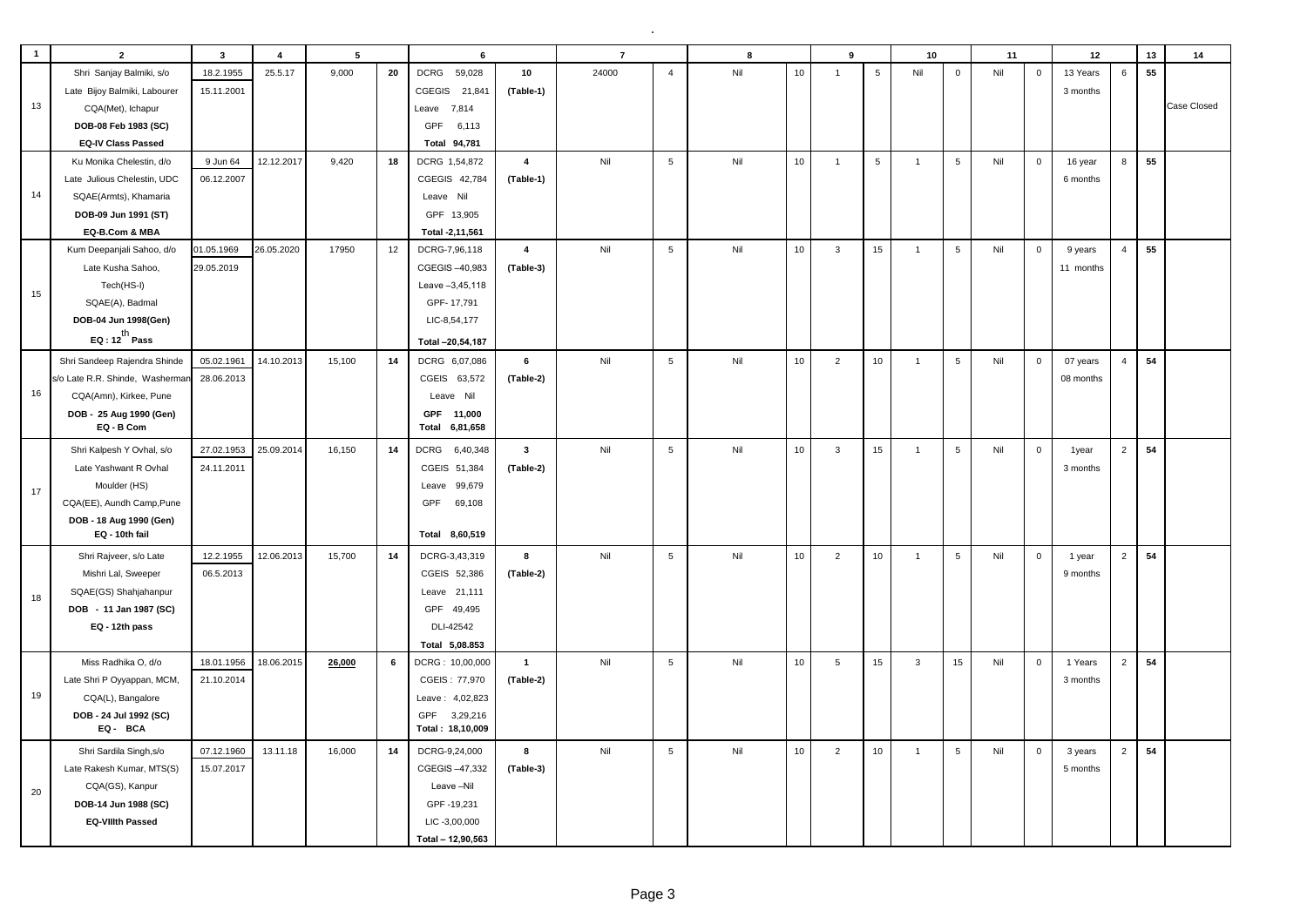| $\overline{\mathbf{1}}$ | $\overline{2}$                           | $\overline{\mathbf{3}}$ | $\overline{4}$ | 5               |    | 6                 |                | $\overline{7}$ |                 | 8          |    | 9              |            | 10             |                 | 11  |                | 12        |                | 13 | 14 |
|-------------------------|------------------------------------------|-------------------------|----------------|-----------------|----|-------------------|----------------|----------------|-----------------|------------|----|----------------|------------|----------------|-----------------|-----|----------------|-----------|----------------|----|----|
|                         | Kum GD Varalakshmi                       | 10.04.1955              | 15.10.2012     | 20,550          | 10 | DCRG 7,14,390     | $\overline{1}$ | Nil            | $\,$ 5 $\,$     | Nil        | 10 | $\mathbf{3}$   | 15         | $\overline{2}$ | 10 <sub>1</sub> | Nil | $\mathbf 0$    | 3 years   | $\overline{2}$ | 53 |    |
|                         | d/o Late G Devakumar                     | 20.05.2011              |                |                 |    | CGEIS 87,627      | (Table-2)      |                |                 |            |    |                |            |                |                 |     |                | 11 months |                |    |    |
|                         | CM, CQA(L), Bangalore                    |                         |                |                 |    | Leave Nil         |                |                |                 |            |    |                |            |                |                 |     |                |           |                |    |    |
| 21                      | DOB - 19 Aug 1994(SC)                    |                         |                |                 |    | GPF 2,52,030      |                |                |                 |            |    |                |            |                |                 |     |                |           |                |    |    |
|                         | EQ - Diploma in                          |                         |                |                 |    |                   |                |                |                 |            |    |                |            |                |                 |     |                |           |                |    |    |
|                         | <b>Computer Science</b>                  |                         |                |                 |    | Total 10,54,047   |                |                |                 |            |    |                |            |                |                 |     |                |           |                |    |    |
|                         | Kum Ananya Sarkar, D/o                   | 20.03.1953              | 26.03.2013     | 12,330          | 16 | DCRG 4,25,400     | $\mathbf 0$    | Nil            | $\,$ 5 $\,$     | Nil        | 10 | $\mathbf{3}$   | 15         | $\mathbf{1}$   | $5\phantom{.0}$ | Nil | $\mathbf 0$    | 4 years   | $\overline{2}$ | 53 |    |
|                         | Late Arun Kumar Sarkar                   | 19.03.2009              |                |                 |    | CGEIS 60,464      | (Table-1)      |                |                 |            |    |                |            |                |                 |     |                | 21 days   |                |    |    |
| 22                      | Machinist (HS), SQAE(A) Kolkata          |                         |                |                 |    | 96,707<br>Leave   |                |                |                 |            |    |                |            |                |                 |     |                |           |                |    |    |
|                         | DOB - 08 Jan 1996 (Gen)                  |                         |                |                 |    | 5,86,055<br>GPF   |                |                |                 |            |    |                |            |                |                 |     |                |           |                |    |    |
|                         | EQ-BA                                    |                         |                |                 |    | Total 11,68,626   |                |                |                 |            |    |                |            |                |                 |     |                |           |                |    |    |
|                         | Shri Vishal Kumar, s/o                   | 01,11,1955              | 20.05.19       | 9,000           | 20 | DCRG 91,561       | $\overline{7}$ | Nil            | $5\phantom{.0}$ | Nil        | 10 | $\overline{1}$ | $\sqrt{5}$ | Nil            | $\mathbf 0$     | Nil | $\mathbf 0$    | 14 years  | 6              | 53 |    |
|                         | Late Prem Nath, Labour                   | 19.03.2001              |                |                 |    | CGEGIS 21,926     | (Table-1)      |                |                 |            |    |                |            |                |                 |     |                | 7 months  |                |    |    |
| 23                      | SQAE(GS), Kanpur                         |                         |                |                 |    | Leave $-5,783$    |                |                |                 |            |    |                |            |                |                 |     |                |           |                |    |    |
|                         | DOB-14 Feb 1992 (SC)                     |                         |                |                 |    | GPF 27,228        |                |                |                 |            |    |                |            |                |                 |     |                |           |                |    |    |
|                         | EQ-12th Pass                             |                         |                |                 |    | <b>DLI Nil</b>    |                |                |                 |            |    |                |            |                |                 |     |                |           |                |    |    |
|                         |                                          |                         |                |                 |    | Total 1,46,498    |                |                |                 |            |    |                |            |                |                 |     |                |           |                |    |    |
|                         | Shri Suraj Balmik, s/o                   | 21.02.1961              | 08.06.18       | 19,950          | 10 | DCRG 13,69,368    | 6              | Nil            | $5\phantom{.0}$ | Nil        | 10 | $\overline{4}$ | 15         | $\mathbf{1}$   | 5               | Nil | $\mathbf 0$    | 3 years   | $\overline{2}$ | 53 |    |
|                         | Late Sakku Balmik, MCM                   | 18.03.2017              |                |                 |    | CGEGIS 60,781     | (Table-3)      |                |                 |            |    |                |            |                |                 |     |                | 11 months |                |    |    |
| 24                      | SQAE(Armts), Jabalpur                    |                         |                |                 |    | Leave -Nil        |                |                |                 |            |    |                |            |                |                 |     |                |           |                |    |    |
|                         | DOB-20 Apr 1999 (SC)                     |                         |                |                 |    | GPF 2,37,030      |                |                |                 |            |    |                |            |                |                 |     |                |           |                |    |    |
|                         | EQ-8th Passed                            |                         |                |                 |    | DLI 60,000        |                |                |                 |            |    |                |            |                |                 |     |                |           |                |    |    |
|                         |                                          |                         |                |                 |    | Total 17,27,179   |                |                |                 |            |    |                |            |                |                 |     |                |           |                |    |    |
|                         | Miss Abolih. Somaiya, d/o                | 07.08.1964              | 03.12.18       | 17,450          | 12 | DCRG 8,21,546     | $\overline{7}$ | Nil            | $5\phantom{.0}$ | Nil        | 10 | $\overline{2}$ | 10         | $\mathbf{1}$   | 5               | Nil | $\mathbf 0$    | 06 years  | $\overline{4}$ | 53 |    |
|                         | Late HS Somaiya, Tech HS-1               | 13.06.2018              |                |                 |    | CGEGIS 40,826     | (Table-3)      |                |                 |            |    |                |            |                |                 |     |                | 02 months |                |    |    |
| 25                      | SQAE(GS), Vikhroli (W)                   |                         |                |                 |    | Leave $-3,14,926$ |                |                |                 |            |    |                |            |                |                 |     |                |           |                |    |    |
|                         | DOB-18 Jan 1995 (Gen)                    |                         |                |                 |    | GPF 3,07,316      |                |                |                 |            |    |                |            |                |                 |     |                |           |                |    |    |
|                         | EQ-M.Com                                 |                         |                |                 |    | <b>DLI Nil</b>    |                |                |                 |            |    |                |            |                |                 |     |                |           |                |    |    |
|                         |                                          |                         |                |                 |    | Total 14,84,614   |                |                |                 |            |    |                |            |                |                 |     |                |           |                |    |    |
|                         | Shri S Sanjay, s/o                       | 24.1.1964               | 29.1.2018      | 16,500          | 14 | DCRG 9,60,960     | 9              | Nil            | $5\phantom{.0}$ | Nil        | 10 | $\overline{2}$ | 10         | Nil            | $\mathbf 0$     | Nil | $\mathbf 0$    | 6 years   | $\overline{4}$ | 52 |    |
|                         | Late S Subbadas, MTS (O)                 | 01.4.2017               |                |                 |    | CGEGIS 46,583     | (Table-3)      |                |                 |            |    |                |            |                |                 |     |                | 9 months  |                |    |    |
| 26                      | DQA(R&S), Secunderabad                   |                         |                |                 |    | 81,345<br>Leave   |                |                |                 |            |    |                |            |                |                 |     |                |           |                |    |    |
|                         | DOB-19 Nov 1993 (SC)                     |                         |                |                 |    | 61,732<br>GPF     |                |                |                 |            |    |                |            |                |                 |     |                |           |                |    |    |
|                         | EQ-SSLC                                  |                         |                |                 |    | Total 11,50,620   |                |                |                 |            |    |                |            |                |                 |     |                |           |                |    |    |
|                         | Shri MV Gaikwad                          | 06.03.1959              | 28.06.2010     | 10,770          | 18 | DCRG 4,74,623     | $\mathbf 0$    | Rs. 90,000     | $\overline{4}$  | Nil        | 10 | $\overline{2}$ | 10         | $\overline{1}$ | 5               | Nil | $\mathbf 0$    | 9 years   | $\overline{4}$ | 51 |    |
|                         | s/o Late VB Gaikwad, CMD                 | 29.10.2009              |                |                 |    | CGEIS 62,024      | (Table-1)      |                |                 |            |    |                |            |                |                 |     |                | 5 months  |                |    |    |
| 27                      | CQA(ME), Khadki, Pune                    |                         |                |                 |    | Leave Nil         |                |                |                 |            |    |                |            |                |                 |     |                |           |                |    |    |
|                         | DOB-23 Aug 1987 (SC)                     |                         |                |                 |    | GPF+DLRI 9,377    |                |                |                 |            |    |                |            |                |                 |     |                |           |                |    |    |
|                         | EQ – II Pass                             |                         |                |                 |    | Total 5,46,024    |                |                |                 |            |    |                |            |                |                 |     |                |           |                |    |    |
|                         | Shri Satish Kumar Uikey, s/o             | 15.06.1959              | 14.12.2012     | 15,250          | 14 | DCRG 5,69,744     | $\mathbf{3}$   | <b>NIL</b>     | $5\phantom{.0}$ | <b>NIL</b> | 10 | $\overline{2}$ | 10         | $\mathbf{1}$   | $5\overline{5}$ | Nil | $\overline{0}$ | 6 years   | $\overline{4}$ | 51 |    |
|                         | Late Mahesh Prasad                       | 16.09.2012              |                |                 |    | CGEIS 47,476      | (Table-2)      |                |                 |            |    |                |            |                |                 |     |                | 9 months  |                |    |    |
| 28                      | Uikey, Examiner (HS II)                  |                         |                |                 |    | Leave 1,40,062    |                |                |                 |            |    |                |            |                |                 |     |                |           |                |    |    |
|                         | SQAE(Armt), Jabalpur                     |                         |                |                 |    | GPF 97,819        |                |                |                 |            |    |                |            |                |                 |     |                |           |                |    |    |
|                         | DOB - 15 Jul 1987 (ST)<br>EQ - 12th pass |                         |                |                 |    | Total 8,55,101    |                |                |                 |            |    |                |            |                |                 |     |                |           |                |    |    |
| $\overline{1}$          | $\overline{2}$                           | $\mathbf{3}$            | $\overline{4}$ | $5\phantom{.0}$ |    | 6                 |                | $\overline{7}$ |                 | 8          |    | 9              |            | 10             |                 | 11  |                | 12        |                | 13 | 14 |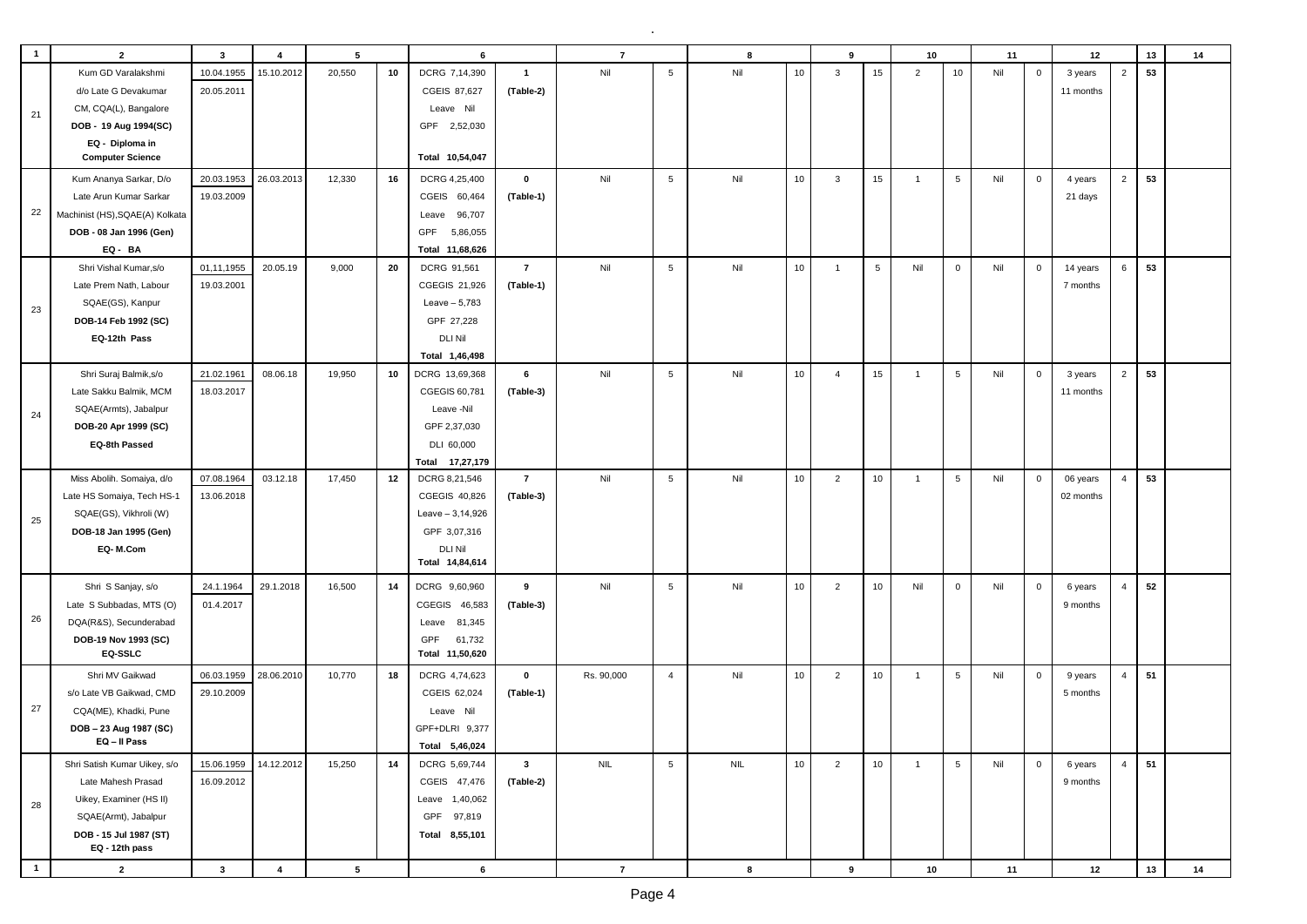| 28.02.2015<br>Singh, Tech(HS-II)<br>CGEGIS 39,633<br>(Table-2)<br>02 months<br>29<br>SQAE(Store), Anand Parbat<br>Leave 1,18,485<br>DOB-27 Apr 1997 (Gen)<br>GPF 4,41,849<br>EQ-BA<br>Total -11,34,393<br>$2^{\circ}$<br>Shri Suvendu Soren, s/o<br>07.11.2014<br>22,450<br>DCRG 10,00,000<br>$\overline{5}$<br>08.01.1954<br>8<br>$\overline{1}$<br>Nil<br>Nil<br>10<br>3<br>15<br>$\overline{2}$<br>10<br>Nil<br>$\mathbf 0$<br>4 months<br>Late Suprakash Soren<br>06.09.2013<br>CGEIS 70,105<br>(Table-2)<br>26 days<br>30<br>MCM, SQAE(SA), Ichapur<br>Leave 2,82,732<br>DOB - 02.Jan 1989 (ST)<br>GPF 2,55,582<br>EQ - BA Pass<br>Total 16,08,419<br>5<br>4 <sup>1</sup><br>Shri Ajay Kumar s/o late N<br>20.5.1965<br>18.4.2016<br>15,550<br>14<br>DCRG 7,08,372<br>$\mathbf{3}$<br>Nil<br>Nil<br>10<br>$\overline{2}$<br>10 <sup>1</sup><br>5<br>Nil<br>$\mathbf 0$<br>9 Years<br>$\overline{1}$<br>09.12.2015<br>Nagaraj, Tech(SS)<br><b>CGEIS</b><br>45,978<br>(Table-2)<br>5 Months<br>31<br>CQA(L), Bangalore<br>30,609<br>Leave<br>DOB - 01 Dec 1990 (SC)<br>GPF<br>99,513<br>EQ - BCA<br>Total<br>8,84,472 | 51<br>51<br>51 |
|--------------------------------------------------------------------------------------------------------------------------------------------------------------------------------------------------------------------------------------------------------------------------------------------------------------------------------------------------------------------------------------------------------------------------------------------------------------------------------------------------------------------------------------------------------------------------------------------------------------------------------------------------------------------------------------------------------------------------------------------------------------------------------------------------------------------------------------------------------------------------------------------------------------------------------------------------------------------------------------------------------------------------------------------------------------------------------------------------------------------------|----------------|
|                                                                                                                                                                                                                                                                                                                                                                                                                                                                                                                                                                                                                                                                                                                                                                                                                                                                                                                                                                                                                                                                                                                          |                |
|                                                                                                                                                                                                                                                                                                                                                                                                                                                                                                                                                                                                                                                                                                                                                                                                                                                                                                                                                                                                                                                                                                                          |                |
|                                                                                                                                                                                                                                                                                                                                                                                                                                                                                                                                                                                                                                                                                                                                                                                                                                                                                                                                                                                                                                                                                                                          |                |
|                                                                                                                                                                                                                                                                                                                                                                                                                                                                                                                                                                                                                                                                                                                                                                                                                                                                                                                                                                                                                                                                                                                          |                |
|                                                                                                                                                                                                                                                                                                                                                                                                                                                                                                                                                                                                                                                                                                                                                                                                                                                                                                                                                                                                                                                                                                                          |                |
|                                                                                                                                                                                                                                                                                                                                                                                                                                                                                                                                                                                                                                                                                                                                                                                                                                                                                                                                                                                                                                                                                                                          |                |
|                                                                                                                                                                                                                                                                                                                                                                                                                                                                                                                                                                                                                                                                                                                                                                                                                                                                                                                                                                                                                                                                                                                          |                |
|                                                                                                                                                                                                                                                                                                                                                                                                                                                                                                                                                                                                                                                                                                                                                                                                                                                                                                                                                                                                                                                                                                                          |                |
|                                                                                                                                                                                                                                                                                                                                                                                                                                                                                                                                                                                                                                                                                                                                                                                                                                                                                                                                                                                                                                                                                                                          |                |
|                                                                                                                                                                                                                                                                                                                                                                                                                                                                                                                                                                                                                                                                                                                                                                                                                                                                                                                                                                                                                                                                                                                          |                |
|                                                                                                                                                                                                                                                                                                                                                                                                                                                                                                                                                                                                                                                                                                                                                                                                                                                                                                                                                                                                                                                                                                                          |                |
|                                                                                                                                                                                                                                                                                                                                                                                                                                                                                                                                                                                                                                                                                                                                                                                                                                                                                                                                                                                                                                                                                                                          |                |
|                                                                                                                                                                                                                                                                                                                                                                                                                                                                                                                                                                                                                                                                                                                                                                                                                                                                                                                                                                                                                                                                                                                          |                |
|                                                                                                                                                                                                                                                                                                                                                                                                                                                                                                                                                                                                                                                                                                                                                                                                                                                                                                                                                                                                                                                                                                                          |                |
| Shri Prem Lal, s/o Late Mohan L<br>04.12.1964<br>10.01.2017<br>20,200<br>10<br>DCRG 11,12,616<br>$\overline{7}$<br>Nil<br>$5\phantom{.0}$<br>Nil<br>10<br>$\overline{2}$<br>10 <sub>1</sub><br>5<br>Nil<br>$\mathsf 0$<br>4<br>$\overline{1}$<br>8 years                                                                                                                                                                                                                                                                                                                                                                                                                                                                                                                                                                                                                                                                                                                                                                                                                                                                 |                |
| CMD-I, SQAE(A), Kanpur<br>11.10.2016<br>CGEIS 63,689<br>(Table-3)<br>2 months                                                                                                                                                                                                                                                                                                                                                                                                                                                                                                                                                                                                                                                                                                                                                                                                                                                                                                                                                                                                                                            |                |
| DOB - 20 Jul 1993 (SC)<br>32<br>Leave 94,091                                                                                                                                                                                                                                                                                                                                                                                                                                                                                                                                                                                                                                                                                                                                                                                                                                                                                                                                                                                                                                                                             |                |
| EQ - BA Pass<br>GPF 1,99,767                                                                                                                                                                                                                                                                                                                                                                                                                                                                                                                                                                                                                                                                                                                                                                                                                                                                                                                                                                                                                                                                                             |                |
| Total 14,70,163                                                                                                                                                                                                                                                                                                                                                                                                                                                                                                                                                                                                                                                                                                                                                                                                                                                                                                                                                                                                                                                                                                          |                |
| 10<br>$6^{\circ}$<br>Smt Rita Shaw, w/o Late<br>26.08.2010<br><b>DCRG</b><br>$\mathbf 0$<br>Nil<br>5<br>Nil<br>10 <sup>1</sup><br>5<br>Nil<br>05.09.1961<br>15,500<br>14<br>3,82,168<br>2<br>$\mathbf{0}$<br>$\overline{1}$<br>11 years                                                                                                                                                                                                                                                                                                                                                                                                                                                                                                                                                                                                                                                                                                                                                                                                                                                                                  | 50             |
| Shri Ganesh Shaw, Exam (HSK)<br>07.01.2010<br>CGEIS 62,756<br>(Table-1)<br>8 months                                                                                                                                                                                                                                                                                                                                                                                                                                                                                                                                                                                                                                                                                                                                                                                                                                                                                                                                                                                                                                      |                |
| 33<br>SQAE(A), Cossipore, Kolkata<br>Leave<br>10,647                                                                                                                                                                                                                                                                                                                                                                                                                                                                                                                                                                                                                                                                                                                                                                                                                                                                                                                                                                                                                                                                     |                |
| DOB -24 Sep 1973 (Gen)<br>GPF 1,91,212                                                                                                                                                                                                                                                                                                                                                                                                                                                                                                                                                                                                                                                                                                                                                                                                                                                                                                                                                                                                                                                                                   |                |
| EQ - VII Pass<br>Total 6,46,783                                                                                                                                                                                                                                                                                                                                                                                                                                                                                                                                                                                                                                                                                                                                                                                                                                                                                                                                                                                                                                                                                          |                |
| 01.05.1957<br>11.05.2009<br>9,030<br>$\mathbf 0$<br>Nil<br>5<br>450,000<br>8<br>2<br>10 <sup>1</sup><br>5<br>Nil<br>$\overline{4}$<br>Smt. Sumitra, w/o<br>18<br>DCRG 3,61,017<br>$\overline{1}$<br>$\mathbf 0$<br>8 years                                                                                                                                                                                                                                                                                                                                                                                                                                                                                                                                                                                                                                                                                                                                                                                                                                                                                               | 50             |
| Late Sri Krishan, Examiner(HS),<br>08.03.2009<br>CGEIS 52,454<br>(Table-1)<br>1 month                                                                                                                                                                                                                                                                                                                                                                                                                                                                                                                                                                                                                                                                                                                                                                                                                                                                                                                                                                                                                                    |                |
| SQAE (Armts)&LPR<br>Leave 68,638<br>34                                                                                                                                                                                                                                                                                                                                                                                                                                                                                                                                                                                                                                                                                                                                                                                                                                                                                                                                                                                                                                                                                   |                |
| Khamaria, Jabalpur<br>GPF 28,231                                                                                                                                                                                                                                                                                                                                                                                                                                                                                                                                                                                                                                                                                                                                                                                                                                                                                                                                                                                                                                                                                         |                |
| DOB - 05 Jun 1966 (SC)                                                                                                                                                                                                                                                                                                                                                                                                                                                                                                                                                                                                                                                                                                                                                                                                                                                                                                                                                                                                                                                                                                   |                |
| EQ - Illiterate<br>Total 5,10,340                                                                                                                                                                                                                                                                                                                                                                                                                                                                                                                                                                                                                                                                                                                                                                                                                                                                                                                                                                                                                                                                                        |                |
| $\overline{5}$<br>10<br>15<br>$\overline{5}$<br>6<br>07.06.1965<br>10.11.2014<br>21,800<br>DCRG 8,53,350<br>Nil<br>Nil<br>3<br>Nil<br>$\mathbf{0}$<br>Smt Seema, w/o Late<br>8<br>$\overline{1}$<br>$\overline{1}$<br>10 years                                                                                                                                                                                                                                                                                                                                                                                                                                                                                                                                                                                                                                                                                                                                                                                                                                                                                           | 50             |
| 24.09.2014<br>Mahendra Pratap, SSS<br>CGEIS 70,762<br>(Table-2)<br>9 months                                                                                                                                                                                                                                                                                                                                                                                                                                                                                                                                                                                                                                                                                                                                                                                                                                                                                                                                                                                                                                              |                |
| 35<br>SQAE(Armt), Kanpur<br>Leave 3,41,340                                                                                                                                                                                                                                                                                                                                                                                                                                                                                                                                                                                                                                                                                                                                                                                                                                                                                                                                                                                                                                                                               |                |
| DOB - 04 Sep 1972 (SC)<br>GPF<br>8,59,163                                                                                                                                                                                                                                                                                                                                                                                                                                                                                                                                                                                                                                                                                                                                                                                                                                                                                                                                                                                                                                                                                |                |
| EQ - BA<br>Total 21,24,615                                                                                                                                                                                                                                                                                                                                                                                                                                                                                                                                                                                                                                                                                                                                                                                                                                                                                                                                                                                                                                                                                               |                |
| 10.07.2015<br>Nil<br>5<br>Nil<br>10<br>$5\overline{5}$<br>$\overline{2}$<br>Shri Rahul, s/o Late Radhe<br>01.05.1959<br>18,200<br>12<br>DCRG 9,44031<br>$\overline{1}$<br>$\mathbf{3}$<br>15 <sub>15</sub><br>Nil<br>$\mathbf{0}$<br>$\overline{1}$<br>4 years                                                                                                                                                                                                                                                                                                                                                                                                                                                                                                                                                                                                                                                                                                                                                                                                                                                           | 50             |
| 25.12.2014<br>56,086<br>Shyam, MTS (O)<br>CGEIS<br>(Table-2)<br>4 months                                                                                                                                                                                                                                                                                                                                                                                                                                                                                                                                                                                                                                                                                                                                                                                                                                                                                                                                                                                                                                                 |                |
| 36<br>CQA(GS), kanpur<br>2,81,302<br>Leave                                                                                                                                                                                                                                                                                                                                                                                                                                                                                                                                                                                                                                                                                                                                                                                                                                                                                                                                                                                                                                                                               |                |
| DOB - 03 Feb 1991 (SC)<br>GPF 3,92,181<br>EQ - B A and ITI<br>Total 16,73,600                                                                                                                                                                                                                                                                                                                                                                                                                                                                                                                                                                                                                                                                                                                                                                                                                                                                                                                                                                                                                                            |                |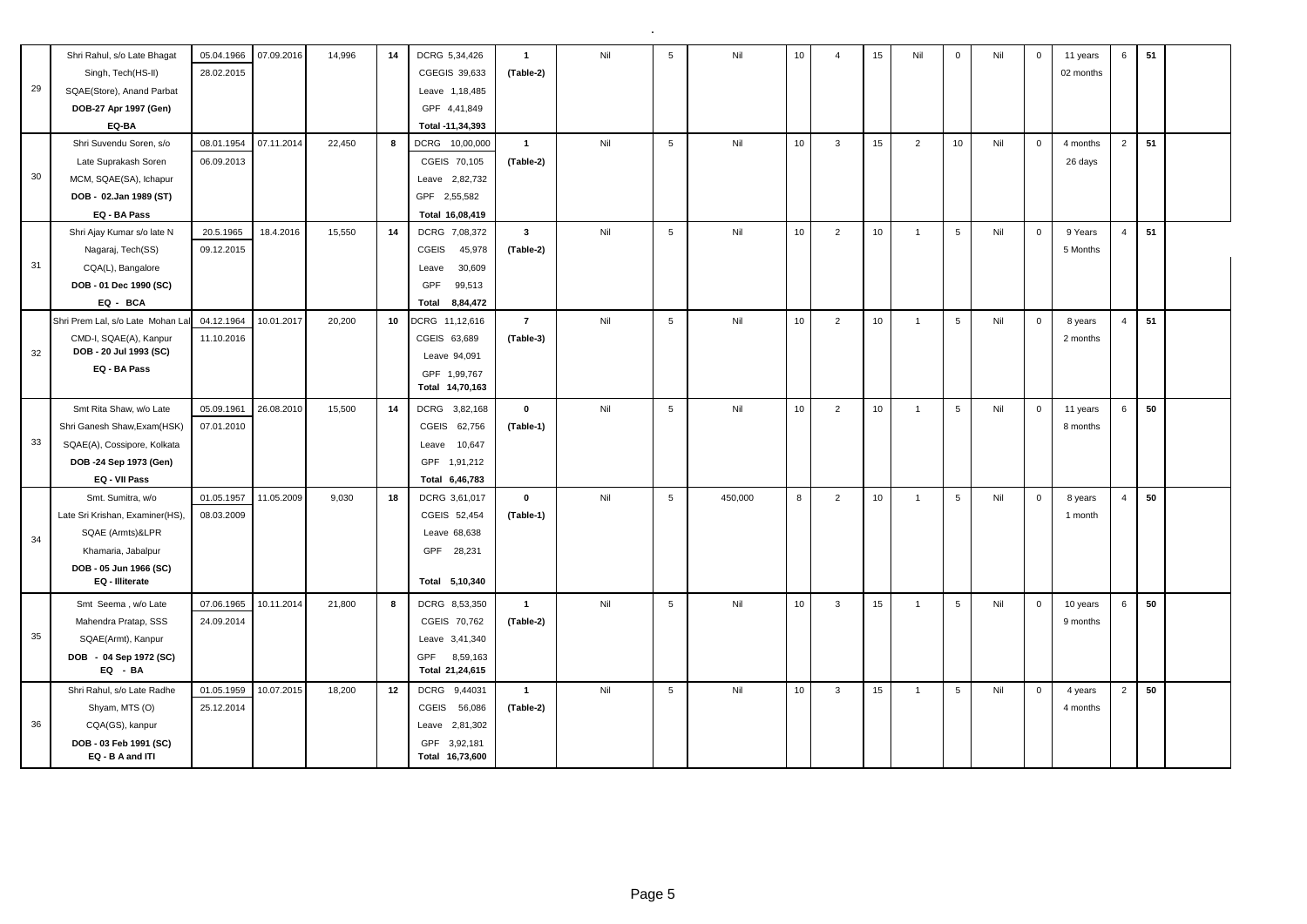| $\mathbf{1}$ | $\overline{2}$                | $\overline{\mathbf{3}}$ | $\overline{4}$ | 5      |    | 6                      |                | $\overline{7}$ |                 | $\mathbf{a}$ |    | 9              |             | 10             |                 | 11  |             | 12        |                | 13 | 14 |
|--------------|-------------------------------|-------------------------|----------------|--------|----|------------------------|----------------|----------------|-----------------|--------------|----|----------------|-------------|----------------|-----------------|-----|-------------|-----------|----------------|----|----|
| 37           | Shri Vinay Kumar, s/o         | 05.05.1969              | 17.05.19       | 16,000 | 14 | DCRG-7,67,360          | $\pmb{0}$      | Nil            | 5               | Nil          | 10 | $\mathbf{3}$   | 15          | Nil            | $\mathbf 0$     | Nil | $\mathbf 0$ | 10 Years  | 6              | 50 |    |
|              | Late Sri Krishna, Washer,     | 31.10.2018              |                |        |    | CGEGIS-43,679          | (Table-3)      |                |                 |              |    |                |             |                |                 |     |             | 7 months  |                |    |    |
|              | Now MTS(S), .SQAE(A), Kanpur  |                         |                |        |    | Leave -3,47,510        |                |                |                 |              |    |                |             |                |                 |     |             |           |                |    |    |
|              | DOB-17 Jan 1992 (SC)          |                         |                |        |    | GPF-16,46,359          |                |                |                 |              |    |                |             |                |                 |     |             |           |                |    |    |
|              | EQ-12th Pass                  |                         |                |        |    | LIC-Nil                |                |                |                 |              |    |                |             |                |                 |     |             |           |                |    |    |
|              |                               |                         |                |        |    | Total -28,04,908       |                |                |                 |              |    |                |             |                |                 |     |             |           |                |    |    |
|              | Md Imran Ali, s/o Late        | 10.06.1959              | 06.07.2011     | 20,550 | 10 | DCRG 6,05,651          | 5              | Nil            | $5\phantom{.0}$ | Nil          | 10 | $\overline{2}$ | 10          | $\overline{1}$ | $5\overline{5}$ | Nil | $\mathbf 0$ | 8 years   | $\overline{4}$ | 49 |    |
|              | Shri Md Bakar Ali, MCM        | 07.10.2010              |                |        |    | CGEIS 55,848           | (Table-2)      |                |                 |              |    |                |             |                |                 |     |             | 9 months  |                |    |    |
| 38           | CQA(SA), Ichapur              |                         |                |        |    | Leave 8,331            |                |                |                 |              |    |                |             |                |                 |     |             |           |                |    |    |
|              | DOB - 17 May 1986 (Gen)       |                         |                |        |    | GPF 70,734             |                |                |                 |              |    |                |             |                |                 |     |             |           |                |    |    |
|              | EQ - 12th pass                |                         |                |        |    | Total 7,40,564         |                |                |                 |              |    |                |             |                |                 |     |             |           |                |    |    |
|              | Shri Sagar Baban Mane, s/o    | 13.08.1964              | 13.03.2012     | 13,800 | 16 | DCRG 3,54,486          | $\overline{7}$ | Nil            | 5               | Nil          | 10 | $\overline{1}$ | $\,$ 5 $\,$ | Nil            | $\mathbf 0$     | Nil | $\mathsf 0$ | 12 years  | 6              | 49 |    |
|              | Late BM Mane Examiner (SK)    | 01.02.2012              |                |        |    | <b>CGEIS</b><br>39,720 | (Table-2)      |                |                 |              |    |                |             |                |                 |     |             | 6 months  |                |    |    |
| 39           | SQAE(GS), Mumbai              |                         |                |        |    | <b>NIL</b><br>Leave    |                |                |                 |              |    |                |             |                |                 |     |             |           |                |    |    |
|              | DOB - 09 Jul 1991 (Gen)       |                         |                |        |    | GPF 2,22,513           |                |                |                 |              |    |                |             |                |                 |     |             |           |                |    |    |
|              | EQ-12th Pass                  |                         |                |        |    | Total 6,16,719         |                |                |                 |              |    |                |             |                |                 |     |             |           |                |    |    |
|              | Smt M Laxmi, W/o              | 10.07.1962              | 04.06.2008     | 11,610 | 16 | DCRG 1,96,596          | $\overline{2}$ | Nil            | $5\phantom{.0}$ | Nil          | 10 | $\overline{2}$ | 10          | Nil            | $\mathbf 0$     | Nil | $\mathbf 0$ | 14 years  | 6              | 49 |    |
|              | Late M Jangaiah, CM - II,     | 12.12.2007              |                |        |    | CGEIS 38,510           | (Table-1)      |                |                 |              |    |                |             |                |                 |     |             | 7 months  |                |    |    |
| 40           | CQA (ICV), Yeddumailaram      |                         |                |        |    | Leave Nil              |                |                |                 |              |    |                |             |                |                 |     |             |           |                |    |    |
|              | DOB - 01.07.1972 (SC)         |                         |                |        |    | GPF 17,761             |                |                |                 |              |    |                |             |                |                 |     |             |           |                |    |    |
|              | EQ - 7th Failed               |                         |                |        |    | 2,50,251<br>Total      |                |                |                 |              |    |                |             |                |                 |     |             |           |                |    |    |
|              | Smt Maya Mukherjee, w/o       | 20.07.1960              | 07.01.2013     | 9,030  | 18 | DCRG 3,19,750          | $\pmb{0}$      | Nil            | 5               | Nil          | 10 | $\overline{2}$ | 10          | Nil            | $\mathbf 0$     | Nil | $\mathbf 0$ | 11 years  | 6              | 49 |    |
|              | Late Sandip Mukherjee,        | 14.08.2008              |                |        |    | CGEIS 47,783           | (Table-1)      |                |                 |              |    |                |             |                |                 |     |             | 11 months |                |    |    |
| 41           | Exam(HS),                     |                         |                |        |    | Leave 43,990           |                |                |                 |              |    |                |             |                |                 |     |             |           |                |    |    |
|              | SQAE(Armt), Cossipore         |                         |                |        |    | GPF 1,95,271           |                |                |                 |              |    |                |             |                |                 |     |             |           |                |    |    |
|              | DOB - 08 Nov 1963 (Gen)       |                         |                |        |    |                        |                |                |                 |              |    |                |             |                |                 |     |             |           |                |    |    |
|              | EQ - BA Pass                  |                         |                |        |    | Total 6,06,794         |                |                |                 |              |    |                |             |                |                 |     |             |           |                |    |    |
|              | Shri RA Kanojiya, s/o         | 31.5.1966               | 22.03.18       | 15,550 | 14 | DCRG 6,66,162/-        | 8              | Nil            | 5               | 3.05 Lakh    | 8  | $\overline{2}$ | 10          | Nil            | $\mathbf 0$     | Nil | $\mathbf 0$ | 9 years   | $\overline{4}$ | 49 |    |
|              | Late AK Kanojiya , MTS        | 06.12.2016              |                |        |    | CGEGIS 38,731/-        | (Table-3)      |                |                 |              |    |                |             |                |                 |     |             | 5 Months  |                |    |    |
| 42           | CQA(Veh), Ahmednagar          |                         |                |        |    | Leave 3,17,220/-       |                |                |                 |              |    |                |             |                |                 |     |             |           |                |    |    |
|              | DOB-24 Dec 1996 (Gen)         |                         |                |        |    | 2,26,052<br>GPF        |                |                |                 |              |    |                |             |                |                 |     |             |           |                |    |    |
|              | EQ-HSC                        |                         |                |        |    | Total -12,48,165       |                |                |                 |              |    |                |             |                |                 |     |             |           |                |    |    |
|              | Shri Sunil B, s/o Late S      | 02.07.1960              | 19.03.2018     | 23,800 | 8  | DCRG 12,62,352         | $\overline{4}$ | Nil            | $\overline{5}$  | Nil          | 10 | $\mathbf{3}$   | 15          | $\overline{1}$ | $5\phantom{.0}$ | Nil | $\mathbf 0$ | 3 years   | $\overline{2}$ | 49 |    |
|              | Bhaskaran, CMD-I              | 27.09.2016              |                |        |    | <b>CGEGIS 86,605</b>   | (Table-3)      |                |                 |              |    |                |             |                |                 |     |             | 10 months |                |    |    |
| 43           | CQA(L), Bangalore             |                         |                |        |    | Leave 3,96,508         |                |                |                 |              |    |                |             |                |                 |     |             |           |                |    |    |
|              | DOB-03 May 2000 (SC)          |                         |                |        |    | GPF 3,36,554           |                |                |                 |              |    |                |             |                |                 |     |             |           |                |    |    |
|              | EQ-SSLC                       |                         |                |        |    | Total -20,82,019       |                |                |                 |              |    |                |             |                |                 |     |             |           |                |    |    |
|              | Miss Pydi Pooja, d/o          | 10.01.1961              | 06.05.19       | 21,400 | 10 | DCRG 12,80,790         | $\overline{7}$ | Nil            | $\sqrt{5}$      | Nil          | 10 | $\overline{2}$ | 10          | $\overline{1}$ | 5               | Nil | $\mathbf 0$ | 03 years  | $\overline{2}$ | 49 |    |
|              | Late P Koteshwara Rao, Halwai | 08.10.2017              |                |        |    | CGEGIS 47,501          | (Table-3)      |                |                 |              |    |                |             |                |                 |     |             | 3 months  |                |    |    |
| 44           | CQA(S), Secunderabad          |                         |                |        |    | Leave - Nil            |                |                |                 |              |    |                |             |                |                 |     |             |           |                |    |    |
|              | DOB-18 Sep 1993 (SC)          |                         |                |        |    | GPF 93,917             |                |                |                 |              |    |                |             |                |                 |     |             |           |                |    |    |
|              | EQ-B.Tech                     |                         |                |        |    | <b>DLI Nil</b>         |                |                |                 |              |    |                |             |                |                 |     |             |           |                |    |    |
|              |                               |                         |                |        |    | Total 14,22,208        |                |                |                 |              |    |                |             |                |                 |     |             |           |                |    |    |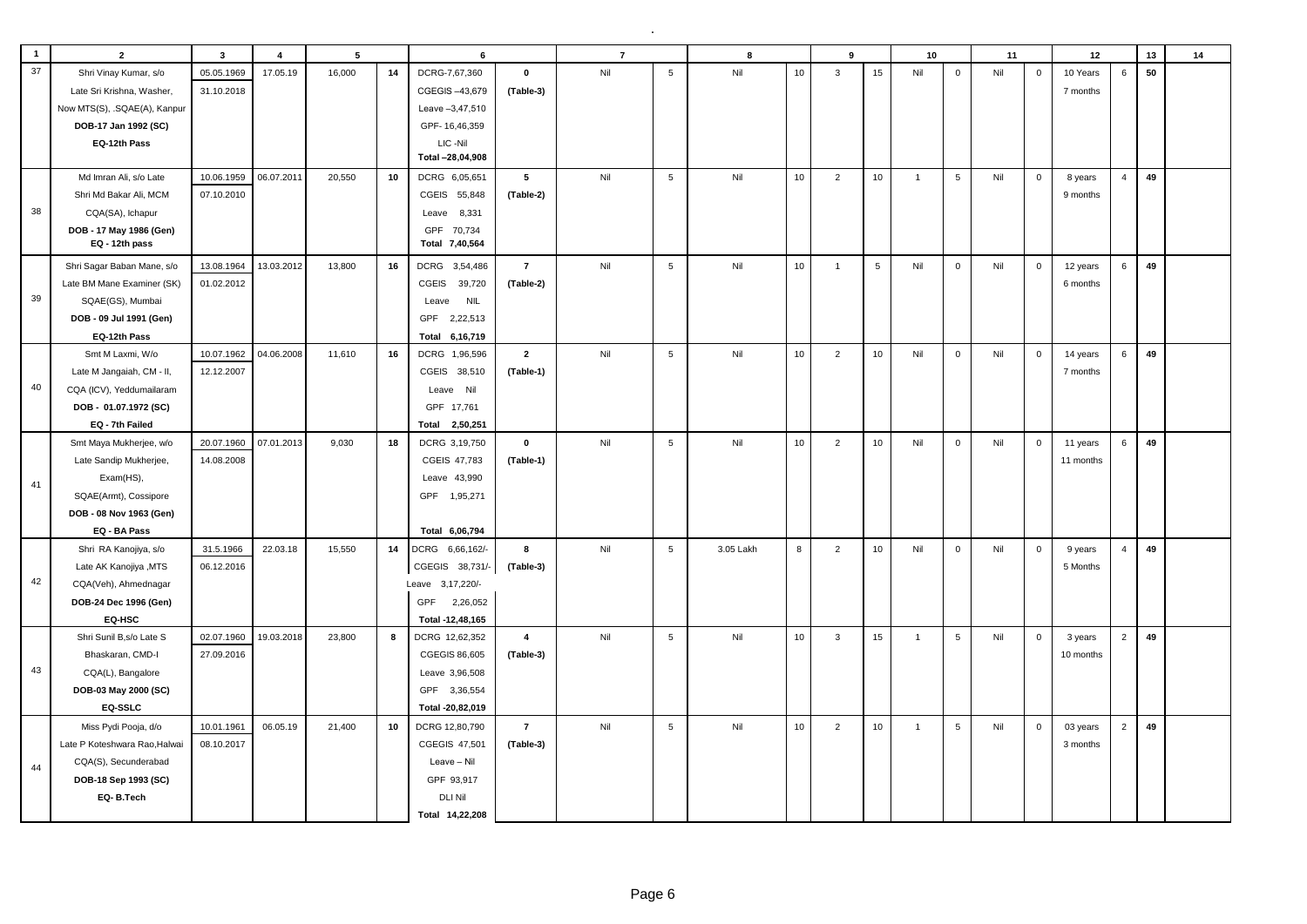| $\overline{\mathbf{1}}$ | $\overline{2}$                                         | $\overline{\mathbf{3}}$  | $\overline{4}$ | 5      |    | 6                             |                | $\overline{7}$ |                 | 8         |             | 9              |                  | 10             |                 | 11             |                 | 12                   |                | 13 | 14 |
|-------------------------|--------------------------------------------------------|--------------------------|----------------|--------|----|-------------------------------|----------------|----------------|-----------------|-----------|-------------|----------------|------------------|----------------|-----------------|----------------|-----------------|----------------------|----------------|----|----|
|                         | Shri Sudhir Kumar, s/o                                 | 07.07.1958               | 07.02.2011     | 9,000  | 20 | DCRG 4,48,688                 | 5              | 60,000         | $\overline{4}$  | Nil       | 10          | $\overline{1}$ | $\sqrt{5}$       | Nil            | $\mathbf 0$     | Nil            | $\mathbf 0$     | 7 years              | $\overline{4}$ | 48 |    |
|                         | Late Salekh Chand, Sweeper                             | 07.10.2010               |                |        |    | CGEIS 32,354                  | (Table-2)      |                |                 |           |             |                |                  |                |                 |                |                 | 9 months             |                |    |    |
| 45                      | SQAE(EE), New Delhi                                    |                          |                |        |    | Leave Nil                     |                |                |                 |           |             |                |                  |                |                 |                |                 |                      |                |    |    |
|                         | DOB - 05 Jan 1986 (SC)                                 |                          |                |        |    | GPF 2,21,550                  |                |                |                 |           |             |                |                  |                |                 |                |                 |                      |                |    |    |
|                         | EQ - $8^{th}$ Std                                      |                          |                |        |    | Total 7,02,592                |                |                |                 |           |             |                |                  |                |                 |                |                 |                      |                |    |    |
|                         | Shri Vijay Ratan Kalunkhe                              | 15.07.1951               | 18.04.2011     | 14,200 | 14 | DCRG 4,54,981                 | $\overline{7}$ | Nil            | $\,$ 5 $\,$     | Nil       | 10          | 2              | 10 <sub>1</sub>  | Nil            | $\mathbf 0$     | Nil            | $\mathbf{0}$    | 11 months            | $\overline{2}$ | 48 |    |
|                         | s/o Late RY Kalunkhe                                   | 19.08.2010               |                |        |    | CGEIS<br>45,871               | (Table-2)      |                |                 |           |             |                |                  |                |                 |                |                 | 13 days              |                |    |    |
|                         | Jamadar Watchman                                       |                          |                |        |    | Leave Nil                     |                |                |                 |           |             |                |                  |                |                 |                |                 |                      |                |    |    |
| 46                      | CQA(Veh), Ahmednagar                                   |                          |                |        |    | GPF<br>50,457                 |                |                |                 |           |             |                |                  |                |                 |                |                 |                      |                |    |    |
|                         | DOB -01 Jun 1979 (SC)                                  |                          |                |        |    | Total 5,51,309                |                |                |                 |           |             |                |                  |                |                 |                |                 |                      |                |    |    |
|                         | EQ - SSC pass                                          |                          |                |        |    |                               |                |                |                 |           |             |                |                  |                |                 |                |                 |                      |                |    |    |
|                         | Miss Ruchika Ramesh                                    | 06.06.1966               | 13.06.2016     | 13,800 | 16 | DCRG 2,60,328                 | $\mathbf{1}$   | Nil            | $5\phantom{.0}$ | Nil       | 10          | $\overline{1}$ | $5\phantom{.0}$  | $\overline{1}$ | 5               | Nil            | $\mathbf 0$     | 11 years             | 6              | 48 |    |
|                         | Sankpal, d/o late smt Sheela                           | 05.09.2014               |                |        |    | CGEGIS 35,211                 | (Table-2)      |                |                 |           |             |                |                  |                |                 |                |                 | 9 months             |                |    |    |
| 47                      | Ramesh Sankpal, Tech (SS)                              |                          |                |        |    | leave 2,16,217                |                |                |                 |           |             |                |                  |                |                 |                |                 |                      |                |    |    |
|                         | QAE (ME), Khadki, Pune                                 |                          |                |        |    | GPF<br>4,15,965               |                |                |                 |           |             |                |                  |                |                 |                |                 |                      |                |    |    |
|                         | DOB-19 Sep 96 (SC)                                     |                          |                |        |    | 3,69,072<br>LIC               |                |                |                 |           |             |                |                  |                |                 |                |                 |                      |                |    |    |
|                         | EQ-9th std fail                                        |                          |                |        |    | Total 12,96.793               |                |                |                 |           |             |                |                  |                |                 |                |                 |                      |                |    |    |
|                         | Smt Jyoti Pravin Moundekar, w/o                        | 6 Jul 72                 | 27 Jan 18      | 33,000 | 0  | DCRG 14,75,760                | $\mathbf 0$    | Nil            | $5\phantom{.0}$ | 21,99,150 | $\mathbf 0$ | $\overline{4}$ | 15               | $\overline{2}$ | 10 <sub>1</sub> | $\overline{2}$ | 10 <sub>1</sub> | 15 years             | 8              | 48 |    |
|                         | Late PN Moundekar, AE(QA)                              | 14 Apr 17                |                |        |    | CGEIS 80,114                  | (Table-3)      |                |                 |           |             |                |                  |                |                 |                |                 | 3 months             |                |    |    |
| 48                      | SQAE(SA), Kanpur                                       |                          |                |        |    | Leave 2,72,272                |                |                |                 |           |             |                |                  |                |                 |                |                 |                      |                |    |    |
|                         | DOB-29 Jun 1980                                        |                          |                |        |    | GPF 14,94,232                 |                |                |                 |           |             |                |                  |                |                 |                |                 |                      |                |    |    |
|                         | EQ-Intermediate (12th)                                 |                          |                |        |    | LIC<br>Nil                    |                |                |                 |           |             |                |                  |                |                 |                |                 |                      |                |    |    |
|                         |                                                        |                          |                |        |    | Total -33,22,378              |                |                |                 |           |             |                |                  |                |                 |                |                 |                      |                |    |    |
|                         | Shri Dashrath Patel, s/o                               | 04.08.1958               | 25 Oct 18      | 9,000  | 20 | DCRG 2,11,752                 | $\overline{2}$ | Nil            | $5\phantom{.0}$ | Nil       | 10          | $\overline{1}$ | $5\phantom{.0}$  | Nil            | $\mathbf 0$     | Nil            | $\mathbf 0$     | 11 years             | 6              | 48 |    |
|                         | Late Deepchand Patel,                                  | 06.12.2006               |                |        |    | CGEIS 25,200                  | (Table-1)      |                |                 |           |             |                |                  |                |                 |                |                 | 8 months             |                |    |    |
| 49                      | Duftary, SQAE(A), Jabalpur                             |                          |                |        |    | Leave 38,937                  |                |                |                 |           |             |                |                  |                |                 |                |                 |                      |                |    |    |
|                         | DOB - 01 Jul 1988 (SC)                                 |                          |                |        |    | GPF 12,000                    |                |                |                 |           |             |                |                  |                |                 |                |                 |                      |                |    |    |
|                         | EQ - 10th Pass                                         |                          |                |        |    | Total 2,48,909                |                |                |                 |           |             |                |                  |                |                 |                |                 |                      |                |    |    |
|                         | Shri Prem Kumar, s/o                                   | 17.03.1960               | 13.06.19       | 25,250 | 6  | DCRG-18,66,480                | $\mathbf 0$    | Nil            | $5\phantom{.0}$ | Nil       | 10          | $\mathbf{3}$   | 15 <sub>15</sub> | $\overline{2}$ | 10              | Nil            | $\mathbf 0$     | 11 Month             | $\overline{2}$ | 48 |    |
|                         | Late MP Mahto, MCM,                                    | 10.04.2019               |                |        |    | CGEGIS-1,03,605               | (Table-3)      |                |                 |           |             |                |                  |                |                 |                |                 | 21 days              |                |    |    |
| 50                      | SQAE(A), Kanpur                                        |                          |                |        |    | Leave -5,65,600               |                |                |                 |           |             |                |                  |                |                 |                |                 |                      |                |    |    |
|                         | DOB-01 Jan 1998 (Gen)                                  |                          |                |        |    | GPF-8,71,669                  |                |                |                 |           |             |                |                  |                |                 |                |                 |                      |                |    |    |
|                         | <b>EQ-Intermediate</b>                                 |                          |                |        |    | LIC -Nil                      |                |                |                 |           |             |                |                  |                |                 |                |                 |                      |                |    |    |
|                         |                                                        |                          | 15.10.2012     |        | 6  | Total -34,07,354              | $\mathbf{3}$   | Nil            | $\,$ 5 $\,$     | Nil       | 10          | $\overline{2}$ | 10               | Nil            | $\mathbf 0$     | $\mathbf{1}$   | $\sqrt{5}$      |                      | 8              | 47 |    |
|                         | Smt Mallika Chandra, w/o<br>Late Barun Chandra, JE(QA) | 02.01.1969<br>28.05.2012 |                | 26,000 |    | DCRG 3,92,436<br>CGEIS 67,948 | (Table-2)      |                |                 |           |             |                |                  |                |                 |                |                 | 16 years<br>8 months |                |    |    |
| 51                      | SQAE(Armt) Cossipore                                   |                          |                |        |    | Leave 2,29,977                |                |                |                 |           |             |                |                  |                |                 |                |                 |                      |                |    |    |
|                         |                                                        |                          |                |        |    | GPF 1,92,703                  |                |                |                 |           |             |                |                  |                |                 |                |                 |                      |                |    |    |
|                         | DOB - 11 Mar 1990 (Gen)<br>EQ - BA                     |                          |                |        |    | Total 8,83,064                |                |                |                 |           |             |                |                  |                |                 |                |                 |                      |                |    |    |
|                         | Kumari Rinki, d/o                                      | 21.07.1953               | 10.07.2013     | 15,250 | 14 | DCRG 5,36,800                 | $\mathbf{1}$   | Nil            | $5\phantom{.0}$ | Nil       | 10          | $\overline{2}$ | 10               | $\mathbf{1}$   | $5\overline{5}$ | Nil            | $\overline{0}$  | 1 years              | $2^{\circ}$    | 47 |    |
|                         | Late Shri Shyam Kumar                                  | 14.06.2012               |                |        |    | CGEIS 48,384                  | (Table-2)      |                |                 |           |             |                |                  |                |                 |                |                 | 1 month              |                |    |    |
| 52                      | Exam (HSI)                                             |                          |                |        |    | Leave Nil                     |                |                |                 |           |             |                |                  |                |                 |                |                 |                      |                |    |    |
|                         | SQAE(Armt), Kanpur                                     |                          |                |        |    | Gpf 5,10,361                  |                |                |                 |           |             |                |                  |                |                 |                |                 |                      |                |    |    |
|                         | DOB-04 Oct 1996 (SC)                                   |                          |                |        |    |                               |                |                |                 |           |             |                |                  |                |                 |                |                 |                      |                |    |    |
|                         | EQ - Intermediate                                      |                          |                |        |    | Total 10,95,545               |                |                |                 |           |             |                |                  |                |                 |                |                 |                      |                |    |    |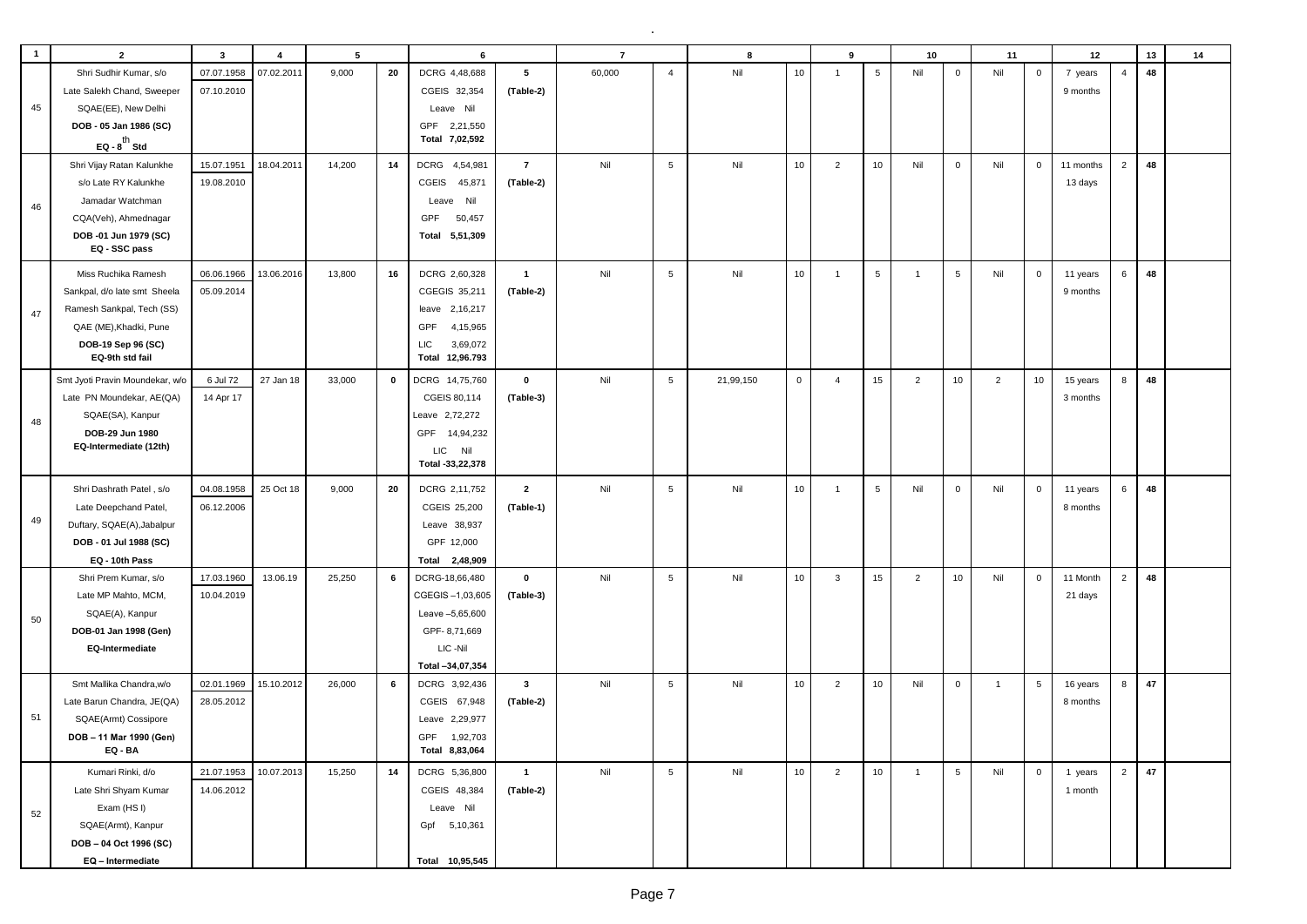| $\mathbf{1}$ | $\overline{2}$                                    | $\mathbf{3}$ | $\overline{4}$ | 5      |    | 6                |                | $\overline{7}$ |                 | 8       |    | 9              |                 | 10             |                 | 11  |              | 12        |                | 13 | 14 |
|--------------|---------------------------------------------------|--------------|----------------|--------|----|------------------|----------------|----------------|-----------------|---------|----|----------------|-----------------|----------------|-----------------|-----|--------------|-----------|----------------|----|----|
|              | Shri SK Mohammad, s/o                             | 25.02.1964   | 18.03.2013     | 14,280 | 14 | DCRG 202818      | $\mathbf 0$    | 46,000/-       | $\overline{4}$  | 750,000 | 6  | $\overline{4}$ | 15              | Nil            | $\mathbf 0$     | Nil | $\mathbf 0$  | 16 year   | 8              | 47 |    |
|              | Late Shri SK Mukhtar                              | 28.11.2007   |                |        |    | CGEIS 73,502     | (Table-1)      |                |                 |         |    |                |                 |                |                 |     |              | 3 months  |                |    |    |
| 53           | CM-! SQAE(GS), MUMBAI                             |              |                |        |    | Leave 1,51,172   |                |                |                 |         |    |                |                 |                |                 |     |              |           |                |    |    |
|              | DOB - 24 Feb 1990 (Gen)                           |              |                |        |    | GPF 1,99,346     |                |                |                 |         |    |                |                 |                |                 |     |              |           |                |    |    |
|              | EQ - $12^{th}$ Pass                               |              |                |        |    | Total 6,26,338   |                |                |                 |         |    |                |                 |                |                 |     |              |           |                |    |    |
|              | Shri Vinod Kumar P                                | 01.01.1959   | 25.11.2014     | 9,000  | 20 | DCRG 1,53,576    | $\mathbf{3}$   | Nil            | $5\phantom{.0}$ | Nil     | 10 | $\overline{1}$ | $5\phantom{.0}$ | Nil            | $\mathbf 0$     | Nil | $\mathbf 0$  | 9 years   | $\overline{4}$ | 47 |    |
|              | s/o Late Poongan, Carp(SK)                        | 06.01.2010   |                |        |    | CGEIS 18,043     | (Table-1)      |                |                 |         |    |                |                 |                |                 |     |              | 25 days   |                |    |    |
| 54           | CQA(Electronics), Bangalore                       |              |                |        |    | Leave 12,371     |                |                |                 |         |    |                |                 |                |                 |     |              |           |                |    |    |
|              | DOB-13Oct 1985 (SC)                               |              |                |        |    | GPF<br>44,381    |                |                |                 |         |    |                |                 |                |                 |     |              |           |                |    |    |
|              | EQ-SSLC                                           |              |                |        |    | Total 2,28,371   |                |                |                 |         |    |                |                 |                |                 |     |              |           |                |    |    |
|              | Shri Shani Kumar, s/o                             | 09.03.1959   | 09.12.2016     | 17.650 | 12 | CRG 11,29,600    | 8              | Nil            | $5\phantom{.0}$ | Nil     | 10 | 2              | 10              | Nil            | $\mathbf 0$     | Nil | $\mathbf 0$  | 2 years   | 2              | 47 |    |
|              | Late Ram Swarup, MTS(S)                           | 05.06.2016   |                |        |    | CGEIS 40,000     | (Table-3)      |                |                 |         |    |                |                 |                |                 |     |              | 09 Months |                |    |    |
| 55           | CQA(GS), kanpur                                   |              |                |        |    | Leave Nil        |                |                |                 |         |    |                |                 |                |                 |     |              |           |                |    |    |
|              | DOB - 15 Jul 1996 (SC)                            |              |                |        |    | GPF<br>23,750    |                |                |                 |         |    |                |                 |                |                 |     |              |           |                |    |    |
|              | EQ - Intermediate                                 |              |                |        |    | Total 11,93,350  |                |                |                 |         |    |                |                 |                |                 |     |              |           |                |    |    |
|              | Shri Brijesh kumar, s/o                           | 1 Mar 60     | 18.09.2017     | 19,300 | 10 | DCRG 12,99,276   | $\mathbf 0$    | Nil            | $\,$ 5 $\,$     | Nil     | 10 | $\overline{4}$ | 15              | $\overline{1}$ | 5               | Nil | $\mathbf 0$  | 3 years   | $\overline{2}$ | 47 |    |
|              | Late balmik saran, ex mts(o)                      | 26 Oct 16    |                |        |    | CGEGIS 61049     | (Table-3)      |                |                 |         |    |                |                 |                |                 |     |              | 4 months  |                |    |    |
| 56           | CQA(T&C), Kanpur                                  |              |                |        |    | Leave 3,78,628   |                |                |                 |         |    |                |                 |                |                 |     |              |           |                |    |    |
|              | DOB-05 Sep 1990 (SC)                              |              |                |        |    | GPF 11,14,209    |                |                |                 |         |    |                |                 |                |                 |     |              |           |                |    |    |
|              | EQ-BA                                             |              |                |        |    | Total -28,53,162 |                |                |                 |         |    |                |                 |                |                 |     |              |           |                |    |    |
|              | Kum Latha M,d/o                                   | 18.07.1963   | 11.3.2019      | 20,765 | 10 | DCRG-12,04,341   | 5              | Nil            | $5\phantom{.0}$ | Nil     | 10 | $\overline{2}$ | 10              | $\overline{1}$ | 5               | Nil | $\mathbf 0$  | 4 Years   | $\overline{2}$ | 47 |    |
|              | Late Muddaiah                                     | 31.08.2018   |                |        |    | CGEGIS-51,514    | (Table-3)      |                |                 |         |    |                |                 |                |                 |     |              | 11 Months |                |    |    |
| 57           | TECH(HS-I)                                        |              |                |        |    | Leave -3,97,294  |                |                |                 |         |    |                |                 |                |                 |     |              |           |                |    |    |
|              | CQA(E), Bangalore                                 |              |                |        |    | GPF-1,94,005     |                |                |                 |         |    |                |                 |                |                 |     |              |           |                |    |    |
|              | DOB-12 Aug 1990(SC)                               |              |                |        |    | $LIC - Nil$      |                |                |                 |         |    |                |                 |                |                 |     |              |           |                |    |    |
|              | EQ-B.Com                                          |              |                |        |    | Total -18,47,154 |                |                |                 |         |    |                |                 |                |                 |     |              |           |                |    |    |
|              | Shri B Karthik Priyan, s/o                        | 06.03.1952   | 21.04.2012     | 16,950 | 12 | DCRG 6,42,312    | $\overline{2}$ | Nil            | $5\phantom{.0}$ | Nil     | 10 | $\overline{2}$ | 10              | $\mathbf{1}$   | $5\phantom{.0}$ | Nil | $\mathbf 0$  | 9 months  | 2              | 46 |    |
|              | Late A Balasubramanian, TCM(HS)                   | 02.06.2011   |                |        |    | CGEIS 53,894     | (Table-2)      |                |                 |         |    |                |                 |                |                 |     |              | 29 days   |                |    |    |
| 58           | CQA(L), Bangalore                                 |              |                |        |    | Leave 91,157     |                |                |                 |         |    |                |                 |                |                 |     |              |           |                |    |    |
|              | DOB - 03 Feb 1992 (Gen)                           |              |                |        |    | GPF<br>1,95,118  |                |                |                 |         |    |                |                 |                |                 |     |              |           |                |    |    |
|              | EQ - 10th pass, Studying<br>Diploma-II vear (E&C) |              |                |        |    | Total 9,82,481   |                |                |                 |         |    |                |                 |                |                 |     |              |           |                |    |    |
|              | Smt Savita Sahebrao Ingle, d/o                    | 03.05.1953   | 17.04.2017     | 15,250 | 14 | DCRG 4,80,197    | 5              | Nil            | $5\phantom{.0}$ | Nil     | 10 | $\overline{2}$ | 10              | Nil            | $\mathbf 0$     | Nil | $\mathbf 0$  | 2 years   | $\overline{2}$ | 46 |    |
|              | Late SG Ingle, UDC                                | 20.11.2010   |                |        |    | CGEGIS 48,941    | (Table-2)      |                |                 |         |    |                |                 |                |                 |     |              | 6 Months  |                |    |    |
| 59           | SQAE(A), Varangaon                                |              |                |        |    | Leave 1,68,490   |                |                |                 |         |    |                |                 |                |                 |     |              |           |                |    |    |
|              | DOB - 11 Apr 1982 (ST)                            |              |                |        |    | GPF 52,847       |                |                |                 |         |    |                |                 |                |                 |     |              |           |                |    |    |
|              | EQ - 12 th Pass                                   |              |                |        |    | Total 7,50,475   |                |                |                 |         |    |                |                 |                |                 |     |              |           |                |    |    |
|              | Shri Ankit Raikwar, s/o                           | 15.04.1960   | 03.04.2018     | 21,800 | 8  | DCRG 15,10,740   | 6              | Nil            | 5               | Nil     | 10 | $\overline{2}$ | 10              | $\mathbf{1}$   | $5\phantom{.0}$ | Nil | $\mathbf{0}$ | 2 years   | 2              | 46 |    |
|              | Late KL Raikwar, Tech (HS-I)                      | 28 Jul 2017  |                |        |    | CGEGIS 64017     | (Table-3)      |                |                 |         |    |                |                 |                |                 |     |              | 9 months  |                |    |    |
| 60           | CPR, Itarsi                                       |              |                |        |    | Leave Nil        |                |                |                 |         |    |                |                 |                |                 |     |              |           |                |    |    |
|              | DOB-23 Oct 1986 (OBC)                             |              |                |        |    | GPF 81,072       |                |                |                 |         |    |                |                 |                |                 |     |              |           |                |    |    |
|              | EQ-BA+PGDCA                                       |              |                |        |    | Total 16,55,829  |                |                |                 |         |    |                |                 |                |                 |     |              |           |                |    |    |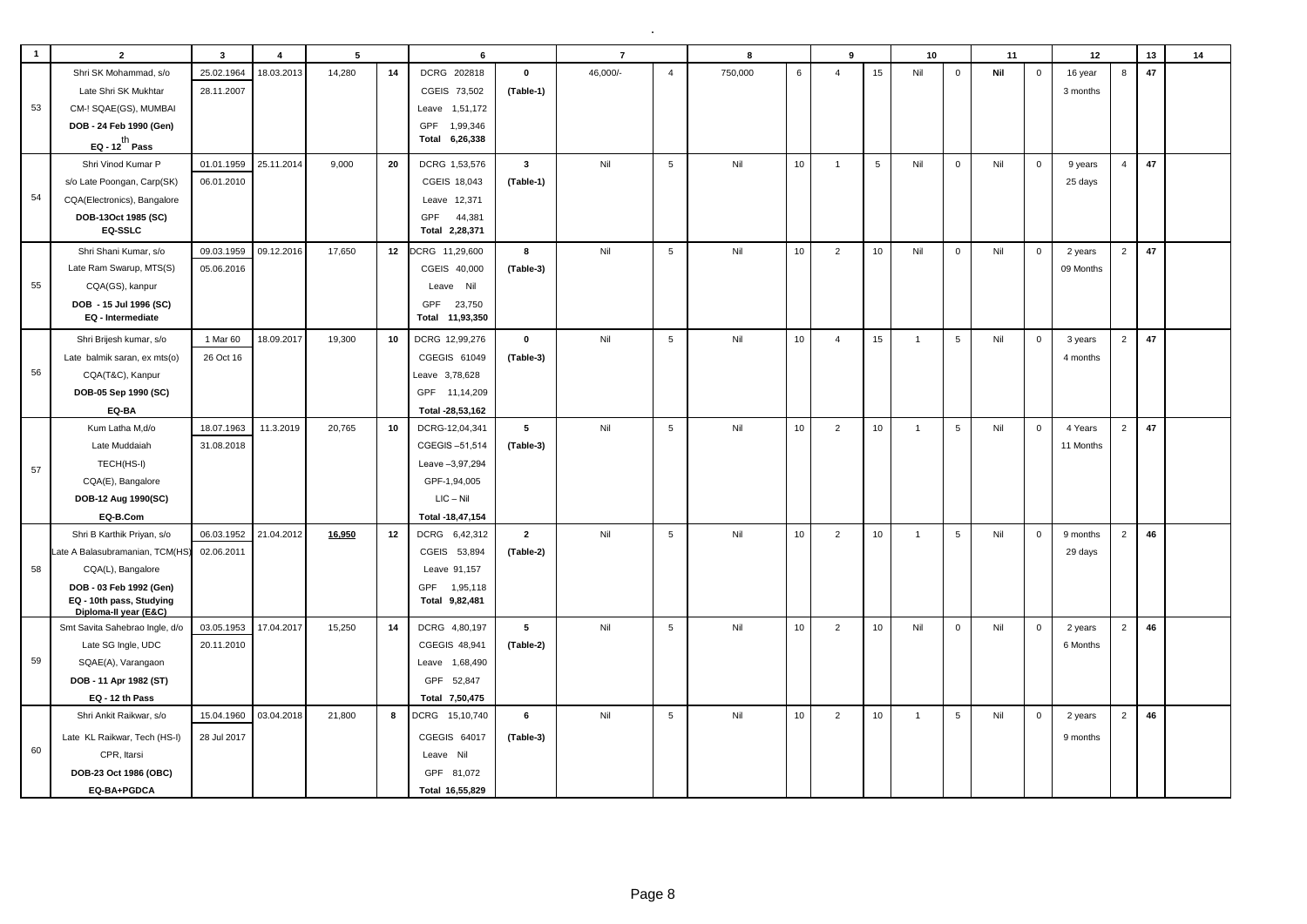| $\mathbf{1}$ | $\overline{2}$                             | $\mathbf{3}$ | $\overline{4}$ | 5      |                | 6                       |                 | $\overline{7}$ |                 | 8         |              | 9              |            | 10             |                 | 11             |                 | 12             |                | 13 | 14 |
|--------------|--------------------------------------------|--------------|----------------|--------|----------------|-------------------------|-----------------|----------------|-----------------|-----------|--------------|----------------|------------|----------------|-----------------|----------------|-----------------|----------------|----------------|----|----|
|              | Shri Niral Enam Purty, s/o                 | 08.09.1968   | 02.03.17       | 33,000 | $\pmb{0}$      | DCRG-14,13,720          | $\mathbf{0}$    | Nil            | $\overline{5}$  | Nil       | 10           | $\mathbf{3}$   | 15         | $\overline{1}$ | 5               | $\overline{1}$ | $5\phantom{.0}$ | 11 years       | $6\phantom{a}$ | 46 |    |
|              | Late Madiray Purty, AE(QA)                 | 02.10.2016   |                |        |                | CGEGIS-80,562           | (Table-3)       |                |                 |           |              |                |            |                |                 |                |                 | 11 months      |                |    |    |
|              | QAE(Metals), Katni                         |              |                |        |                | Leave -4,63,386         |                 |                |                 |           |              |                |            |                |                 |                |                 |                |                |    |    |
| 61           | DOB-18 Jul 2001 (ST)                       |              |                |        |                | GPF-9,42,675            |                 |                |                 |           |              |                |            |                |                 |                |                 |                |                |    |    |
|              | <b>EQ-Xth Passed</b>                       |              |                |        |                | LIC-Nil                 |                 |                |                 |           |              |                |            |                |                 |                |                 |                |                |    |    |
|              |                                            |              |                |        |                | Total -29,00,343        |                 |                |                 |           |              |                |            |                |                 |                |                 |                |                |    |    |
|              | Smt Rajashri S Kumbar, w/o                 | 23.07.1964   | 20.2.17        | 17,500 | 12             | DCRG-6,66,666           | $\pmb{0}$       | Nil            | $\sqrt{5}$      | Nil       | 10           | $\overline{2}$ | 10         | $\mathbf{1}$   | $5\phantom{.0}$ | Nil            | $\mathbf 0$     | 07 Years       | $\overline{4}$ | 46 |    |
|              | Late Shankar C Kumbar, AE(QA)              | 27.07.2017   |                |        |                | CGEGIS-99,986           | (Table-3)       |                |                 |           |              |                |            |                |                 |                |                 |                |                |    |    |
|              | CQA(Amn), Khadki Pune                      |              |                |        |                | Leave -5,38,386         |                 |                |                 |           |              |                |            |                |                 |                |                 |                |                |    |    |
| 62           | DOB-01 Jan 1968 (Gen)                      |              |                |        |                | GPF 15,19,108           |                 |                |                 |           |              |                |            |                |                 |                |                 |                |                |    |    |
|              | EQ-12th Passed                             |              |                |        |                | LIC -5,36,800           |                 |                |                 |           |              |                |            |                |                 |                |                 |                |                |    |    |
|              |                                            |              |                |        |                | Total -33,61,045        |                 |                |                 |           |              |                |            |                |                 |                |                 |                |                |    |    |
|              | Shri V Solomon, s/o                        | 08.01.1939   | 09.10.2018     | 9000   | 20             | DCRG-1,55,727           | $5\phantom{.0}$ | 96000          | $\overline{4}$  | Nil       | 10           | $\overline{1}$ | 5          | Nil            | $\mathbf 0$     | Nil            | $\mathbf 0$     | date of Death  | $\overline{2}$ | 46 |    |
|              | Late C. Victor, Ex Exam(SK)                | 31.01.1999   |                |        |                | CGEGIS-35,383           | (Table-1)       |                |                 |           |              |                |            |                |                 |                |                 | & Date of reto |                |    |    |
| 63           | SQAE(GS), Chennai                          |              |                |        |                | Leave -472              |                 |                |                 |           |              |                |            |                |                 |                |                 | is same        |                |    |    |
|              | DOB -07 Dec 1978 (OBC)                     |              |                |        |                | GPF-6,719               |                 |                |                 |           |              |                |            |                |                 |                |                 |                |                |    |    |
|              | <b>EQ-SSLC Passed</b>                      |              |                |        |                | Total-1,98,301          |                 |                |                 |           |              |                |            |                |                 |                |                 |                |                |    |    |
|              | Shri Vipin Datt Sharma                     | 10.10.1959   | 02.07.2010     | 9,000  | 20             | DCRG 3,47,016           | $\mathbf 0$     | 30000          | $\overline{4}$  | Nil       | 10           | $\overline{1}$ | $\sqrt{5}$ | Nil            | $\mathbf 0$     | Nil            | $\mathsf 0$     | 10 years       | $6\phantom{a}$ | 45 |    |
|              | S/o Late Shivdatt Mudgal,                  | 27.06.2009   |                |        |                | CGEIS 45,914            | (Table-1)       |                |                 |           |              |                |            |                |                 |                |                 | 4 months       |                |    |    |
| 64           | Examiner (SK), CPE, Itarsi                 |              |                |        |                | Leave Nil               |                 |                |                 |           |              |                |            |                |                 |                |                 |                |                |    |    |
|              | DOB -02 May 1986(Gen)                      |              |                |        |                | GPF 1,68,784            |                 |                |                 |           |              |                |            |                |                 |                |                 |                |                |    |    |
|              | EQ - 10th Passed                           |              |                |        |                | Total 5,20,391          |                 |                |                 |           |              |                |            |                |                 |                |                 |                |                |    |    |
|              | Shri Praveen Varma, s/o                    | 30.06.1959   | 20.09.2010     | 21,150 | 10             | DCRG 6,20,542           | $\overline{1}$  | Nil            | $5\phantom{.0}$ | Nil       | 10           | 2              | 10         | $\overline{1}$ | 5               | Nil            | $\mathbf 0$     | 9 years        | $\overline{4}$ | 45 |    |
|              | Late Amit Varma, LDC                       | 10.02.2010   |                |        |                | CGEIS 93,046            | (Table-2)       |                |                 |           |              |                |            |                |                 |                |                 | 4 months       |                |    |    |
|              | SQAE(Armt) & LPR,                          |              |                |        |                | Leave 1,36,884          |                 |                |                 |           |              |                |            |                |                 |                |                 |                |                |    |    |
| 65           | Khamaria, Jabalpur                         |              |                |        |                | GPF<br>1,08,566         |                 |                |                 |           |              |                |            |                |                 |                |                 |                |                |    |    |
|              | DOB - 28 Aug 1991 (Gen)                    |              |                |        |                | 47,088<br><b>DLIS</b>   |                 |                |                 |           |              |                |            |                |                 |                |                 |                |                |    |    |
|              | EQ - Electrical Technician &<br><b>BCA</b> |              |                |        |                | Total<br>10,06,146      |                 |                |                 |           |              |                |            |                |                 |                |                 |                |                |    |    |
|              | Shri Mrutunjay S Dhavale                   | 23.12.1962   | 06.12.2010     | 13,860 | 16             | <b>DCRG</b><br>5,30,751 | $\mathbf 0$     | Nil            | 5               | 129,048   | 8            | $\overline{2}$ | 10         | Nil            | $\mathbf 0$     | Nil            | $\mathbf 0$     | 12 years       | 6              | 45 |    |
|              | s/o Late SV Dhavale, Sr. D/Man,            | 20.01.2010   |                |        |                | CGEIS<br>84,332         | (Table-1)       |                |                 |           |              |                |            |                |                 |                |                 | 11 months      |                |    |    |
|              | CQA (SV), Dehu Road, Pune                  |              |                |        |                | 75,560<br>Leave         |                 |                |                 |           |              |                |            |                |                 |                |                 |                |                |    |    |
| 66           |                                            |              |                |        |                | GPF<br>64,373           |                 |                |                 |           |              |                |            |                |                 |                |                 |                |                |    |    |
|              | DOB - 16 Jun 1993 (Gen)                    |              |                |        |                | LIC.<br>9,85,509        |                 |                |                 |           |              |                |            |                |                 |                |                 |                |                |    |    |
|              | EQ - 12th Passed                           |              |                |        |                | Total 17,40,525         |                 |                |                 |           |              |                |            |                |                 |                |                 |                |                |    |    |
|              | Miss Vaibhavi Singh, d/o Late              | 10.07.1966   | 28.05.2012     | 27,600 | $\overline{4}$ | DCRG 7,08,180           | $\overline{1}$  | 25000          | $\overline{4}$  | 3,198,280 | $\mathbf{0}$ | $\overline{4}$ | 15         | $\mathbf{3}$   | 15              | Nil            | $\mathbf 0$     | 14 years       | 6              | 45 |    |
|              | Shri Devi Ram, AE(QA)                      | 24.02.2012   |                |        |                | CGEIS<br>76,404         | (Table-2)       |                |                 |           |              |                |            |                |                 |                |                 | 05 months      |                |    |    |
| 67           | SQAE(GS), Kanpur                           |              |                |        |                | Leave 3,22,967          |                 |                |                 |           |              |                |            |                |                 |                |                 |                |                |    |    |
|              | DOB-26 Nov 1996 (SC)                       |              |                |        |                | GPF 4,23,078            |                 |                |                 |           |              |                |            |                |                 |                |                 |                |                |    |    |
|              | EQ-B.Tech                                  |              |                |        |                | Total 15,36,629         |                 |                |                 |           |              |                |            |                |                 |                |                 |                |                |    |    |
|              | Shri Kuldeep, s/o Late                     | 01.01.1955   | 25.08.2014     | 17,150 | 12             | DCRG 7,58,592           | $\overline{1}$  | Nil            | $\,$ 5 $\,$     | Nil       | $10$         | $\overline{2}$ | 10         | $\overline{1}$ | 5               | Nil            | $\mathbf 0$     | 1 year         | $\overline{2}$ | 45 |    |
|              | Kishan Lal, MTS(S)                         | 12.08.2013   |                |        |                | CGEIS<br>52,941         | (Table-2)       |                |                 |           |              |                |            |                |                 |                |                 | 04 months      |                |    |    |
| 68           | CQA(T&C), Kanpur                           |              |                |        |                | Leave 1,61,399          |                 |                |                 |           |              |                |            |                |                 |                |                 |                |                |    |    |
|              | DOB - 25 Dec 1994 (SC)                     |              |                |        |                | GPF 5,18,453            |                 |                |                 |           |              |                |            |                |                 |                |                 |                |                |    |    |
|              | EQ - 12th Pass                             |              |                |        |                | Total 14,91,385         |                 |                |                 |           |              |                |            |                |                 |                |                 |                |                |    |    |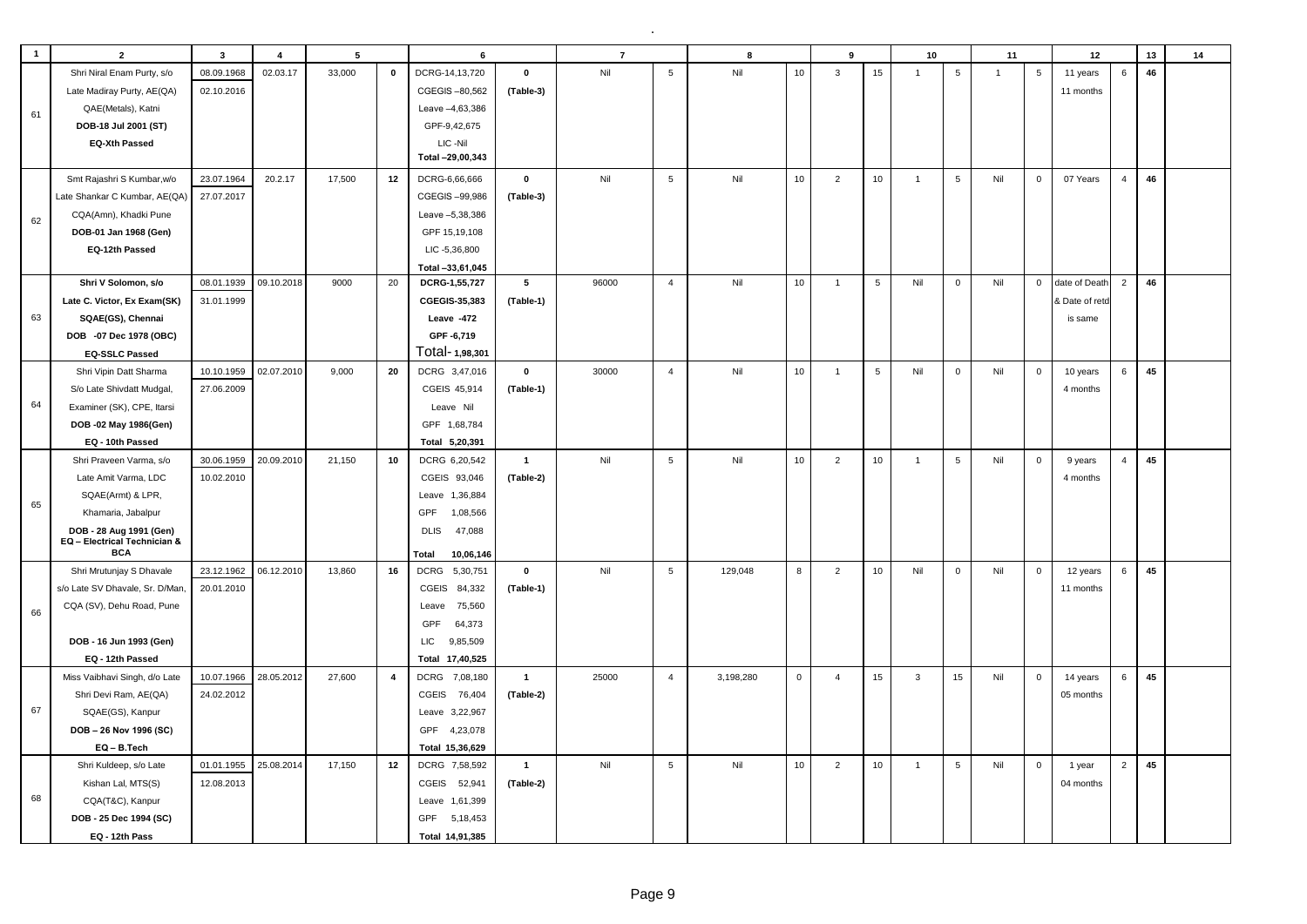| $\mathbf{1}$ | $\overline{2}$                                  | $\mathbf{3}$ | $\overline{\mathbf{4}}$ | $5\phantom{a}$ |    | 6                 |                 | $\overline{7}$ |                 | 8             |             | 9              |                 | 10             |                 | 11  |             | 12        |                | 13 | 14 |
|--------------|-------------------------------------------------|--------------|-------------------------|----------------|----|-------------------|-----------------|----------------|-----------------|---------------|-------------|----------------|-----------------|----------------|-----------------|-----|-------------|-----------|----------------|----|----|
|              | Kum Rachna Kumari                               | 20.12.1955   | 12.04.2016              | 18,200         | 12 | DCRG 9,99,504     | $\mathbf{1}$    | Nil            | $\,$ 5 $\,$     | Nil           | 10          | $\overline{2}$ | 10 <sub>1</sub> | $\mathbf{1}$   | $5\phantom{.0}$ | Nil | $\mathsf 0$ | 3 Month   | $\overline{2}$ | 45 |    |
|              | D/o Late Kishan Lal,                            | 24.09.2015   |                         |                |    | CGEIS 58,025      | (Table-2)       |                |                 |               |             |                |                 |                |                 |     |             | 7 days    |                |    |    |
| 69           | Tech(SK), CQA(GS), Kanpur                       |              |                         |                |    | Leave 1,98,709    |                 |                |                 |               |             |                |                 |                |                 |     |             |           |                |    |    |
|              | DOB-11 Mar 1990 (SC)                            |              |                         |                |    | GPF<br>5,59,763   |                 |                |                 |               |             |                |                 |                |                 |     |             |           |                |    |    |
|              | EQ-BA                                           |              |                         |                |    | Total 18,16,001   |                 |                |                 |               |             |                |                 |                |                 |     |             |           |                |    |    |
|              | Smt R Parveena                                  | 20.02.1965   | 19.02.2015              | 16,150         | 14 | DCRG 6,32,016     | $5\phantom{.0}$ | Nil            | $\overline{5}$  | Nil           | 10          | $\overline{1}$ | $5\phantom{.0}$ | Nil            | $\mathbf 0$     | Nil | $\mathsf 0$ | 11 years  | 6              | 45 |    |
|              | d/o Late PR Chandran, LE                        | 04.08.2013   |                         |                |    | CGEIS 45,232      | (Table-2)       |                |                 |               |             |                |                 |                |                 |     |             | 6 months  |                |    |    |
| 70           | SQAE (GS), Chennai                              |              |                         |                |    | Leave Nil         |                 |                |                 |               |             |                |                 |                |                 |     |             |           |                |    |    |
|              | DOB - 09 Apr 1992 (SC)                          |              |                         |                |    | GPF 43,204        |                 |                |                 |               |             |                |                 |                |                 |     |             |           |                |    |    |
|              | EQ - BBA                                        |              |                         |                |    | Total 7,20,452    |                 |                |                 |               |             |                |                 |                |                 |     |             |           |                |    |    |
|              | Mr. Anand R Bhaise, s/o                         | 01.06.1961   | 22.08.2017              | 17,950         | 12 | DCRG<br>9,95,040  | 9               | Nil            | $5\phantom{.0}$ | Nil           | 10          | $\overline{1}$ | $5\phantom{.0}$ | Nil            | $\mathbf 0$     | Nil | $\mathsf 0$ | 5 years   | $\overline{4}$ | 45 |    |
|              | Late RS Bhaise, Tech (HS-II)                    | 13.04.2016   |                         |                |    | CGEGIS 54,880     | (Table-3)       |                |                 |               |             |                |                 |                |                 |     |             | 1 Month   |                |    |    |
| 71           | SQAE(A), Varangaon                              |              |                         |                |    | Leave 43,015      |                 |                |                 |               |             |                |                 |                |                 |     |             |           |                |    |    |
|              | DOB - 18 May 1994 (SC)                          |              |                         |                |    | GPF<br>89,397     |                 |                |                 |               |             |                |                 |                |                 |     |             |           |                |    |    |
|              | EQ - 12 th Pass                                 |              |                         |                |    | Total 11,82,332   |                 |                |                 |               |             |                |                 |                |                 |     |             |           |                |    |    |
|              | Kum Varsha Kalote,d/o                           | 14.11.1960   | 22 Nov 19               | 19,900         | 10 | DCRG-14,71,008    | $\overline{4}$  | 36,000         | $\overline{4}$  | Nil           | 10          | $\overline{2}$ | 10              | $\mathbf{1}$   | $5\phantom{.0}$ | Nil | $\mathsf 0$ | 8 month   | $\overline{2}$ | 45 |    |
|              | Lt. Rewaram Kalote                              | 19.02.2019   |                         |                |    | CGEGIS-59,983     | (Table-3)       |                |                 |               |             |                |                 |                |                 |     |             | 10 days   |                |    |    |
| 72           | C/W/S,CPE, Itarsi                               |              |                         |                |    | Leave -Nil        |                 |                |                 |               |             |                |                 |                |                 |     |             |           |                |    |    |
|              | DOB-28 Jan 1990 (SC)                            |              |                         |                |    | GPF-1,82,666      |                 |                |                 |               |             |                |                 |                |                 |     |             |           |                |    |    |
|              | EQ-M.Com, MBA                                   |              |                         |                |    | $LIC - Nil$       |                 |                |                 |               |             |                |                 |                |                 |     |             |           |                |    |    |
|              |                                                 |              |                         |                |    | Total -19,61,567  |                 |                |                 |               |             |                |                 |                |                 |     |             |           |                |    |    |
|              | Shri Ajinkya Shankar Jadhav                     | 15.12.1963   | 13.06.2013              | 18,500         | 12 | DCRG 6,46,200     | $\mathbf{1}$    | Nil            | $5\phantom{.0}$ | 33, 15, 974.4 | $\mathbf 0$ | $\mathbf{3}$   | 15              | $\overline{1}$ | $5\phantom{.0}$ | Nil | $\mathbf 0$ | 10 years  | 6              | 44 |    |
|              | s/o Late Shankar Vithal                         | 15.03.2013   |                         |                |    | CGEIS 53,050      | (Table-2)       |                |                 |               |             |                |                 |                |                 |     |             | 9 months  |                |    |    |
| 73           | Jadhav, UDC                                     |              |                         |                |    | Leave 2,58,480    |                 |                |                 |               |             |                |                 |                |                 |     |             |           |                |    |    |
|              | CQA(Amn), Kirkee, Pune                          |              |                         |                |    | GPF 1,16,426      |                 |                |                 |               |             |                |                 |                |                 |     |             |           |                |    |    |
|              | DOB - 05 Jun 1993 (OBC)<br>EQ - Diploma in E&TC |              |                         |                |    | Total 10,74,156   |                 |                |                 |               |             |                |                 |                |                 |     |             |           |                |    |    |
|              | Kum Rumpa Maitra, D/o                           | 01.02.1955   | 31.10.2007              | 9,000          | 20 | DCRG 3,17,126     | $\mathbf 0$     | Nil            | $\overline{5}$  | Nil           | 10          | $\overline{1}$ | 5               | Nil            | $\mathbf 0$     | Nil | $\mathbf 0$ | 8 years   | $\overline{4}$ | 44 |    |
|              | Late Shri Chandan Maitra                        | 01.04.2007   |                         |                |    | CGEIS 51,387      | (Table-1)       |                |                 |               |             |                |                 |                |                 |     |             | 10 months |                |    |    |
| 74           | UDC,CQA(SA),Ichapur                             |              |                         |                |    | Leave - 95,180    |                 |                |                 |               |             |                |                 |                |                 |     |             |           |                |    |    |
|              | DOB - 04.02.1992 (Gen)                          |              |                         |                |    | GPF<br>2,29,696   |                 |                |                 |               |             |                |                 |                |                 |     |             |           |                |    |    |
|              | <b>EQ - B.A</b>                                 |              |                         |                |    | 6,93,389<br>Total |                 |                |                 |               |             |                |                 |                |                 |     |             |           |                |    |    |
|              |                                                 |              |                         |                |    |                   |                 |                |                 |               |             |                |                 |                |                 |     |             |           |                |    |    |
|              | Shri MA Shinde, s/o                             | 04.05.1960   | 17.08.2017              | 19,950         | 10 | DCRG 2,00,062     | 8               | Nil            | $\sqrt{5}$      | Nil           | 10          | $\overline{1}$ | $\sqrt{5}$      | Nil            | 0               | Nil | $\mathbf 0$ | 10 years  | 6              | 44 |    |
|              | Late AN Shinde, MCM                             | 12.04.2010   |                         |                |    | CGEGIS 59,296     | (Table-2)       |                |                 |               |             |                |                 |                |                 |     |             | 1 months  |                |    |    |
| 75           | SQAE(Armts), Pune                               |              |                         |                |    | Leave 1,33,666    |                 |                |                 |               |             |                |                 |                |                 |     |             |           |                |    |    |
|              |                                                 |              |                         |                |    | GPF 89,313        |                 |                |                 |               |             |                |                 |                |                 |     |             |           |                |    |    |
|              | DOB-12.Jun.1997 (Gen)                           |              |                         |                |    | DLI 57,313        |                 |                |                 |               |             |                |                 |                |                 |     |             |           |                |    |    |
|              | EQ - 12th Pass                                  |              |                         |                |    | Total 5,39,650    |                 |                |                 |               |             |                |                 |                |                 |     |             |           |                |    |    |
|              | Shri Vikash, s/o Late                           | 25.04.1962   | 26.05.2011              | 13,200         | 16 | DCRG 3,83,032     | $\overline{1}$  | Nil            | $\,$ 5 $\,$     | Nil           | $10$        | $\overline{1}$ | $\sqrt{5}$      | Nil            | $\mathbf 0$     | Nil | $\mathbf 0$ | 11 years  | 6              | 43 |    |
|              | Shri Raj Singh Mann,                            | 26.09.2010   |                         |                |    | CGEIS 28,034      | (Table-2)       |                |                 |               |             |                |                 |                |                 |     |             | 7 months  |                |    |    |
| 76           | Fireman Gde I                                   |              |                         |                |    | Leave 90,847      |                 |                |                 |               |             |                |                 |                |                 |     |             |           |                |    |    |
|              | SQAE(S), Anand Parbat                           |              |                         |                |    | GPF 5,07,572      |                 |                |                 |               |             |                |                 |                |                 |     |             |           |                |    |    |
|              | DOB - 03 Jan 1991 (Gen)                         |              |                         |                |    |                   |                 |                |                 |               |             |                |                 |                |                 |     |             |           |                |    |    |
|              | EQ - 12th pass                                  |              |                         |                |    | Total 10,.09,485  |                 |                |                 |               |             |                |                 |                |                 |     |             |           |                |    |    |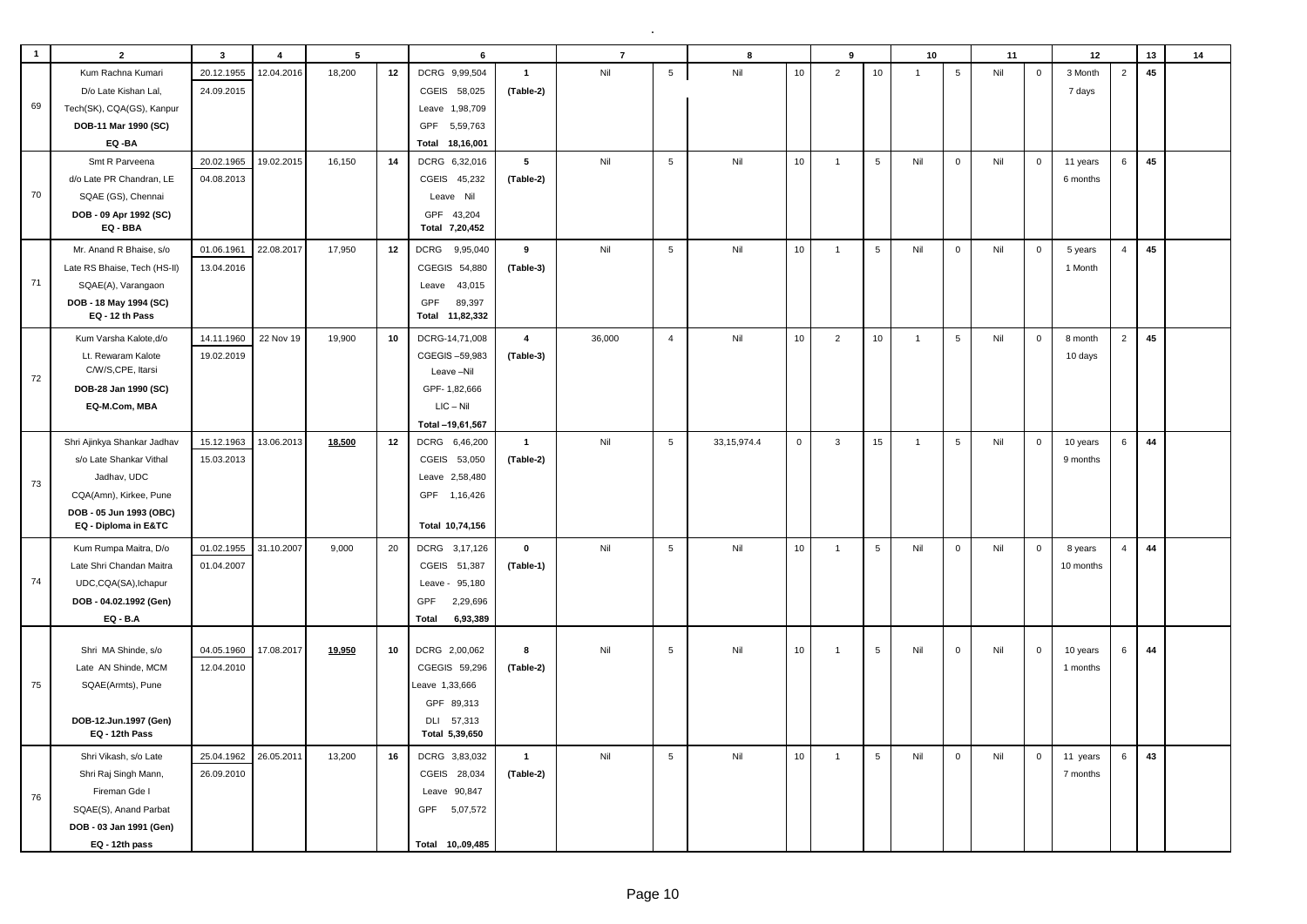| $\overline{1}$ | $\overline{2}$                | $\mathbf{3}$ | $\overline{4}$ | $5\phantom{.0}$ |    | 6                       |                | $\overline{7}$ |                 | 8      |    | 9              |                 | 10  |             | 11             |                | 12        |                | 13 | 14 |
|----------------|-------------------------------|--------------|----------------|-----------------|----|-------------------------|----------------|----------------|-----------------|--------|----|----------------|-----------------|-----|-------------|----------------|----------------|-----------|----------------|----|----|
|                | Shri K Samrat, s/o Late       | 15.11.1958   | 28.03.2014     | 15,250          | 14 | DCRG 5,37,225           | 5              | Nil            | $5\phantom{.0}$ | Nil    | 10 | $\mathbf{1}$   | $5\phantom{.0}$ | Nil | $\mathbf 0$ | Nil            | $\mathbf 0$    | 5 years   | $\overline{4}$ | 43 |    |
|                | K Yellaiah, MTS(Sanitary)     | 07.09.2013   |                |                 |    | CGEIS 42,491            | (Table-2)      |                |                 |        |    |                |                 |     |             |                |                | 2 months  |                |    |    |
| 77             | CQA(ICV), Yeddumailaram       |              |                |                 |    | Leave 82,247            |                |                |                 |        |    |                |                 |     |             |                |                |           |                |    |    |
|                | DOB - 01 Sep 1994(SC)         |              |                |                 |    | GPF 77,388              |                |                |                 |        |    |                |                 |     |             |                |                |           |                |    |    |
|                | EQ - 10th pass, NCVT          |              |                |                 |    | Total 7,39,351          |                |                |                 |        |    |                |                 |     |             |                |                |           |                |    |    |
|                | Smt Reenu Kumari Yadav, w/o   | 05.12.1972   | 01.12.18       | 33,000          | 0  | DCRG-14,20,650          | $\mathbf 0$    | Nil            | $5\phantom{.0}$ | Nil    | 10 | 5              | 15              | Nil | 0           | $\overline{1}$ | 5              | 15 years  | 8              | 43 |    |
|                | Late PC Yadav, AE(QA)         | 22.11.2017   |                |                 |    | CGEGIS 78,854           | (Table-3)      |                |                 |        |    |                |                 |     |             |                |                | 01 months |                |    |    |
|                | CQA(OFV), Jabalpur            |              |                |                 |    | Leave $-5,22,916$       |                |                |                 |        |    |                |                 |     |             |                |                |           |                |    |    |
| 78             | DOB-10 Sep 1975 (Gen)         |              |                |                 |    | GPF 23,02,154           |                |                |                 |        |    |                |                 |     |             |                |                |           |                |    |    |
|                | EQ-MA                         |              |                |                 |    | <b>DLI Nil</b>          |                |                |                 |        |    |                |                 |     |             |                |                |           |                |    |    |
|                |                               |              |                |                 |    | Total 43,24,574         |                |                |                 |        |    |                |                 |     |             |                |                |           |                |    |    |
|                | Shri Sanjay Kumar, s/o        | 01.03.1954   | 31.03.2010     | 9,000           | 20 | DCRG 4,15,802           | $\mathbf 0$    | Nil            | $5\overline{5}$ | Nil    | 10 | $\overline{1}$ | $5\phantom{.0}$ | Nil | $\mathbf 0$ | Nil            | $\mathbf 0$    | 4 years   | $\overline{2}$ | 42 |    |
|                | Late Shri Budhu Lal           | 06.01.2010   |                |                 |    | CGEIS 48,676            | (Table-1)      |                |                 |        |    |                |                 |     |             |                |                | 1 month   |                |    |    |
|                |                               |              |                |                 |    |                         |                |                |                 |        |    |                |                 |     |             |                |                |           |                |    |    |
| 79             | Kewat, Examiner (HS)          |              |                |                 |    | Leave 1,06,531          |                |                |                 |        |    |                |                 |     |             |                |                |           |                |    |    |
|                | SQAE(Armt), GCF PO            |              |                |                 |    | GPF 87,383              |                |                |                 |        |    |                |                 |     |             |                |                |           |                |    |    |
|                | Jabalpur                      |              |                |                 |    | Total 6,58,392          |                |                |                 |        |    |                |                 |     |             |                |                |           |                |    |    |
|                | DOB - 01 Jul 1978 (Gen)       |              |                |                 |    |                         |                |                |                 |        |    |                |                 |     |             |                |                |           |                |    |    |
|                | EQ - 8th fail                 |              |                |                 |    |                         |                |                |                 |        |    |                |                 |     |             |                |                |           |                |    |    |
|                | Shri Amit Kumar Gupta         | 07.05.1950   | 14.06.2010     | Nil             | 20 | DCRG 1,42,884           | $\mathbf 0$    | Nil            | $5\phantom{.0}$ | Nil    | 10 | $\overline{1}$ | $\,$ 5 $\,$     | Nil | $\mathbf 0$ | Nil            | $\mathbf 0$    | 4 months  | $\overline{2}$ | 42 |    |
|                | s/o Late Smt Asha Devi Gupta, | 02.01.2010   |                |                 |    | CGEIS 16,971            | (Table-1)      |                |                 |        |    |                |                 |     |             |                |                |           |                |    |    |
| 80             | Lab(SS), SQAE (A), Jabalpur   |              |                |                 |    | Leave 74,808            |                |                |                 |        |    |                |                 |     |             |                |                |           |                |    |    |
|                |                               |              |                |                 |    | GPF 2,28,897            |                |                |                 |        |    |                |                 |     |             |                |                |           |                |    |    |
|                | DOB - 11 May 1992 (Gen)       |              |                |                 |    | DLI -60,000             |                |                |                 |        |    |                |                 |     |             |                |                |           |                |    |    |
|                | EQ - 12th pass                |              |                |                 |    | Total 5,23,560          |                |                |                 |        |    |                |                 |     |             |                |                |           |                |    |    |
|                | Shri K Srikanth, s/o Late     | 02.01.1952   | 03.08.2011     | 9,000           | 20 | DCRG 1,46,112           | $\overline{4}$ | 132,000        | $\mathbf{3}$    | 200000 | 8  | $\overline{1}$ | $\,$ 5 $\,$     | Nil | $\mathbf 0$ | Nil            | $\mathbf 0$    | 2 years   | $\overline{2}$ | 42 |    |
|                | K Surender, CMD Gr II         | 09.05.2009   |                |                 |    | CGEIS 34,233            | (Table-1)      |                |                 |        |    |                |                 |     |             |                |                | 8 months  |                |    |    |
| 81             | SQAE(Armt), Secunderabad      |              |                |                 |    | Leave 11,770            |                |                |                 |        |    |                |                 |     |             |                |                |           |                |    |    |
|                | DOB -27 Oct 1987 (Gen)        |              |                |                 |    | GPF<br>20,600           |                |                |                 |        |    |                |                 |     |             |                |                |           |                |    |    |
|                | EQ - 10th Pass                |              |                |                 |    | Total 2,12,715          |                |                |                 |        |    |                |                 |     |             |                |                |           |                |    |    |
|                | Shri Naresh Kumar, s/o Late   | 05.07.1965   | 24.08.2012     | Nil             | 20 | <b>DCRG</b><br>2,27,128 | $\mathbf 0$    | 96000          | $\overline{4}$  | Nil    | 10 | Nil            | $\mathbf 0$     | Nil | $\mathbf 0$ | Nil            | $\mathbf 0$    | 16 years  | 8              | 42 |    |
|                | Ramesh Kumar, Sweeper         | 02.12.2008   |                |                 |    | CGEIS<br>35,711         | (Table-1)      |                |                 |        |    |                |                 |     |             |                |                | 7 months  |                |    |    |
| 82             | SQAE(S), Anand Parbat         |              |                |                 |    | Leave Nil               |                |                |                 |        |    |                |                 |     |             |                |                |           |                |    |    |
|                | DOB - 22 Jun 1980 (SC)        |              |                |                 |    | GPF<br>70,694           |                |                |                 |        |    |                |                 |     |             |                |                |           |                |    |    |
|                | EQ - Xth Pass                 |              |                |                 |    | Total 3,33,533          |                |                |                 |        |    |                |                 |     |             |                |                |           |                |    |    |
|                | Shri Yogendra Kumar,          | 01.11.1950   | 21.12.2009     | 9,000           | 20 | DCRG<br>4,37,118        | $\mathbf 0$    | Nil            | $5\phantom{.0}$ | Nil    | 10 | $\overline{1}$ | $\sqrt{5}$      | Nil | $\mathbf 0$ | Nil            | $\mathbf 0$    | 1 year    | 2              | 42 |    |
|                | s/o Late Shobha Ram           | 23.08.2009   |                |                 |    | CGEIS<br>46,243         | (Table-1)      |                |                 |        |    |                |                 |     |             |                |                | 2 months  |                |    |    |
| 83             | Security Asstt Grade "C'      |              |                |                 |    | Leave 1,32,460          |                |                |                 |        |    |                |                 |     |             |                |                |           |                |    |    |
|                | CQA(GS), Kanpur               |              |                |                 |    | GPF 1,84,880            |                |                |                 |        |    |                |                 |     |             |                |                |           |                |    |    |
|                | DOB - 08 Feb 1985(SC)         |              |                |                 |    | Total 8,00,701          |                |                |                 |        |    |                |                 |     |             |                |                |           |                |    |    |
|                | EQ - BA                       |              |                |                 |    |                         |                |                |                 |        |    |                |                 |     |             |                |                |           |                |    |    |
|                | Shri Prashant Swamy, s/o      | 15.08.1959   | 07.06.18       | 23,800          | 8  | DCRG 16,49,340          | $\overline{2}$ | Nil            | $5\phantom{.0}$ | Nil    | 10 | $\overline{4}$ | 15              | Nil | $\mathbf 0$ | Nil            | $\overline{0}$ | 1 years   | $\overline{2}$ | 42 |    |
|                | late Prakash Kumar, MCM       | 24.09.2017   |                |                 |    | CGEGIS 1,08,780         | (Table-3)      |                |                 |        |    |                |                 |     |             |                |                | 11 months |                |    |    |
| 84             | SQAE(Armts), Jabalpur         |              |                |                 |    | Leave 4,99,800          |                |                |                 |        |    |                |                 |     |             |                |                |           |                |    |    |
|                | DOB-20 Dec 1989 (Gen)         |              |                |                 |    | GPF 45,769              |                |                |                 |        |    |                |                 |     |             |                |                |           |                |    |    |
|                | EQ-12th Passed                |              |                |                 |    | DLI 37,998              |                |                |                 |        |    |                |                 |     |             |                |                |           |                |    |    |
|                |                               |              |                |                 |    | Total -23,41,687        |                |                |                 |        |    |                |                 |     |             |                |                |           |                |    |    |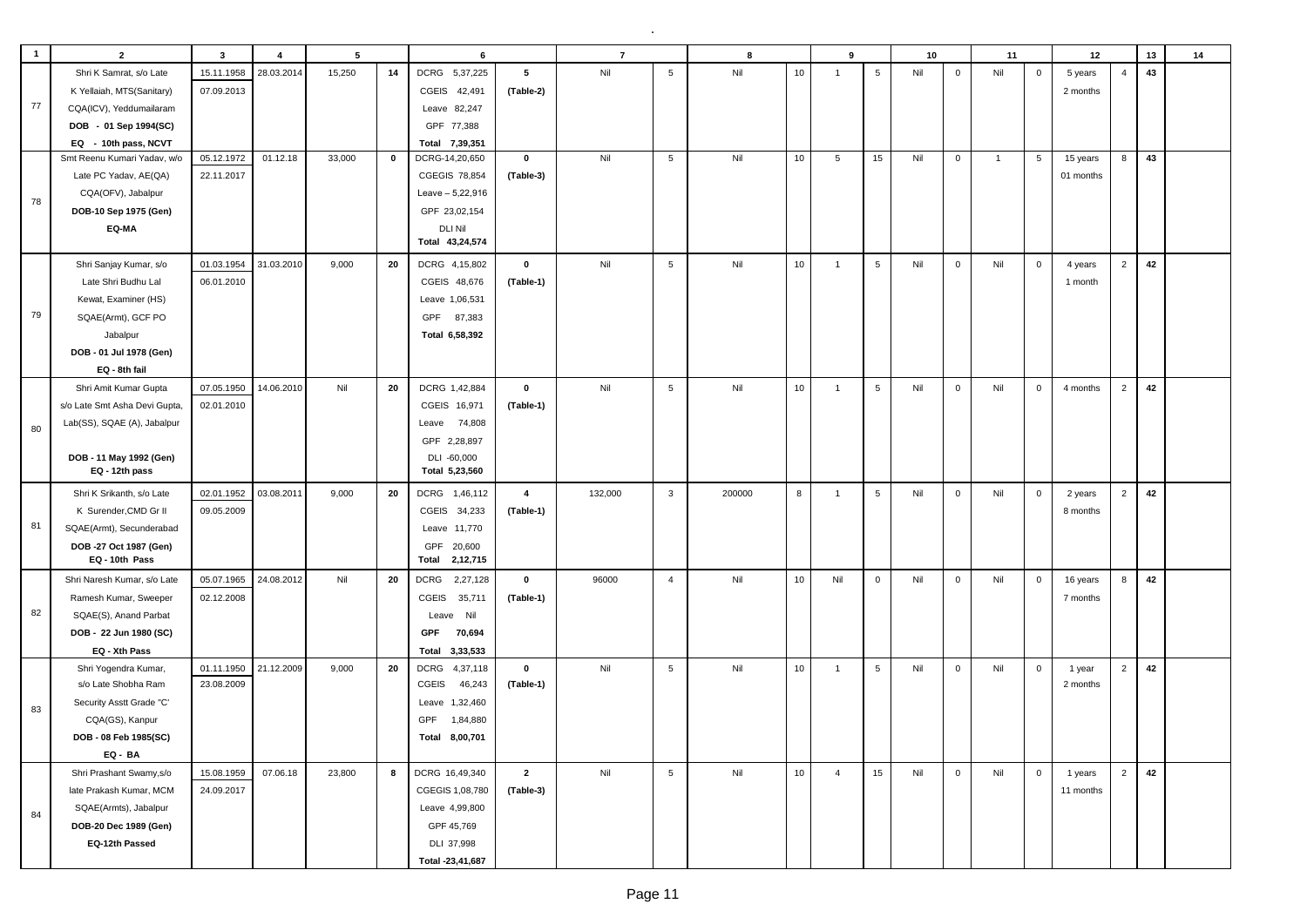| $\mathbf{1}$ | $\overline{2}$                   | $\mathbf{3}$          | $\overline{4}$ | 5      |                | 6                        |                | $\overline{7}$ |                 | 8       |    | 9              |                 | 10           |                 | 11  |              | 12        |                | 13 | 14 |
|--------------|----------------------------------|-----------------------|----------------|--------|----------------|--------------------------|----------------|----------------|-----------------|---------|----|----------------|-----------------|--------------|-----------------|-----|--------------|-----------|----------------|----|----|
|              | Shri Prashant Walmik Kalamkar, s | 1 Aug 49              | 11 Jul 18      | 9,000  | 20             | DCRG 1,30,007            | $\pmb{0}$      | 1,14,000       | $\mathbf{3}$    | Nil     | 10 | $\overline{1}$ | $5\phantom{.0}$ | Nil          | $\mathbf 0$     | Nil | $\mathsf 0$  | 7 years   | $\overline{4}$ | 42 |    |
|              | Late Walmik kisan Kalamkar, PSC  | 12 Mar 02             |                |        |                | CGEIS 38,805             | (Table-1)      |                |                 |         |    |                |                 |              |                 |     |              | 4 months  |                |    |    |
| 85           | CQA(EE), Pune                    |                       |                |        |                | Leave 22,082             |                |                |                 |         |    |                |                 |              |                 |     |              |           |                |    |    |
|              |                                  |                       |                |        |                | GPF 1,12,303             |                |                |                 |         |    |                |                 |              |                 |     |              |           |                |    |    |
|              | DOB-16 Feb 1979 (SC)             |                       |                |        |                | LIC.<br>10,000           |                |                |                 |         |    |                |                 |              |                 |     |              |           |                |    |    |
|              | EQ-SSC                           |                       |                |        |                | Total -3,13,197          |                |                |                 |         |    |                |                 |              |                 |     |              |           |                |    |    |
|              | Shri Satendra singh, s/o         | 06.08.1960            | 08.09.2016     | 19,050 | 10             | DCRG 4,00,050            | 10             | Nil            | $5\phantom{.0}$ | Nil     | 10 | $\overline{1}$ | 5               | Nil          | $\mathbf 0$     | Nil | $\mathbf 0$  | 4 years   | $\overline{2}$ | 42 |    |
|              | Late Ramesh Kumar,               | 10.05.2016            |                |        |                | CGEIS NIL                | (Table-3)      |                |                 |         |    |                |                 |              |                 |     |              | 3 months  |                |    |    |
| 86           | Fireman, CQA(GS), Kanpur         |                       |                |        |                | <b>NIL</b><br>Leave      |                |                |                 |         |    |                |                 |              |                 |     |              |           |                |    |    |
|              |                                  |                       |                |        |                | GPF 1,01,953             |                |                |                 |         |    |                |                 |              |                 |     |              |           |                |    |    |
|              | DOB - 23 Jan 1991 (SC)           |                       |                |        |                | LIC<br>1,25,000          |                |                |                 |         |    |                |                 |              |                 |     |              |           |                |    |    |
|              | EQ - B.SC.III Year               |                       |                |        |                | Total 6,27,003           |                |                |                 |         |    |                |                 |              |                 |     |              |           |                |    |    |
|              | Smt Cynthia Shanti 'D' Silva     | 23.03.1967            | 08.04.2015     | 27,600 | $\overline{4}$ | DCRG 8,98,875            | $\mathbf{1}$   | Nil            | $\,$ 5 $\,$     | Nil     | 10 | $\mathbf{3}$   | 15              | Nil          | $\mathbf 0$     | Nil | $\mathbf 0$  | 14 years  | 6              | 41 |    |
|              | w/o Late James D' Silva, JE (QA) | 07.03.2013            |                |        |                | CGEIS 83,698             | (Table-2)      |                |                 |         |    |                |                 |              |                 |     |              | 24 days   |                |    |    |
| 87           | (QA), SQAE(L), Bangalore         |                       |                |        |                | Leave 1,90,703           |                |                |                 |         |    |                |                 |              |                 |     |              |           |                |    |    |
|              | DOB-22 Jan 1972 (Gen)            |                       |                |        |                | GPF<br>2,20,214          |                |                |                 |         |    |                |                 |              |                 |     |              |           |                |    |    |
|              | EQ-B.Com                         |                       |                |        |                | Total 13,93,490          |                |                |                 |         |    |                |                 |              |                 |     |              |           |                |    |    |
|              | Shri Arindam Marrick             | 02.03.1949            | 24.05.2005     | 12.330 | 16             | <b>DCRG</b><br>3,48,192  | $\mathbf 0$    | Nil            | 5               | 340,000 | 8  | 2              | 10              | Nil          | $\mathbf{0}$    | Nil | $\mathbf 0$  | 4 Year    | $\overline{2}$ | 41 |    |
|              | s/o Late Ranjit Kumar Marick,    | 16.01.2005            |                |        |                | CGEIS 50,850             | (Table-1)      |                |                 |         |    |                |                 |              |                 |     |              | 2 Month   |                |    |    |
| 88           | MCM, CQA(M), Ichapur             |                       |                |        |                | 15,903<br>Leave          |                |                |                 |         |    |                |                 |              |                 |     |              |           |                |    |    |
|              | DOB - 03 Feb 1986 (Gen)          |                       |                |        |                | GPF 2,74,139             |                |                |                 |         |    |                |                 |              |                 |     |              |           |                |    |    |
|              | EQ - $8^{\text{th}}$ pass        |                       |                |        |                | Total 6,89,084           |                |                |                 |         |    |                |                 |              |                 |     |              |           |                |    |    |
|              | Shri Baldev Bhujel, s/o          | 07.06.1956            | 08.08.2016     | 23,800 | 8              | <b>DCRG</b><br>10,00,000 | $\mathbf{1}$   | Nil            | 5               | Nil     | 10 | 2              | 10              | $\mathbf{1}$ | 5               | Nil | $\mathbf 0$  | 11 Months | $\overline{2}$ | 41 |    |
|              | Late MB Bhujel, MCM              | 03.7.2015             |                |        |                | CGEIS<br>68,890          | (Table-2)      |                |                 |         |    |                |                 |              |                 |     |              | 27 days   |                |    |    |
| 89           | CQA(L), Bangalore                |                       |                |        |                | 3,94,260<br>Leave        |                |                |                 |         |    |                |                 |              |                 |     |              |           |                |    |    |
|              | DOB - 10 Jan 1986 (Gen)          |                       |                |        |                | GPF<br>5,73,248          |                |                |                 |         |    |                |                 |              |                 |     |              |           |                |    |    |
|              | EQ - 12th Pass                   |                       |                |        |                | Total 20,06,398          |                |                |                 |         |    |                |                 |              |                 |     |              |           |                |    |    |
|              | Shri MS Karthik, s/o             | 14.05.1967            | 04.10.2016     | 22,450 | 8              | DCRG<br>10,00,000        | $\overline{7}$ | Nil            | 5               | Nil     | 10 | $\overline{1}$ | 5               | Nil          | $\mathbf{0}$    | Nil | $\mathbf{0}$ | 11 years  | 6              | 41 |    |
|              | Late M Selvakumar, MCM           | 17.01.2016            |                |        |                | CGEIS 55,336             | (Table-3)      |                |                 |         |    |                |                 |              |                 |     |              | 4 months  |                |    |    |
| 90           | SQAE(Vehs), Chennai              |                       |                |        |                | Leave 2,62,599           |                |                |                 |         |    |                |                 |              |                 |     |              |           |                |    |    |
|              | DOB: 07 Jul 1994 (SC)            |                       |                |        |                | GPF 1,00,237             |                |                |                 |         |    |                |                 |              |                 |     |              |           |                |    |    |
|              | EQ-BE                            |                       |                |        |                | Total 14,18,172          |                |                |                 |         |    |                |                 |              |                 |     |              |           |                |    |    |
|              | Shri V Ambedhkar, s/o            | 18.09.1960            | 14.02.19       | 24,500 | 6              | DCRG-15,94,950           | $\mathbf{3}$   | Nil            | 5               | Nil     | 10 | $\overline{2}$ | 10              | $\mathbf{1}$ | $5\phantom{.0}$ | Nil | $\mathbf 0$  | 2years    | $\overline{2}$ | 41 |    |
|              | Late V Boodaiah, OS              | 19.11.2017            |                |        |                | CGEGIS-99,515            | (Table-3)      |                |                 |         |    |                |                 |              |                 |     |              | 10months  |                |    |    |
| 91           | CQA(ICV),, Yeddumailaram         |                       |                |        |                | Leave -2,46,960          |                |                |                 |         |    |                |                 |              |                 |     |              |           |                |    |    |
|              | DOB-18 Jul 1988 (SC)             |                       |                |        |                | GPF-2,99,101             |                |                |                 |         |    |                |                 |              |                 |     |              |           |                |    |    |
|              | EQ-MBA                           |                       |                |        |                | DLI-Nil                  |                |                |                 |         |    |                |                 |              |                 |     |              |           |                |    |    |
|              |                                  |                       |                |        |                | Total 22,40,526          |                |                |                 |         |    |                |                 |              |                 |     |              |           |                |    |    |
|              | Shri Vijay Kumar Gupta           | 01.07.1955 20.02.2011 |                | 12,330 | 16             | DCRG 6,13,394            | $\overline{2}$ | Nil            | 5               | Nil     | 10 | $\overline{1}$ | 5               | Nil          | $\mathbf 0$     | Nil | $\mathbf 0$  | 4 years   | $\overline{2}$ | 40 |    |
|              | s/o Late Magan Lal Gupta, MCM    | 14.11.2010            |                |        |                | CGEIS 65,212             | (Table-2)      |                |                 |         |    |                |                 |              |                 |     |              | 7 months  |                |    |    |
| 92           | SQAE(Armt), Jabalpur             |                       |                |        |                | Leave 1,27,587           |                |                |                 |         |    |                |                 |              |                 |     |              |           |                |    |    |
|              | DOB -09 Jul 1991 (Gen)           |                       |                |        |                | GPF 1,63,898             |                |                |                 |         |    |                |                 |              |                 |     |              |           |                |    |    |
|              | EQ - 12th pass                   |                       |                |        |                | Total 9,70,091           |                |                |                 |         |    |                |                 |              |                 |     |              |           |                |    |    |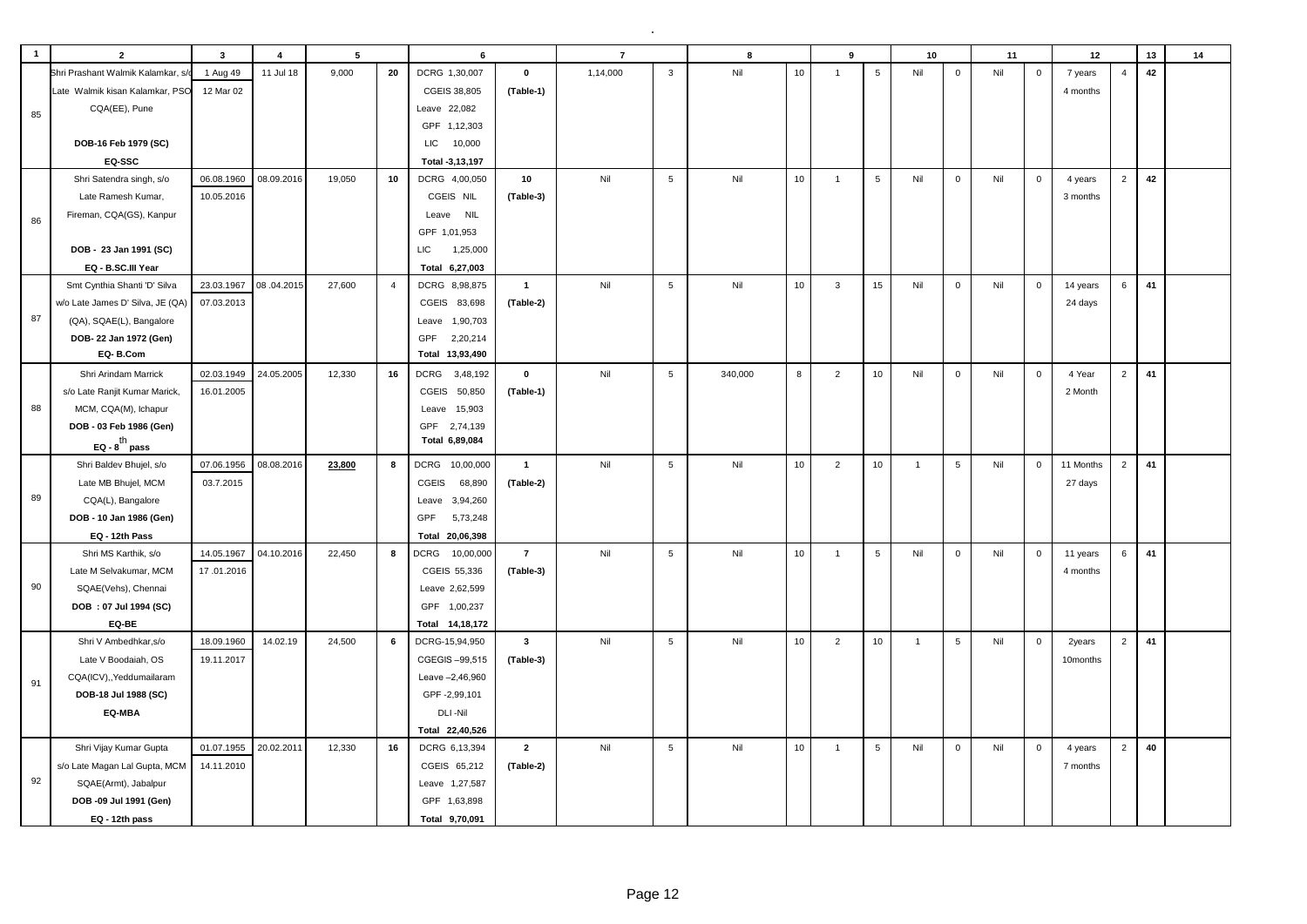| $\,$ 5 $\,$<br>Nil<br>$10$<br>$\overline{2}$<br>Shri Anil Kumar, s/o<br>26.04.1949<br>07.12.2009<br>10,530<br>18<br>DCRG 3,81,600<br>$\mathbf 0$<br>Nil<br>5<br>Nil<br>$\mathbf 0$<br>Nil<br>40<br>$\mathbf 0$<br>8 months<br>$\overline{1}$<br>01.08.2008<br>Late Makhan Lal<br>CGEIS 29,456<br>(Table-1)<br>Carpenter (SK)<br>Leave 20,565<br>93<br>CQA(GS), Kanpur<br>32,419<br>Gpf<br>DOB - 16 Sep 1987(SC)<br>Total 4,64,040<br>EQ - 8th pased<br>$\overline{2}$<br>40<br>$\mathbf 0$<br>$5\phantom{.0}$<br>Nil<br>10<br>Shri Joyjit Sengupta, s/o Late<br>04.04.1953<br>08.10.2012<br>9,030<br>18<br>DCRG 3,72,540<br>Nil<br>$\sqrt{5}$<br>Nil<br>$\mathbf{0}$<br>Nil<br>$\overline{1}$<br>$\mathbf 0$<br>4 years<br>Gopal Chandra Sengupta<br>15.11.2008<br>53,008<br><b>CGEIS</b><br>(Table-1)<br>5 months<br>Examiner (HS)<br>2,200<br>Leave<br>94<br>SQAE(Armt), Cossipore<br>1,89,353<br>GPF<br>Total 6,17,101<br>DOB - 12 Aug 1992 (Gen)<br>EQ - 12th Pass<br>5<br>10<br>$\overline{2}$<br>40<br>Shri Deepak Rawat, s/o<br>08.08.1957<br>19.01.2017<br>23,800<br>DCRG 16,02216<br>$\mathbf 0$<br>Nil<br>Nil<br>2<br>10<br>5<br>Nil<br>8<br>$\mathbf 0$<br>10 months<br>$\overline{1}$<br>Late UC Rawat, MCM<br>07.10.2016<br>CGEGIS 1,24,466<br>(Table-3)<br>24 days<br>SQAE(A), Kanpur<br>95<br>Leave 4,85,520<br>DOB - 05 Jul 1990 (Gen)<br>GPF 6,27,316<br>EQ - Intermediate Pass, ITI,<br>Draftsman<br>Total 28,39,518<br>10<br>$\overline{2}$<br>40<br>27.7.1957<br>03.9.2016<br>Nil<br>$\sqrt{5}$<br>Nil<br>$\overline{2}$<br>10<br>5<br>Nil<br>Shri C I Bharathi s/o late<br>27,600<br>DCRG 14,90,400<br>$\overline{a}$<br>$\mathbf 0$<br>$\overline{4}$<br>$\overline{1}$<br>1 years<br>13.5.2016<br>CGEGIS 94,968<br>A Chakravarthi, AE(QA)<br>(Table-3)<br>2 months<br>SQAE(A), Tiruchchirapalli<br>LEAVE 3,96,158<br>96<br><b>GPF</b><br>44,000<br>LIC<br>75,000<br>DOB - 06 Aug 1995 (SC)<br>EQ - BE (Civil)<br>Total 21,00,526<br>22.08.2016<br>491,300<br>$\overline{2}$<br>40<br>Shri Bhagat Singh, s/o<br>01.05.1960<br>8,630<br>20<br>DCRG<br>10,00,000<br>$\mathbf{1}$<br>48,000<br>$\overline{4}$<br>8<br>5<br>Nil<br>$\mathbf 0$<br>Nil<br>$\mathbf 0$<br>4 Years<br>$\overline{1}$<br>Late Balram Singh, MCM<br>17.08.2015<br>CGEGIS 60,000<br>(Table-2)<br>8 Months<br>97<br>CQA(GS), Kanpur<br>Leave 25,199<br>DOB - 10 Jul 1982 (ST)<br>GPF 3,37,348<br>EQ - 12 th Pass<br>Total 14,13,232<br>5<br>Nil<br>10<br>$\overline{2}$<br>40<br>Shri Bikash Basfore, s/o<br>02.09.1962<br>22 Jul 19<br>17,000<br>12<br>DCRG-5,27,510<br>6<br>Nil<br>5<br>Nil<br>$\mathbf 0$<br>Nil<br>4 Month<br>$\mathbf 0$<br>$\overline{1}$<br>Late Siikha Bansfore, Tech(SKD)<br>25.03.2018<br>CGEGIS-48,171<br>(Table-3)<br>6 months<br>SQAE(L), Kolkata<br>Leave -94,588<br>98<br>DOB-15 Dec 1983 (SC)<br>GPF-9,91,158<br><b>EQ-Ixth Pass</b><br>LIC-Nil<br>Total -16,61,427<br>Shri B Chandra Shekar, s/o<br>20.07.1966<br>06.11.2017<br>17,950<br>12<br>DCRG 10,26,740<br>Nil<br>$\sqrt{5}$<br>Nil<br>10<br>5<br>Nil<br>Nil<br>40<br>$\overline{a}$<br>$\mathbf{0}$<br>$\mathbf 0$<br>$\overline{4}$<br>$\overline{1}$<br>9 years<br>17.04.2017<br>Late M Balakrishna, Tech (HS-I)<br>CGEGIS 49,112<br>(Table-3)<br>3 months<br>99<br>CQA(L), Bangalore<br>Leave Nil<br>DOB-18 Dec 1988 (SC)<br>GPF 9,92,690<br>EQ-12th Pass<br>Total -20,68,542<br>Nil<br>$5\phantom{.0}$<br>Nil<br>10<br>$5\phantom{.0}$<br>$\mathbf 0$<br>Nil<br>2<br>39<br>Shri P Srikanth s/o Late<br>15.5.1958<br>29.06.2016<br>16,150<br>14<br>DCRG 7,13,466<br>$\mathbf{3}$<br>Nil<br>$\mathbf 0$<br>$\overline{1}$<br>2 years<br>08.8.2015<br>P Shankaraiah, MTS(S)<br>CGEGIS 45,250<br>(Table-2)<br>9 months | $\mathbf{1}$ | $\overline{2}$ | $\mathbf{3}$ | $\overline{4}$ | 5 | 6 | $\overline{7}$ | 8 | 9 | 10 | 11 | 12 | 13 | 14 |
|------------------------------------------------------------------------------------------------------------------------------------------------------------------------------------------------------------------------------------------------------------------------------------------------------------------------------------------------------------------------------------------------------------------------------------------------------------------------------------------------------------------------------------------------------------------------------------------------------------------------------------------------------------------------------------------------------------------------------------------------------------------------------------------------------------------------------------------------------------------------------------------------------------------------------------------------------------------------------------------------------------------------------------------------------------------------------------------------------------------------------------------------------------------------------------------------------------------------------------------------------------------------------------------------------------------------------------------------------------------------------------------------------------------------------------------------------------------------------------------------------------------------------------------------------------------------------------------------------------------------------------------------------------------------------------------------------------------------------------------------------------------------------------------------------------------------------------------------------------------------------------------------------------------------------------------------------------------------------------------------------------------------------------------------------------------------------------------------------------------------------------------------------------------------------------------------------------------------------------------------------------------------------------------------------------------------------------------------------------------------------------------------------------------------------------------------------------------------------------------------------------------------------------------------------------------------------------------------------------------------------------------------------------------------------------------------------------------------------------------------------------------------------------------------------------------------------------------------------------------------------------------------------------------------------------------------------------------------------------------------------------------------------------------------------------------------------------------------------------------------------------------------------------------------------------------------------------------------------------------------------------------------------------------------------------------------------------------------------------------------------------------------------------------------------------------------------------------------------------------------------------------------------------------------------------------------------------------------------------------------------------------------------------------------------------------------------------|--------------|----------------|--------------|----------------|---|---|----------------|---|---|----|----|----|----|----|
|                                                                                                                                                                                                                                                                                                                                                                                                                                                                                                                                                                                                                                                                                                                                                                                                                                                                                                                                                                                                                                                                                                                                                                                                                                                                                                                                                                                                                                                                                                                                                                                                                                                                                                                                                                                                                                                                                                                                                                                                                                                                                                                                                                                                                                                                                                                                                                                                                                                                                                                                                                                                                                                                                                                                                                                                                                                                                                                                                                                                                                                                                                                                                                                                                                                                                                                                                                                                                                                                                                                                                                                                                                                                                                            |              |                |              |                |   |   |                |   |   |    |    |    |    |    |
|                                                                                                                                                                                                                                                                                                                                                                                                                                                                                                                                                                                                                                                                                                                                                                                                                                                                                                                                                                                                                                                                                                                                                                                                                                                                                                                                                                                                                                                                                                                                                                                                                                                                                                                                                                                                                                                                                                                                                                                                                                                                                                                                                                                                                                                                                                                                                                                                                                                                                                                                                                                                                                                                                                                                                                                                                                                                                                                                                                                                                                                                                                                                                                                                                                                                                                                                                                                                                                                                                                                                                                                                                                                                                                            |              |                |              |                |   |   |                |   |   |    |    |    |    |    |
|                                                                                                                                                                                                                                                                                                                                                                                                                                                                                                                                                                                                                                                                                                                                                                                                                                                                                                                                                                                                                                                                                                                                                                                                                                                                                                                                                                                                                                                                                                                                                                                                                                                                                                                                                                                                                                                                                                                                                                                                                                                                                                                                                                                                                                                                                                                                                                                                                                                                                                                                                                                                                                                                                                                                                                                                                                                                                                                                                                                                                                                                                                                                                                                                                                                                                                                                                                                                                                                                                                                                                                                                                                                                                                            |              |                |              |                |   |   |                |   |   |    |    |    |    |    |
|                                                                                                                                                                                                                                                                                                                                                                                                                                                                                                                                                                                                                                                                                                                                                                                                                                                                                                                                                                                                                                                                                                                                                                                                                                                                                                                                                                                                                                                                                                                                                                                                                                                                                                                                                                                                                                                                                                                                                                                                                                                                                                                                                                                                                                                                                                                                                                                                                                                                                                                                                                                                                                                                                                                                                                                                                                                                                                                                                                                                                                                                                                                                                                                                                                                                                                                                                                                                                                                                                                                                                                                                                                                                                                            |              |                |              |                |   |   |                |   |   |    |    |    |    |    |
|                                                                                                                                                                                                                                                                                                                                                                                                                                                                                                                                                                                                                                                                                                                                                                                                                                                                                                                                                                                                                                                                                                                                                                                                                                                                                                                                                                                                                                                                                                                                                                                                                                                                                                                                                                                                                                                                                                                                                                                                                                                                                                                                                                                                                                                                                                                                                                                                                                                                                                                                                                                                                                                                                                                                                                                                                                                                                                                                                                                                                                                                                                                                                                                                                                                                                                                                                                                                                                                                                                                                                                                                                                                                                                            |              |                |              |                |   |   |                |   |   |    |    |    |    |    |
|                                                                                                                                                                                                                                                                                                                                                                                                                                                                                                                                                                                                                                                                                                                                                                                                                                                                                                                                                                                                                                                                                                                                                                                                                                                                                                                                                                                                                                                                                                                                                                                                                                                                                                                                                                                                                                                                                                                                                                                                                                                                                                                                                                                                                                                                                                                                                                                                                                                                                                                                                                                                                                                                                                                                                                                                                                                                                                                                                                                                                                                                                                                                                                                                                                                                                                                                                                                                                                                                                                                                                                                                                                                                                                            |              |                |              |                |   |   |                |   |   |    |    |    |    |    |
|                                                                                                                                                                                                                                                                                                                                                                                                                                                                                                                                                                                                                                                                                                                                                                                                                                                                                                                                                                                                                                                                                                                                                                                                                                                                                                                                                                                                                                                                                                                                                                                                                                                                                                                                                                                                                                                                                                                                                                                                                                                                                                                                                                                                                                                                                                                                                                                                                                                                                                                                                                                                                                                                                                                                                                                                                                                                                                                                                                                                                                                                                                                                                                                                                                                                                                                                                                                                                                                                                                                                                                                                                                                                                                            |              |                |              |                |   |   |                |   |   |    |    |    |    |    |
|                                                                                                                                                                                                                                                                                                                                                                                                                                                                                                                                                                                                                                                                                                                                                                                                                                                                                                                                                                                                                                                                                                                                                                                                                                                                                                                                                                                                                                                                                                                                                                                                                                                                                                                                                                                                                                                                                                                                                                                                                                                                                                                                                                                                                                                                                                                                                                                                                                                                                                                                                                                                                                                                                                                                                                                                                                                                                                                                                                                                                                                                                                                                                                                                                                                                                                                                                                                                                                                                                                                                                                                                                                                                                                            |              |                |              |                |   |   |                |   |   |    |    |    |    |    |
|                                                                                                                                                                                                                                                                                                                                                                                                                                                                                                                                                                                                                                                                                                                                                                                                                                                                                                                                                                                                                                                                                                                                                                                                                                                                                                                                                                                                                                                                                                                                                                                                                                                                                                                                                                                                                                                                                                                                                                                                                                                                                                                                                                                                                                                                                                                                                                                                                                                                                                                                                                                                                                                                                                                                                                                                                                                                                                                                                                                                                                                                                                                                                                                                                                                                                                                                                                                                                                                                                                                                                                                                                                                                                                            |              |                |              |                |   |   |                |   |   |    |    |    |    |    |
|                                                                                                                                                                                                                                                                                                                                                                                                                                                                                                                                                                                                                                                                                                                                                                                                                                                                                                                                                                                                                                                                                                                                                                                                                                                                                                                                                                                                                                                                                                                                                                                                                                                                                                                                                                                                                                                                                                                                                                                                                                                                                                                                                                                                                                                                                                                                                                                                                                                                                                                                                                                                                                                                                                                                                                                                                                                                                                                                                                                                                                                                                                                                                                                                                                                                                                                                                                                                                                                                                                                                                                                                                                                                                                            |              |                |              |                |   |   |                |   |   |    |    |    |    |    |
|                                                                                                                                                                                                                                                                                                                                                                                                                                                                                                                                                                                                                                                                                                                                                                                                                                                                                                                                                                                                                                                                                                                                                                                                                                                                                                                                                                                                                                                                                                                                                                                                                                                                                                                                                                                                                                                                                                                                                                                                                                                                                                                                                                                                                                                                                                                                                                                                                                                                                                                                                                                                                                                                                                                                                                                                                                                                                                                                                                                                                                                                                                                                                                                                                                                                                                                                                                                                                                                                                                                                                                                                                                                                                                            |              |                |              |                |   |   |                |   |   |    |    |    |    |    |
|                                                                                                                                                                                                                                                                                                                                                                                                                                                                                                                                                                                                                                                                                                                                                                                                                                                                                                                                                                                                                                                                                                                                                                                                                                                                                                                                                                                                                                                                                                                                                                                                                                                                                                                                                                                                                                                                                                                                                                                                                                                                                                                                                                                                                                                                                                                                                                                                                                                                                                                                                                                                                                                                                                                                                                                                                                                                                                                                                                                                                                                                                                                                                                                                                                                                                                                                                                                                                                                                                                                                                                                                                                                                                                            |              |                |              |                |   |   |                |   |   |    |    |    |    |    |
|                                                                                                                                                                                                                                                                                                                                                                                                                                                                                                                                                                                                                                                                                                                                                                                                                                                                                                                                                                                                                                                                                                                                                                                                                                                                                                                                                                                                                                                                                                                                                                                                                                                                                                                                                                                                                                                                                                                                                                                                                                                                                                                                                                                                                                                                                                                                                                                                                                                                                                                                                                                                                                                                                                                                                                                                                                                                                                                                                                                                                                                                                                                                                                                                                                                                                                                                                                                                                                                                                                                                                                                                                                                                                                            |              |                |              |                |   |   |                |   |   |    |    |    |    |    |
|                                                                                                                                                                                                                                                                                                                                                                                                                                                                                                                                                                                                                                                                                                                                                                                                                                                                                                                                                                                                                                                                                                                                                                                                                                                                                                                                                                                                                                                                                                                                                                                                                                                                                                                                                                                                                                                                                                                                                                                                                                                                                                                                                                                                                                                                                                                                                                                                                                                                                                                                                                                                                                                                                                                                                                                                                                                                                                                                                                                                                                                                                                                                                                                                                                                                                                                                                                                                                                                                                                                                                                                                                                                                                                            |              |                |              |                |   |   |                |   |   |    |    |    |    |    |
|                                                                                                                                                                                                                                                                                                                                                                                                                                                                                                                                                                                                                                                                                                                                                                                                                                                                                                                                                                                                                                                                                                                                                                                                                                                                                                                                                                                                                                                                                                                                                                                                                                                                                                                                                                                                                                                                                                                                                                                                                                                                                                                                                                                                                                                                                                                                                                                                                                                                                                                                                                                                                                                                                                                                                                                                                                                                                                                                                                                                                                                                                                                                                                                                                                                                                                                                                                                                                                                                                                                                                                                                                                                                                                            |              |                |              |                |   |   |                |   |   |    |    |    |    |    |
|                                                                                                                                                                                                                                                                                                                                                                                                                                                                                                                                                                                                                                                                                                                                                                                                                                                                                                                                                                                                                                                                                                                                                                                                                                                                                                                                                                                                                                                                                                                                                                                                                                                                                                                                                                                                                                                                                                                                                                                                                                                                                                                                                                                                                                                                                                                                                                                                                                                                                                                                                                                                                                                                                                                                                                                                                                                                                                                                                                                                                                                                                                                                                                                                                                                                                                                                                                                                                                                                                                                                                                                                                                                                                                            |              |                |              |                |   |   |                |   |   |    |    |    |    |    |
|                                                                                                                                                                                                                                                                                                                                                                                                                                                                                                                                                                                                                                                                                                                                                                                                                                                                                                                                                                                                                                                                                                                                                                                                                                                                                                                                                                                                                                                                                                                                                                                                                                                                                                                                                                                                                                                                                                                                                                                                                                                                                                                                                                                                                                                                                                                                                                                                                                                                                                                                                                                                                                                                                                                                                                                                                                                                                                                                                                                                                                                                                                                                                                                                                                                                                                                                                                                                                                                                                                                                                                                                                                                                                                            |              |                |              |                |   |   |                |   |   |    |    |    |    |    |
|                                                                                                                                                                                                                                                                                                                                                                                                                                                                                                                                                                                                                                                                                                                                                                                                                                                                                                                                                                                                                                                                                                                                                                                                                                                                                                                                                                                                                                                                                                                                                                                                                                                                                                                                                                                                                                                                                                                                                                                                                                                                                                                                                                                                                                                                                                                                                                                                                                                                                                                                                                                                                                                                                                                                                                                                                                                                                                                                                                                                                                                                                                                                                                                                                                                                                                                                                                                                                                                                                                                                                                                                                                                                                                            |              |                |              |                |   |   |                |   |   |    |    |    |    |    |
|                                                                                                                                                                                                                                                                                                                                                                                                                                                                                                                                                                                                                                                                                                                                                                                                                                                                                                                                                                                                                                                                                                                                                                                                                                                                                                                                                                                                                                                                                                                                                                                                                                                                                                                                                                                                                                                                                                                                                                                                                                                                                                                                                                                                                                                                                                                                                                                                                                                                                                                                                                                                                                                                                                                                                                                                                                                                                                                                                                                                                                                                                                                                                                                                                                                                                                                                                                                                                                                                                                                                                                                                                                                                                                            |              |                |              |                |   |   |                |   |   |    |    |    |    |    |
|                                                                                                                                                                                                                                                                                                                                                                                                                                                                                                                                                                                                                                                                                                                                                                                                                                                                                                                                                                                                                                                                                                                                                                                                                                                                                                                                                                                                                                                                                                                                                                                                                                                                                                                                                                                                                                                                                                                                                                                                                                                                                                                                                                                                                                                                                                                                                                                                                                                                                                                                                                                                                                                                                                                                                                                                                                                                                                                                                                                                                                                                                                                                                                                                                                                                                                                                                                                                                                                                                                                                                                                                                                                                                                            |              |                |              |                |   |   |                |   |   |    |    |    |    |    |
|                                                                                                                                                                                                                                                                                                                                                                                                                                                                                                                                                                                                                                                                                                                                                                                                                                                                                                                                                                                                                                                                                                                                                                                                                                                                                                                                                                                                                                                                                                                                                                                                                                                                                                                                                                                                                                                                                                                                                                                                                                                                                                                                                                                                                                                                                                                                                                                                                                                                                                                                                                                                                                                                                                                                                                                                                                                                                                                                                                                                                                                                                                                                                                                                                                                                                                                                                                                                                                                                                                                                                                                                                                                                                                            |              |                |              |                |   |   |                |   |   |    |    |    |    |    |
|                                                                                                                                                                                                                                                                                                                                                                                                                                                                                                                                                                                                                                                                                                                                                                                                                                                                                                                                                                                                                                                                                                                                                                                                                                                                                                                                                                                                                                                                                                                                                                                                                                                                                                                                                                                                                                                                                                                                                                                                                                                                                                                                                                                                                                                                                                                                                                                                                                                                                                                                                                                                                                                                                                                                                                                                                                                                                                                                                                                                                                                                                                                                                                                                                                                                                                                                                                                                                                                                                                                                                                                                                                                                                                            |              |                |              |                |   |   |                |   |   |    |    |    |    |    |
|                                                                                                                                                                                                                                                                                                                                                                                                                                                                                                                                                                                                                                                                                                                                                                                                                                                                                                                                                                                                                                                                                                                                                                                                                                                                                                                                                                                                                                                                                                                                                                                                                                                                                                                                                                                                                                                                                                                                                                                                                                                                                                                                                                                                                                                                                                                                                                                                                                                                                                                                                                                                                                                                                                                                                                                                                                                                                                                                                                                                                                                                                                                                                                                                                                                                                                                                                                                                                                                                                                                                                                                                                                                                                                            |              |                |              |                |   |   |                |   |   |    |    |    |    |    |
|                                                                                                                                                                                                                                                                                                                                                                                                                                                                                                                                                                                                                                                                                                                                                                                                                                                                                                                                                                                                                                                                                                                                                                                                                                                                                                                                                                                                                                                                                                                                                                                                                                                                                                                                                                                                                                                                                                                                                                                                                                                                                                                                                                                                                                                                                                                                                                                                                                                                                                                                                                                                                                                                                                                                                                                                                                                                                                                                                                                                                                                                                                                                                                                                                                                                                                                                                                                                                                                                                                                                                                                                                                                                                                            |              |                |              |                |   |   |                |   |   |    |    |    |    |    |
|                                                                                                                                                                                                                                                                                                                                                                                                                                                                                                                                                                                                                                                                                                                                                                                                                                                                                                                                                                                                                                                                                                                                                                                                                                                                                                                                                                                                                                                                                                                                                                                                                                                                                                                                                                                                                                                                                                                                                                                                                                                                                                                                                                                                                                                                                                                                                                                                                                                                                                                                                                                                                                                                                                                                                                                                                                                                                                                                                                                                                                                                                                                                                                                                                                                                                                                                                                                                                                                                                                                                                                                                                                                                                                            |              |                |              |                |   |   |                |   |   |    |    |    |    |    |
|                                                                                                                                                                                                                                                                                                                                                                                                                                                                                                                                                                                                                                                                                                                                                                                                                                                                                                                                                                                                                                                                                                                                                                                                                                                                                                                                                                                                                                                                                                                                                                                                                                                                                                                                                                                                                                                                                                                                                                                                                                                                                                                                                                                                                                                                                                                                                                                                                                                                                                                                                                                                                                                                                                                                                                                                                                                                                                                                                                                                                                                                                                                                                                                                                                                                                                                                                                                                                                                                                                                                                                                                                                                                                                            |              |                |              |                |   |   |                |   |   |    |    |    |    |    |
|                                                                                                                                                                                                                                                                                                                                                                                                                                                                                                                                                                                                                                                                                                                                                                                                                                                                                                                                                                                                                                                                                                                                                                                                                                                                                                                                                                                                                                                                                                                                                                                                                                                                                                                                                                                                                                                                                                                                                                                                                                                                                                                                                                                                                                                                                                                                                                                                                                                                                                                                                                                                                                                                                                                                                                                                                                                                                                                                                                                                                                                                                                                                                                                                                                                                                                                                                                                                                                                                                                                                                                                                                                                                                                            |              |                |              |                |   |   |                |   |   |    |    |    |    |    |
|                                                                                                                                                                                                                                                                                                                                                                                                                                                                                                                                                                                                                                                                                                                                                                                                                                                                                                                                                                                                                                                                                                                                                                                                                                                                                                                                                                                                                                                                                                                                                                                                                                                                                                                                                                                                                                                                                                                                                                                                                                                                                                                                                                                                                                                                                                                                                                                                                                                                                                                                                                                                                                                                                                                                                                                                                                                                                                                                                                                                                                                                                                                                                                                                                                                                                                                                                                                                                                                                                                                                                                                                                                                                                                            |              |                |              |                |   |   |                |   |   |    |    |    |    |    |
|                                                                                                                                                                                                                                                                                                                                                                                                                                                                                                                                                                                                                                                                                                                                                                                                                                                                                                                                                                                                                                                                                                                                                                                                                                                                                                                                                                                                                                                                                                                                                                                                                                                                                                                                                                                                                                                                                                                                                                                                                                                                                                                                                                                                                                                                                                                                                                                                                                                                                                                                                                                                                                                                                                                                                                                                                                                                                                                                                                                                                                                                                                                                                                                                                                                                                                                                                                                                                                                                                                                                                                                                                                                                                                            |              |                |              |                |   |   |                |   |   |    |    |    |    |    |
|                                                                                                                                                                                                                                                                                                                                                                                                                                                                                                                                                                                                                                                                                                                                                                                                                                                                                                                                                                                                                                                                                                                                                                                                                                                                                                                                                                                                                                                                                                                                                                                                                                                                                                                                                                                                                                                                                                                                                                                                                                                                                                                                                                                                                                                                                                                                                                                                                                                                                                                                                                                                                                                                                                                                                                                                                                                                                                                                                                                                                                                                                                                                                                                                                                                                                                                                                                                                                                                                                                                                                                                                                                                                                                            |              |                |              |                |   |   |                |   |   |    |    |    |    |    |
|                                                                                                                                                                                                                                                                                                                                                                                                                                                                                                                                                                                                                                                                                                                                                                                                                                                                                                                                                                                                                                                                                                                                                                                                                                                                                                                                                                                                                                                                                                                                                                                                                                                                                                                                                                                                                                                                                                                                                                                                                                                                                                                                                                                                                                                                                                                                                                                                                                                                                                                                                                                                                                                                                                                                                                                                                                                                                                                                                                                                                                                                                                                                                                                                                                                                                                                                                                                                                                                                                                                                                                                                                                                                                                            |              |                |              |                |   |   |                |   |   |    |    |    |    |    |
|                                                                                                                                                                                                                                                                                                                                                                                                                                                                                                                                                                                                                                                                                                                                                                                                                                                                                                                                                                                                                                                                                                                                                                                                                                                                                                                                                                                                                                                                                                                                                                                                                                                                                                                                                                                                                                                                                                                                                                                                                                                                                                                                                                                                                                                                                                                                                                                                                                                                                                                                                                                                                                                                                                                                                                                                                                                                                                                                                                                                                                                                                                                                                                                                                                                                                                                                                                                                                                                                                                                                                                                                                                                                                                            |              |                |              |                |   |   |                |   |   |    |    |    |    |    |
|                                                                                                                                                                                                                                                                                                                                                                                                                                                                                                                                                                                                                                                                                                                                                                                                                                                                                                                                                                                                                                                                                                                                                                                                                                                                                                                                                                                                                                                                                                                                                                                                                                                                                                                                                                                                                                                                                                                                                                                                                                                                                                                                                                                                                                                                                                                                                                                                                                                                                                                                                                                                                                                                                                                                                                                                                                                                                                                                                                                                                                                                                                                                                                                                                                                                                                                                                                                                                                                                                                                                                                                                                                                                                                            |              |                |              |                |   |   |                |   |   |    |    |    |    |    |
|                                                                                                                                                                                                                                                                                                                                                                                                                                                                                                                                                                                                                                                                                                                                                                                                                                                                                                                                                                                                                                                                                                                                                                                                                                                                                                                                                                                                                                                                                                                                                                                                                                                                                                                                                                                                                                                                                                                                                                                                                                                                                                                                                                                                                                                                                                                                                                                                                                                                                                                                                                                                                                                                                                                                                                                                                                                                                                                                                                                                                                                                                                                                                                                                                                                                                                                                                                                                                                                                                                                                                                                                                                                                                                            |              |                |              |                |   |   |                |   |   |    |    |    |    |    |
|                                                                                                                                                                                                                                                                                                                                                                                                                                                                                                                                                                                                                                                                                                                                                                                                                                                                                                                                                                                                                                                                                                                                                                                                                                                                                                                                                                                                                                                                                                                                                                                                                                                                                                                                                                                                                                                                                                                                                                                                                                                                                                                                                                                                                                                                                                                                                                                                                                                                                                                                                                                                                                                                                                                                                                                                                                                                                                                                                                                                                                                                                                                                                                                                                                                                                                                                                                                                                                                                                                                                                                                                                                                                                                            |              |                |              |                |   |   |                |   |   |    |    |    |    |    |
|                                                                                                                                                                                                                                                                                                                                                                                                                                                                                                                                                                                                                                                                                                                                                                                                                                                                                                                                                                                                                                                                                                                                                                                                                                                                                                                                                                                                                                                                                                                                                                                                                                                                                                                                                                                                                                                                                                                                                                                                                                                                                                                                                                                                                                                                                                                                                                                                                                                                                                                                                                                                                                                                                                                                                                                                                                                                                                                                                                                                                                                                                                                                                                                                                                                                                                                                                                                                                                                                                                                                                                                                                                                                                                            |              |                |              |                |   |   |                |   |   |    |    |    |    |    |
|                                                                                                                                                                                                                                                                                                                                                                                                                                                                                                                                                                                                                                                                                                                                                                                                                                                                                                                                                                                                                                                                                                                                                                                                                                                                                                                                                                                                                                                                                                                                                                                                                                                                                                                                                                                                                                                                                                                                                                                                                                                                                                                                                                                                                                                                                                                                                                                                                                                                                                                                                                                                                                                                                                                                                                                                                                                                                                                                                                                                                                                                                                                                                                                                                                                                                                                                                                                                                                                                                                                                                                                                                                                                                                            |              |                |              |                |   |   |                |   |   |    |    |    |    |    |
|                                                                                                                                                                                                                                                                                                                                                                                                                                                                                                                                                                                                                                                                                                                                                                                                                                                                                                                                                                                                                                                                                                                                                                                                                                                                                                                                                                                                                                                                                                                                                                                                                                                                                                                                                                                                                                                                                                                                                                                                                                                                                                                                                                                                                                                                                                                                                                                                                                                                                                                                                                                                                                                                                                                                                                                                                                                                                                                                                                                                                                                                                                                                                                                                                                                                                                                                                                                                                                                                                                                                                                                                                                                                                                            |              |                |              |                |   |   |                |   |   |    |    |    |    |    |
|                                                                                                                                                                                                                                                                                                                                                                                                                                                                                                                                                                                                                                                                                                                                                                                                                                                                                                                                                                                                                                                                                                                                                                                                                                                                                                                                                                                                                                                                                                                                                                                                                                                                                                                                                                                                                                                                                                                                                                                                                                                                                                                                                                                                                                                                                                                                                                                                                                                                                                                                                                                                                                                                                                                                                                                                                                                                                                                                                                                                                                                                                                                                                                                                                                                                                                                                                                                                                                                                                                                                                                                                                                                                                                            |              |                |              |                |   |   |                |   |   |    |    |    |    |    |
|                                                                                                                                                                                                                                                                                                                                                                                                                                                                                                                                                                                                                                                                                                                                                                                                                                                                                                                                                                                                                                                                                                                                                                                                                                                                                                                                                                                                                                                                                                                                                                                                                                                                                                                                                                                                                                                                                                                                                                                                                                                                                                                                                                                                                                                                                                                                                                                                                                                                                                                                                                                                                                                                                                                                                                                                                                                                                                                                                                                                                                                                                                                                                                                                                                                                                                                                                                                                                                                                                                                                                                                                                                                                                                            |              |                |              |                |   |   |                |   |   |    |    |    |    |    |
|                                                                                                                                                                                                                                                                                                                                                                                                                                                                                                                                                                                                                                                                                                                                                                                                                                                                                                                                                                                                                                                                                                                                                                                                                                                                                                                                                                                                                                                                                                                                                                                                                                                                                                                                                                                                                                                                                                                                                                                                                                                                                                                                                                                                                                                                                                                                                                                                                                                                                                                                                                                                                                                                                                                                                                                                                                                                                                                                                                                                                                                                                                                                                                                                                                                                                                                                                                                                                                                                                                                                                                                                                                                                                                            |              |                |              |                |   |   |                |   |   |    |    |    |    |    |
|                                                                                                                                                                                                                                                                                                                                                                                                                                                                                                                                                                                                                                                                                                                                                                                                                                                                                                                                                                                                                                                                                                                                                                                                                                                                                                                                                                                                                                                                                                                                                                                                                                                                                                                                                                                                                                                                                                                                                                                                                                                                                                                                                                                                                                                                                                                                                                                                                                                                                                                                                                                                                                                                                                                                                                                                                                                                                                                                                                                                                                                                                                                                                                                                                                                                                                                                                                                                                                                                                                                                                                                                                                                                                                            |              |                |              |                |   |   |                |   |   |    |    |    |    |    |
| 100<br>CQA(ICV), Medak<br>Leave 45,651                                                                                                                                                                                                                                                                                                                                                                                                                                                                                                                                                                                                                                                                                                                                                                                                                                                                                                                                                                                                                                                                                                                                                                                                                                                                                                                                                                                                                                                                                                                                                                                                                                                                                                                                                                                                                                                                                                                                                                                                                                                                                                                                                                                                                                                                                                                                                                                                                                                                                                                                                                                                                                                                                                                                                                                                                                                                                                                                                                                                                                                                                                                                                                                                                                                                                                                                                                                                                                                                                                                                                                                                                                                                     |              |                |              |                |   |   |                |   |   |    |    |    |    |    |
| DOB - 22 Mar 1990 (SC)<br>GPF 76,633                                                                                                                                                                                                                                                                                                                                                                                                                                                                                                                                                                                                                                                                                                                                                                                                                                                                                                                                                                                                                                                                                                                                                                                                                                                                                                                                                                                                                                                                                                                                                                                                                                                                                                                                                                                                                                                                                                                                                                                                                                                                                                                                                                                                                                                                                                                                                                                                                                                                                                                                                                                                                                                                                                                                                                                                                                                                                                                                                                                                                                                                                                                                                                                                                                                                                                                                                                                                                                                                                                                                                                                                                                                                       |              |                |              |                |   |   |                |   |   |    |    |    |    |    |
| EQ - Intermediate, Diploma in                                                                                                                                                                                                                                                                                                                                                                                                                                                                                                                                                                                                                                                                                                                                                                                                                                                                                                                                                                                                                                                                                                                                                                                                                                                                                                                                                                                                                                                                                                                                                                                                                                                                                                                                                                                                                                                                                                                                                                                                                                                                                                                                                                                                                                                                                                                                                                                                                                                                                                                                                                                                                                                                                                                                                                                                                                                                                                                                                                                                                                                                                                                                                                                                                                                                                                                                                                                                                                                                                                                                                                                                                                                                              |              |                |              |                |   |   |                |   |   |    |    |    |    |    |
| Nursing<br>Total 8,81,000<br>$\mathbf{1}$<br>$\overline{2}$<br>$\overline{7}$<br>8<br>${\bf 10}$<br>12<br>13<br>$\mathbf{3}$<br>$5\phantom{.0}$<br>6<br>9<br>11<br>14<br>4                                                                                                                                                                                                                                                                                                                                                                                                                                                                                                                                                                                                                                                                                                                                                                                                                                                                                                                                                                                                                                                                                                                                                                                                                                                                                                                                                                                                                                                                                                                                                                                                                                                                                                                                                                                                                                                                                                                                                                                                                                                                                                                                                                                                                                                                                                                                                                                                                                                                                                                                                                                                                                                                                                                                                                                                                                                                                                                                                                                                                                                                                                                                                                                                                                                                                                                                                                                                                                                                                                                                 |              |                |              |                |   |   |                |   |   |    |    |    |    |    |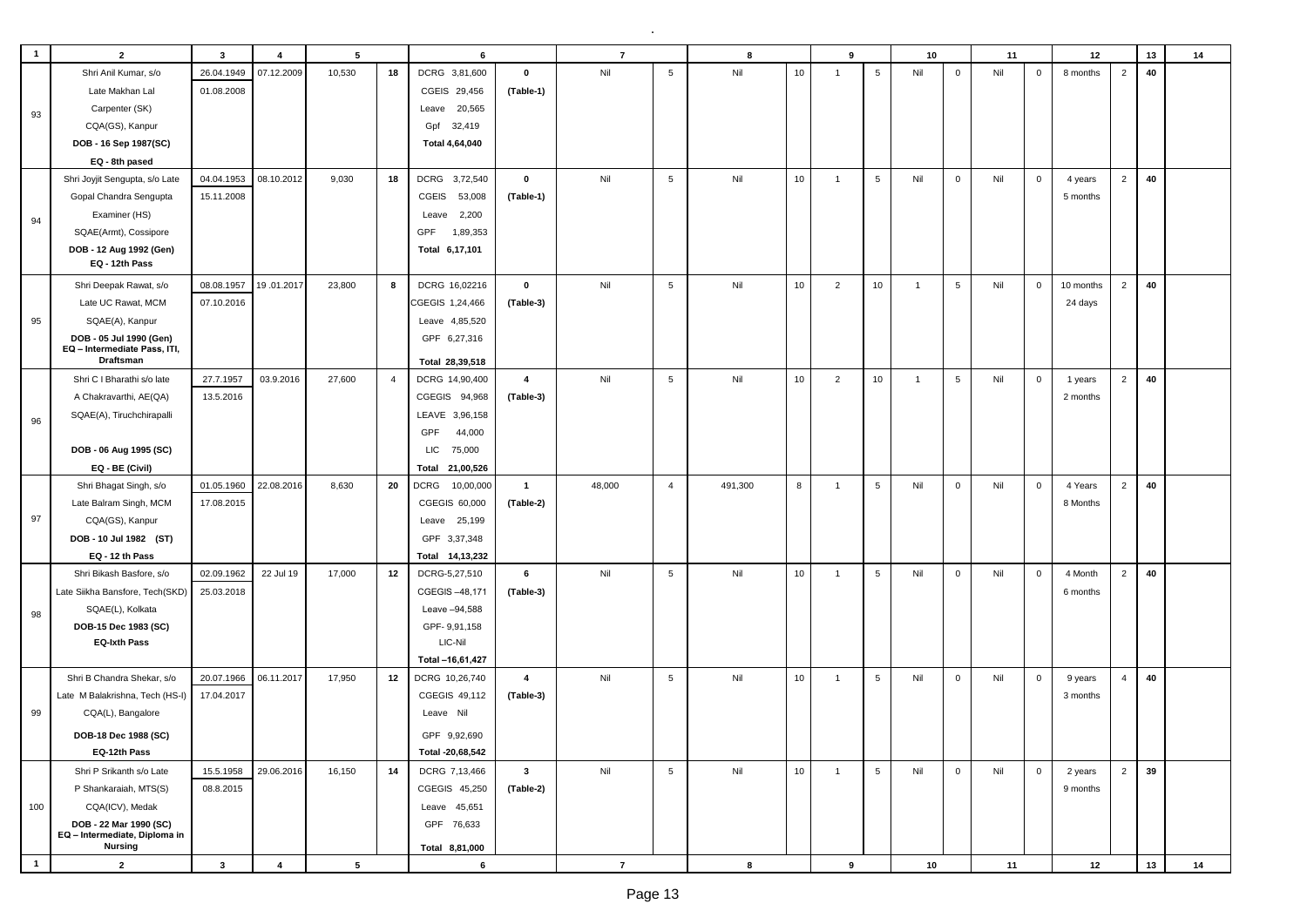|     | Shri Ajay Kumar, s/o                          | 1 Jan 62   | 24.01.18   | 24,500 | 6  | DCRG 16,81,680                   | $\overline{1}$          | Nil    | 5               | 27,81 Lakh | $\mathbf 0$ | $\overline{4}$ | 15              | $\overline{1}$ | $\sqrt{5}$   | $\overline{1}$ | 5              | 4 years  | 2              | 39 |  |
|-----|-----------------------------------------------|------------|------------|--------|----|----------------------------------|-------------------------|--------|-----------------|------------|-------------|----------------|-----------------|----------------|--------------|----------------|----------------|----------|----------------|----|--|
|     | Late Ratan Singh, MCM                         | 3 Mar 17   |            |        |    | CGEGIS 1,12,621                  | (Table-3)               |        |                 |            |             |                |                 |                |              |                |                | 9 months |                |    |  |
| 101 | SQAE(SA), Kanpur                              |            |            |        |    | eave 5,09,600                    |                         |        |                 |            |             |                |                 |                |              |                |                |          |                |    |  |
|     | DOB-13 Jul 1996 (SC)                          |            |            |        |    | GPF 2.07,816                     |                         |        |                 |            |             |                |                 |                |              |                |                |          |                |    |  |
|     | EQ-Intermediate (12th)                        |            |            |        |    | Total 25,11,717                  |                         |        |                 |            |             |                |                 |                |              |                |                |          |                |    |  |
|     | Master Gaurav.D.Kamble, s/o                   | 04.06.1960 | 17.04.19   | 18,500 | 12 | DCRG-13,06,470                   | $5\phantom{.0}$         | Nil    | 5               | Nil        | 10          | $\overline{1}$ | 5               | Nil            | $\mathsf 0$  | Nil            | $\mathbf 0$    | 2 year   | $\overline{2}$ | 39 |  |
|     | Late DD Kamble, Tech (HS-1)                   | 22.05.2018 |            |        |    | CGEGIS-60,903                    | (Table-3)               |        |                 |            |             |                |                 |                |              |                |                | 1 months |                |    |  |
| 102 | CQA(ME), Pune                                 |            |            |        |    | Leave -3,61,588                  |                         |        |                 |            |             |                |                 |                |              |                |                |          |                |    |  |
|     | DOB-28 aug 1995 (SC)                          |            |            |        |    | GPF-52,329                       |                         |        |                 |            |             |                |                 |                |              |                |                |          |                |    |  |
|     | <b>EQ-Xth Passed</b>                          |            |            |        |    | DLI-27,115                       |                         |        |                 |            |             |                |                 |                |              |                |                |          |                |    |  |
|     |                                               |            |            |        |    | Total -18,08,405                 |                         |        |                 |            |             |                |                 |                |              |                |                |          |                |    |  |
|     | Shri P Subhash, s/o                           | 6.08.1952  | 25.03-2018 | 9,150  | 18 | DCRG 135450                      | $\mathbf 0$             | 62,500 | $\overline{4}$  | 517,513    | 6           | $\overline{1}$ | 5               | Nil            | $\mathsf 0$  | Nil            | $\overline{0}$ | 7 Years  | $\overline{4}$ | 37 |  |
|     | ate G Prabhakaran, UDC, Lab As                | 17.4.2005  |            |        |    | CGEGIS 51,490                    | (Table-1)               |        |                 |            |             |                |                 |                |              |                |                | 4 months |                |    |  |
| 103 | CQA (EE), Pune                                |            |            |        |    | Leave 41,567                     |                         |        |                 |            |             |                |                 |                |              |                |                |          |                |    |  |
|     |                                               |            |            |        |    | GPF<br>2,65,216                  |                         |        |                 |            |             |                |                 |                |              |                |                |          |                |    |  |
|     | DOB-27 Feb 1983 (OBC)                         |            |            |        |    | LIC 50,000                       |                         |        |                 |            |             |                |                 |                |              |                |                |          |                |    |  |
|     | EQ-SSLC+2 Passed                              |            |            |        |    | Total 5,43,723                   |                         |        |                 |            |             |                |                 |                |              |                |                |          |                |    |  |
|     | Shri Vijay Batham, S/o Late                   | 02.08.1955 | 09.06.2010 | Nil    | 20 | DCRG 3,80,762                    | $\mathbf 0$             | Nil    | 5               | Nil        | 10          | Nil            | $\mathsf 0$     | Nil            | $\mathsf 0$  | Nil            | $\mathbf 0$    | 6 years  | $\overline{4}$ | 37 |  |
|     | Shri Billu, J.W.M.                            | 26.08.2009 |            |        |    | CGEIS 30,795                     | (Table-1)               |        |                 |            |             |                |                 |                |              |                |                |          |                |    |  |
| 104 | CQA (GS), Kanpur                              |            |            |        |    | Leave Nil                        |                         |        |                 |            |             |                |                 |                |              |                |                |          |                |    |  |
|     | DOB: 25 Feb 1983 (Gen)                        |            |            |        |    | GPF 47,867                       |                         |        |                 |            |             |                |                 |                |              |                |                |          |                |    |  |
|     | EQ: VIII pass                                 |            |            |        |    | Total 4,59,422                   |                         |        |                 |            |             |                |                 |                |              |                |                |          |                |    |  |
|     | Shri Bhushan Dilip Patil, s/o                 | 19.03.1958 | 30.05.2018 | 24,500 | 6  | DCRG 14,49,420                   | $\overline{\mathbf{3}}$ | nil    | $5\phantom{.0}$ | 9.79 Lakh  | 6           | $\overline{2}$ | 10 <sub>1</sub> | $\overline{1}$ | 5            | Nil            | $\mathsf 0$    | 1 years  | $\overline{2}$ | 37 |  |
|     | Late DR Patil, MCM                            | 12.12.2016 |            |        |    | CGEGIS 96,993                    | (Table-3)               |        |                 |            |             |                |                 |                |              |                |                | 3 months |                |    |  |
| 105 | SQAE(Armts), Varangaon                        |            |            |        |    | Leave 38,318                     |                         |        |                 |            |             |                |                 |                |              |                |                |          |                |    |  |
|     | DOB-19 Oct 1991 (Gen)<br><b>EQ-HSC Passed</b> |            |            |        |    | GPF 6,92,857<br>Total -22,77,588 |                         |        |                 |            |             |                |                 |                |              |                |                |          |                |    |  |
|     |                                               |            |            |        |    |                                  |                         |        |                 |            |             |                |                 |                |              |                |                |          |                |    |  |
|     | Master Prasad Sunil Rakte, s/o                | 19.05.1956 | 03/2019    | 23,100 | 8  | DCRG-84,851                      | 5                       | Nil    | $5\phantom{.0}$ | Nil        | 10          | $\overline{1}$ | $\sqrt{5}$      | Nil            | $\mathbf{0}$ | Nil            | $\overline{0}$ | 05 Years | $\overline{4}$ | 37 |  |
|     | Late Smt SS Rakte, UDC                        | 05.03.2011 |            |        |    | CGEGIS-66,238                    | (Table-2)               |        |                 |            |             |                |                 |                |              |                |                | 2 month  |                |    |  |
| 106 | SQAE(Armts), Khadki, Pune                     |            |            |        |    | Leave -1,72,383                  |                         |        |                 |            |             |                |                 |                |              |                |                |          |                |    |  |
|     | DOB-05 Nov 1999 (Gen)                         |            |            |        |    | GPF-3,47,768                     |                         |        |                 |            |             |                |                 |                |              |                |                |          |                |    |  |
|     | EQ-12th Passed                                |            |            |        |    | DLI-60,000<br>Total -7,31,240    |                         |        |                 |            |             |                |                 |                |              |                |                |          |                |    |  |
|     | Shri Sunny P Gaikwad, s/o                     | 08.01.1954 | 07.03.2012 | 19,600 | 10 | DCRG 6,54,885                    | $\overline{4}$          | Nil    | 5               | Nil        | 10          | $\overline{1}$ | 5               | Nil            | $\mathbf{0}$ | Nil            | $\mathsf 0$    | 2 years  | $\overline{2}$ | 36 |  |
|     | Late PD Gaikwad,                              | 29.07.2011 |            |        |    | CGEIS 55,656                     | (Table-2)               |        |                 |            |             |                |                 |                |              |                |                | 6 months |                |    |  |
| 107 | Machinist, CQA(IEE), Pune                     |            |            |        |    | 27,783<br>Leave                  |                         |        |                 |            |             |                |                 |                |              |                |                |          |                |    |  |
|     | DOB - 19 Oct 1991 (SC)                        |            |            |        |    | GPF<br>1,00,000                  |                         |        |                 |            |             |                |                 |                |              |                |                |          |                |    |  |
|     | EQ : B Com                                    |            |            |        |    | 8,38,324<br><b>Total</b>         |                         |        |                 |            |             |                |                 |                |              |                |                |          |                |    |  |
|     | Shri Deepak Shaw, s/o Late                    | 04.8.1961  | 26.9.2016  | 16.450 | 14 | 3,35,328<br><b>DCRG</b>          | $\mathbf{1}$            | 36,000 | $\overline{4}$  | 150,000    | 8           | $\overline{1}$ | 5               | Nil            | $\mathbf{0}$ | Nil            | $\mathbf 0$    | 6 years  | $\overline{4}$ | 36 |  |
|     | Rajendra Kumar Shaw,                          | 18.8.2015  |            |        |    | CGEIS<br>37,411                  | (Table-2)               |        |                 |            |             |                |                 |                |              |                |                | 13 days  |                |    |  |
|     | Tech(HS-1)                                    |            |            |        |    | 2,58,017<br>Leave                |                         |        |                 |            |             |                |                 |                |              |                |                |          |                |    |  |
| 108 | SQAE(GS), Kolkata                             |            |            |        |    |                                  |                         |        |                 |            |             |                |                 |                |              |                |                |          |                |    |  |
|     |                                               |            |            |        |    | 9,28,591<br>GPF                  |                         |        |                 |            |             |                |                 |                |              |                |                |          |                |    |  |
|     | DOB - 23 Aug 1985 (Gen)                       |            |            |        |    | LIC<br>2,84,000                  |                         |        |                 |            |             |                |                 |                |              |                |                |          |                |    |  |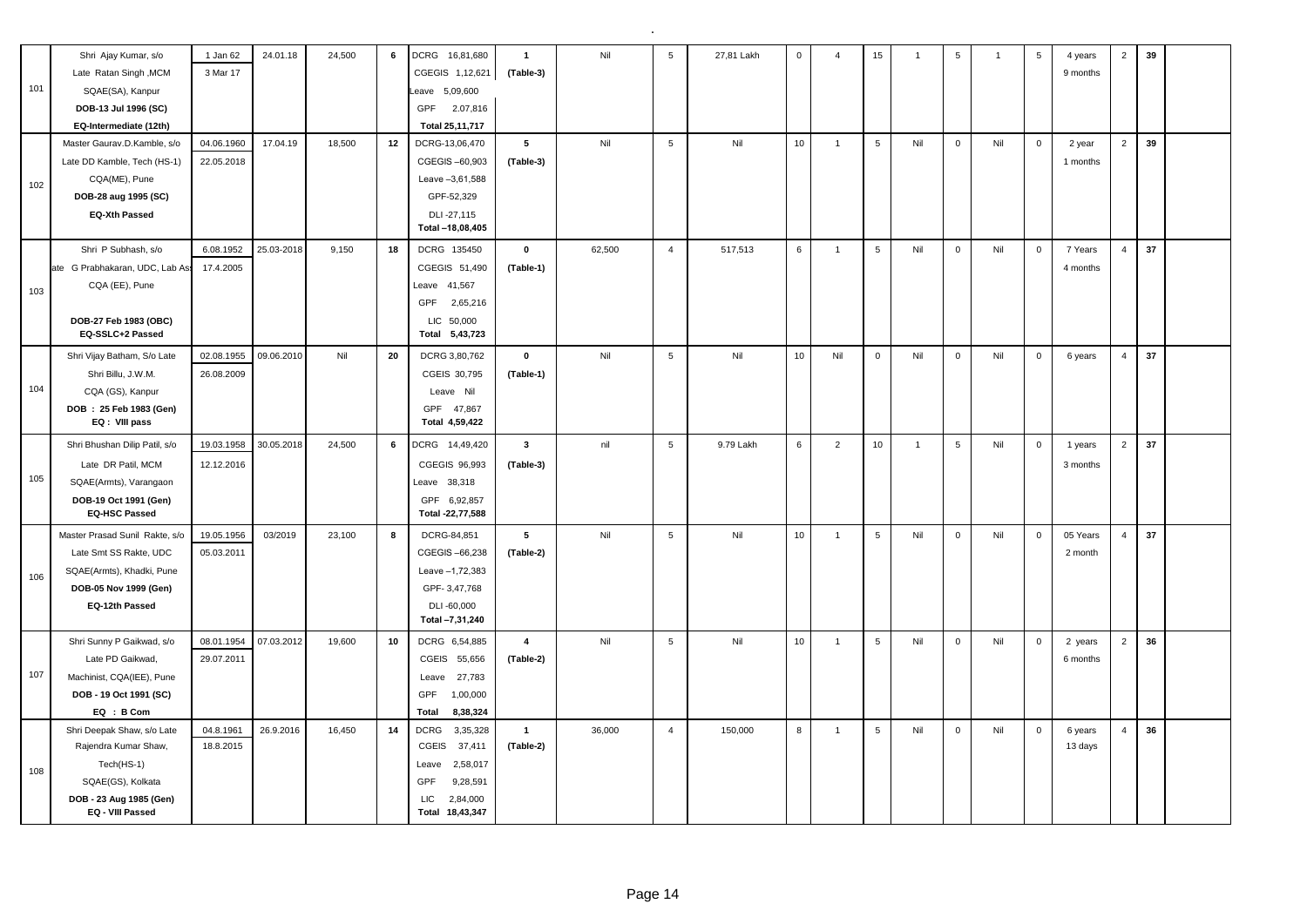| $\mathbf{1}$ | $\overline{2}$                                       | $\overline{\mathbf{3}}$ | $\overline{4}$ | 5      |                | 6                                 |              | $\overline{7}$ |                 | 8          |             | 9              |                 | 10             |                  | 11             |             | 12        |                | 13 | 14 |
|--------------|------------------------------------------------------|-------------------------|----------------|--------|----------------|-----------------------------------|--------------|----------------|-----------------|------------|-------------|----------------|-----------------|----------------|------------------|----------------|-------------|-----------|----------------|----|----|
|              | Mast SA Khan, s/o                                    | 07.11.1963              | 09.4.17        | 17,450 | 12             | DCRG 8,16,660                     | $\pmb{0}$    | Nil            | $\overline{5}$  | Nil        | 10          | $\overline{1}$ | $5\phantom{.0}$ | Nil            | $\mathbf 0$      | Nil            | $\mathsf 0$ | 6 years   | $\overline{4}$ | 36 |    |
|              | Late AA Khan, Turner (HS-I)                          | 10.2.17                 |                |        |                | CGEGIS 42,406                     | (Table-3)    |                |                 |            |             |                |                 |                |                  |                |             | 09 months |                |    |    |
| 109          | CQA (AMN), Khadki, Pune                              |                         |                |        |                | Leave 3,50,256                    |              |                |                 |            |             |                |                 |                |                  |                |             |           |                |    |    |
|              | DOB-28 Jan 1994 (Gen)                                |                         |                |        |                | GPF 15,13,412                     |              |                |                 |            |             |                |                 |                |                  |                |             |           |                |    |    |
|              | EQ-HSC                                               |                         |                |        |                | Total-27,22,736                   |              |                |                 |            |             |                |                 |                |                  |                |             |           |                |    |    |
|              | Smt RC Sahare, w/o                                   | 30.07.1969              | 31.07.2017     | 34,000 | $\mathbf{0}$   | DCRG 16,26,560                    | $\pmb{0}$    | Nil            | $5\overline{5}$ | 27,97,787  | $\mathbf 0$ | $\overline{3}$ | 15              | $\mathbf{1}$   | 5                | $\overline{1}$ | 5           | 12 years  | 6              | 36 |    |
|              | Late CT Sahare, AE(QA)                               | 27.06.2017              |                |        |                | CGEGIS 83,260                     | (Table-3)    |                |                 |            |             |                |                 |                |                  |                |             | 01 momths |                |    |    |
| 110          | SQAE (GS), Mumbai                                    |                         |                |        |                | Leave 7,00,128                    |              |                |                 |            |             |                |                 |                |                  |                |             |           |                |    |    |
|              | DOB-13 Jul 1976 (SC)                                 |                         |                |        |                | GPF 3,50,000                      |              |                |                 |            |             |                |                 |                |                  |                |             |           |                |    |    |
|              | EQ-B.SC                                              |                         |                |        |                | Total-27,59,938                   |              |                |                 |            |             |                |                 |                |                  |                |             |           |                |    |    |
|              | Master KW Sakharkar, s/o                             | 01.07.1960              | 06.07.17       | 26,800 | $\overline{4}$ | DCRG-18,39,552                    | $\pmb{0}$    | Nil            | $\,$ 5 $\,$     | 2,216,000  | $\mathsf 0$ | $\overline{4}$ | 15              | $\overline{2}$ | 10               | Nil            | $\mathbf 0$ | 2 years   | $\overline{2}$ | 36 |    |
|              | Late WS Sakharkar, AE(QA)                            | 02.03.2017              |                |        |                | CGEGIS - 1,17,577                 | (Table-3)    |                |                 |            |             |                |                 |                |                  |                |             | 3 months  |                |    |    |
| 111          | SQAE(A), Chandrapur                                  |                         |                |        |                | Leave - 5,57,440                  |              |                |                 |            |             |                |                 |                |                  |                |             |           |                |    |    |
|              | DOB-25 Feb 1999 (Gen)                                |                         |                |        |                | GPF-35,98,046                     |              |                |                 |            |             |                |                 |                |                  |                |             |           |                |    |    |
|              | EQ-HSC                                               |                         |                |        |                | DLI-Nil<br>Total 61,12,615        |              |                |                 |            |             |                |                 |                |                  |                |             |           |                |    |    |
|              |                                                      |                         |                |        |                |                                   |              |                |                 |            |             |                |                 |                |                  |                |             |           |                |    |    |
|              | Shri Manoj Kumar, s/o                                | 07.03.1959              | 25.02.19       | 17,650 | 12             | DCRG-11,92,787                    | 5            | 96,000         | $\overline{4}$  | 100,000    | 8           | $\overline{1}$ | $5\phantom{.0}$ | Nil            | $\mathbf 0$      | Nil            | $\mathbf 0$ | 5 months  | $\overline{2}$ | 36 |    |
|              | Late Ashok Kumar, MTS(O)                             | 09.10.2018              |                |        |                | CGEGIS 56,538                     | (Table-3)    |                |                 |            |             |                |                 |                |                  |                |             | 22 days   |                |    |    |
| 112          | SQAE(A), Delhi-Cantt                                 |                         |                |        |                | $Leave - 3,71,303$                |              |                |                 |            |             |                |                 |                |                  |                |             |           |                |    |    |
|              | DOB-16 Dec 1980 (SC)                                 |                         |                |        |                | GPF 1,61,702                      |              |                |                 |            |             |                |                 |                |                  |                |             |           |                |    |    |
|              | <b>EQ-Xth Passed</b>                                 |                         |                |        |                | DLI-Nil                           |              |                |                 |            |             |                |                 |                |                  |                |             |           |                |    |    |
|              |                                                      |                         |                |        |                | Total 17,82,330                   |              |                |                 |            |             |                |                 |                |                  |                |             |           |                |    |    |
|              | Shri Gyanendra Singh, s/o                            | 06.01.1960              | 01.02.19       | 28,450 | $\overline{4}$ | DCRG-20,00,000                    | $\mathbf 0$  | Nil            | 5               | 2,005,524  | $\mathbf 0$ | $\mathbf{3}$   | 15              | 2              | 10 <sup>10</sup> | Nil            | $\mathbf 0$ | 2 years   | $\overline{2}$ | 36 |    |
|              | Late Satyendra Singh, AO                             | 27.01.2018              |                |        |                | CGEGIS-NIL                        | (Table-3)    |                |                 |            |             |                |                 |                |                  |                |             |           |                |    |    |
| 113          | SQAE(GS), Anand Parbat                               |                         |                |        |                | Leave-Nil                         |              |                |                 |            |             |                |                 |                |                  |                |             |           |                |    |    |
|              | DOB-1 May 1983 (Gen)                                 |                         |                |        |                | GPF -7,37,467                     |              |                |                 |            |             |                |                 |                |                  |                |             |           |                |    |    |
|              | EQ-Graduation (B.Sc)                                 |                         |                |        |                | LIC-3,84,299<br>Total -31,21,766  |              |                |                 |            |             |                |                 |                |                  |                |             |           |                |    |    |
|              |                                                      |                         |                |        |                |                                   |              |                |                 |            |             |                |                 |                |                  |                |             |           |                |    |    |
|              | Miss DA Gangurde d/o                                 | 01,06,1970              | 07.12.2017     | 26,800 | $\overline{4}$ | DCRG 13,93,600                    | $\mathbf{1}$ | Nil            | $\sqrt{5}$      | 27.32 Lakh | $\mathsf 0$ | $\sqrt{5}$     | 15              | $\mathbf{1}$   | $5\phantom{.0}$  | Nil            | $\mathsf 0$ | 13 years  | 6              | 36 |    |
|              | Late AD Gangurde, Sr D/Man                           | 21.03.2017              |                |        |                | CGEGIS 82,772/-                   | (Table-3)    |                |                 |            |             |                |                 |                |                  |                |             | 2months   |                |    |    |
| 114          | CQA(AMN), Khadki, Pune                               |                         |                |        |                | Leave 4,87,760/-                  |              |                |                 |            |             |                |                 |                |                  |                |             |           |                |    |    |
|              |                                                      |                         |                |        |                | GPF 5,34,229                      |              |                |                 |            |             |                |                 |                |                  |                |             |           |                |    |    |
|              | DOB-06 Jul 1999 (ST)<br><b>EQ-HSC Pass (Science)</b> |                         |                |        |                | 89,050<br>LIC<br>Total -25,87,411 |              |                |                 |            |             |                |                 |                |                  |                |             |           |                |    |    |
|              | Master RV Naiknaware s/o                             | 01.6.1958               | 07.05.16       | 18,500 | 12             | DCRG 12,02,500                    | 6            | 216000         | $\mathbf 0$     | Nil        | 10          | $\overline{1}$ | $\sqrt{5}$      | Nil            | $\mathbf 0$      | Nil            | $\mathbf 0$ | 02 Years  | $\overline{2}$ | 35 |    |
|              | VR Naiknaware, Tech (SK)                             | 04.02.2016              |                |        |                | CGEGIS 56,822                     | (Table-3)    |                |                 |            |             |                |                 |                |                  |                |             | 3 months  |                |    |    |
| 115          | CQA(M&E), Pune                                       |                         |                |        |                | Leave 41,04,217                   |              |                |                 |            |             |                |                 |                |                  |                |             |           |                |    |    |
|              | DOB-10.Aug 1987 (SC)                                 |                         |                |        |                | GPF<br>2,29,842                   |              |                |                 |            |             |                |                 |                |                  |                |             |           |                |    |    |
|              | $EQ - B.Sc$                                          |                         |                |        |                | 15,93,381<br>Total                |              |                |                 |            |             |                |                 |                |                  |                |             |           |                |    |    |
|              | Shri M Karthik, s/o Late K                           | 09.08.1960              | 25.08.2016     | 33,000 | $\mathbf 0$    | DCRG<br>20,00,000                 | $\mathbf{3}$ | 7,61,868       | Nil             | Nil        | 10          | 3              | 15              | $\overline{1}$ | $5\phantom{.0}$  | Nil            | $\mathsf 0$ | 4 years   | $\overline{2}$ | 35 |    |
|              | Manjunath, AE(QA),                                   | 29.02.2016              |                |        |                | CGEIS 76,469                      | (Table-3)    |                |                 |            |             |                |                 |                |                  |                |             | 6 months  |                |    |    |
| 116          | CQA (R), Bangalore                                   |                         |                |        |                | Nil<br>Leave                      |              |                |                 |            |             |                |                 |                |                  |                |             |           |                |    |    |
|              | DOB - 25 Mar 1998 (Gen)                              |                         |                |        |                | GPF 1,74,448                      |              |                |                 |            |             |                |                 |                |                  |                |             |           |                |    |    |
|              | EQ - 12th Pass                                       |                         |                |        |                | Total - 22,50,917                 |              |                |                 |            |             |                |                 |                |                  |                |             |           |                |    |    |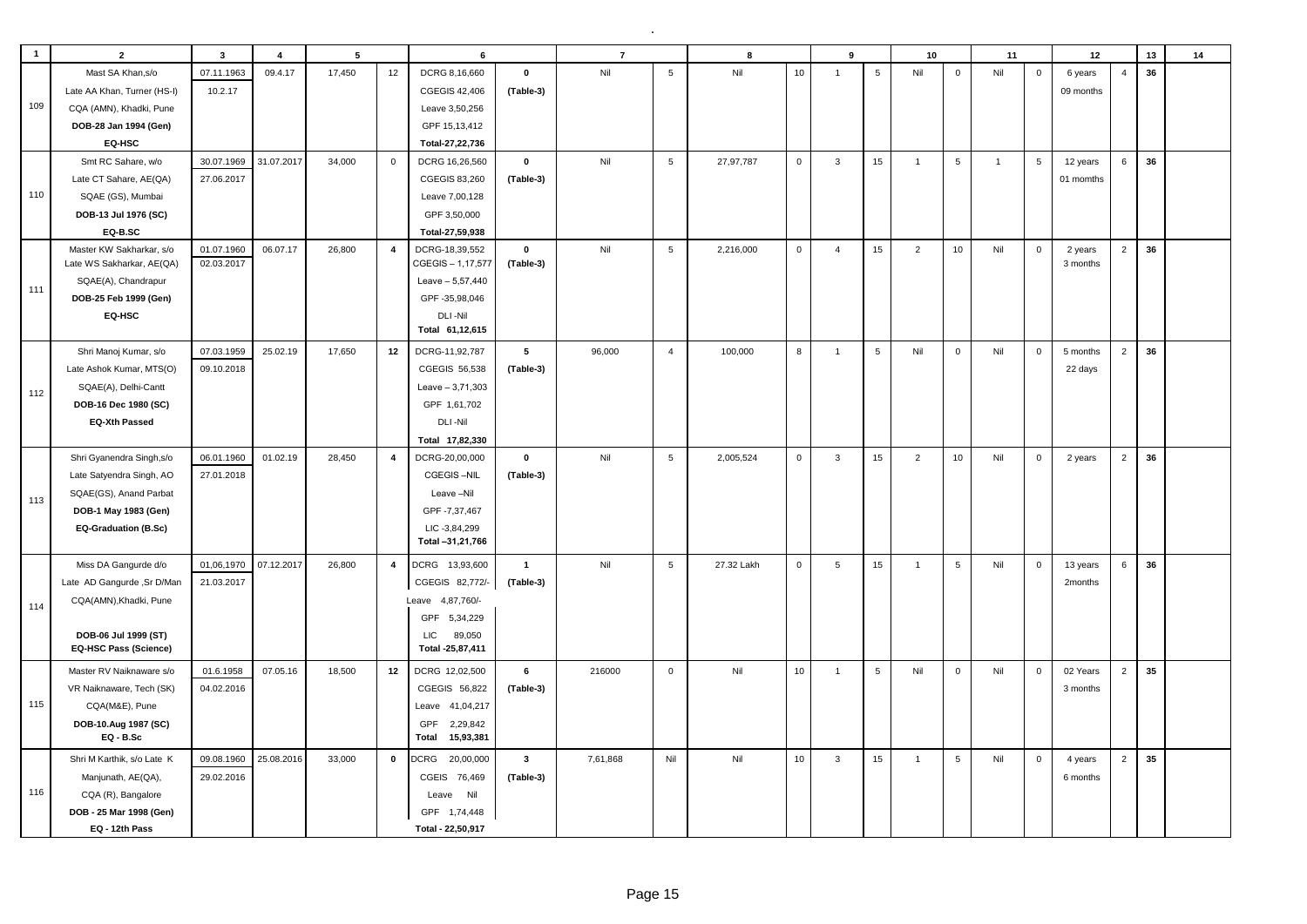| $\overline{1}$ | $\overline{2}$                             | $\mathbf{3}$ | $\overline{4}$ | $5\phantom{a}$ |             | 6                                            |                | $\overline{7}$ |                 | $\mathbf{a}$ |                | 9              |                 | 10             |              | 11  |              | 12        |                | 13 | 14 |
|----------------|--------------------------------------------|--------------|----------------|----------------|-------------|----------------------------------------------|----------------|----------------|-----------------|--------------|----------------|----------------|-----------------|----------------|--------------|-----|--------------|-----------|----------------|----|----|
|                | Master Pravin P Kate                       | 29.07.1959   | 26.12.2017     | 19,600         | 10          | DCRG 13,45,344                               | $\mathbf{3}$   | Nil            | $\,$ 5 $\,$     | Nil          | 10             | $\overline{1}$ | $\,$ 5 $\,$     | Nil            | $\mathbf 0$  | Nil | $\mathsf 0$  | 2 years   | $\overline{2}$ | 35 |    |
|                | Late Prakash R Kate, LHF                   | 05.03.2017   |                |                |             | CGEGIS 59,460                                | (Table-3)      |                |                 |              |                |                |                 |                |              |     |              | 4 months  |                |    |    |
| 117            | CQA(Amn), Khadki Pune                      |              |                |                |             | Leave 4,07,680                               |                |                |                 |              |                |                |                 |                |              |     |              |           |                |    |    |
|                | DOB-04 Oct 1994 (Gen)                      |              |                |                |             | GPF<br>3,31,160                              |                |                |                 |              |                |                |                 |                |              |     |              |           |                |    |    |
|                | EQ-8th Pass                                |              |                |                |             | Total 21, 43,644                             |                |                |                 |              |                |                |                 |                |              |     |              |           |                |    |    |
|                | Kum Janice S Deodhar, d/o                  | 08.04.1965   | 17.09.18       | 40,450         | $\mathbf 0$ | DCRG-20,00,000                               | $\pmb{0}$      | 670,620        | $\mathbf 0$     | Nil          | 10             | $\mathbf{3}$   | 15              | $\mathbf{1}$   | 5            | Nil | $\mathbf 0$  | 07 Years  | $\overline{4}$ | 34 |    |
|                | Late Sudhir Deodhar, SSO-1                 | 12.09.2017   |                |                |             | CGEGIS-1,61,201                              | (Table-3)      |                |                 |              |                |                |                 |                |              |     |              | 7 months  |                |    |    |
| 118            | CQA(L), Bangalore                          |              |                |                |             | Leave -1,62,812                              |                |                |                 |              |                |                |                 |                |              |     |              |           |                |    |    |
|                | DOB-03 Sep 1994 (Gen)                      |              |                |                |             | GPF-12,06,652                                |                |                |                 |              |                |                |                 |                |              |     |              |           |                |    |    |
|                | EQ-MBA                                     |              |                |                |             | LIC-Nil                                      |                |                |                 |              |                |                |                 |                |              |     |              |           |                |    |    |
|                |                                            |              |                |                |             | Total -35,30,665                             |                |                |                 |              |                |                |                 |                |              |     |              |           |                |    |    |
|                | Shri Vijay Rai, s/o                        | 06.10.1957   | 16.09.16       | 18.500         | 12          | DCRG-10,00,000                               | $\overline{1}$ | 42,000         | $\overline{4}$  | Nil          | 10             | $\overline{1}$ | $\sqrt{5}$      | Nil            | $\mathbf{0}$ | Nil | $\mathbf{0}$ | 2 years   | $\mathbf 2$    | 34 |    |
|                | Late Kali Kesto, Tech HS-1                 | 22.08.2015   |                |                |             | CGEGIS 58,944                                | (Table-2)      |                |                 |              |                |                |                 |                |              |     |              | 02 months |                |    |    |
| 119            | SQAE(GS), Kolkata                          |              |                |                |             | Leave - Nil                                  |                |                |                 |              |                |                |                 |                |              |     |              |           |                |    |    |
|                | DOB-24 May 1983 (Gen)                      |              |                |                |             | GPF 3,02,765                                 |                |                |                 |              |                |                |                 |                |              |     |              |           |                |    |    |
|                | <b>EQ-Xth Passed</b>                       |              |                |                |             | DLI-51,611                                   |                |                |                 |              |                |                |                 |                |              |     |              |           |                |    |    |
|                |                                            |              |                |                |             | Total 14,13,320                              |                |                |                 |              |                |                |                 |                |              |     |              |           |                |    |    |
|                | Shri S Nanda Kumar, s/o                    | 15.05.1965   | 28.02.19       | 25,250         | 6           | DCRG-13,90,770                               | $\overline{4}$ | Nil            | $5\phantom{.0}$ | Nil          | 10             | $\overline{1}$ | $\sqrt{5}$      | Nil            | $\mathbf 0$  | Nil | $\mathbf 0$  | 8 years   | $\overline{4}$ | 34 |    |
|                | Late P Srinivasan, AE(QA)                  | 19.10.2016   |                |                |             | CGEGIS-91,856                                | (Table-3)      |                |                 |              |                |                |                 |                |              |     |              | 7 months  |                |    |    |
| 120            | SQAE(L), Chennai                           |              |                |                |             | Leave -4,13,797                              |                |                |                 |              |                |                |                 |                |              |     |              |           |                |    |    |
|                | DOB-08 Jan 1994 (ST)                       |              |                |                |             | GPF-1,53,307                                 |                |                |                 |              |                |                |                 |                |              |     |              |           |                |    |    |
|                | EQ-ME (Automobile Engg)                    |              |                |                |             | DLI-Nil                                      |                |                |                 |              |                |                |                 |                |              |     |              |           |                |    |    |
|                |                                            |              |                |                |             | Total - 20,49,730                            |                |                |                 |              |                |                |                 |                |              |     |              |           |                |    |    |
|                | Kum Akriti Chaurasia, d/o                  | 06.03.1966   | 25.10.2019     | 40,100         | 0           | DCRG-20,00,000                               | $\mathbf 0$    | Nil            | 5               | 3,500,000    | $\mathsf 0$    | 3              | 15              | $\overline{2}$ | 10           | Nil | $\mathbf 0$  | 6 years   | $\overline{4}$ | 34 |    |
|                | Late Alok Chaurasia                        | 31.07.2019   |                |                |             | CGEGIS-1,06,808                              | (Table-3)      |                |                 |              |                |                |                 |                |              |     |              | 8 months  |                |    |    |
| 121            | AE(QA)                                     |              |                |                |             | Leave-Nil                                    |                |                |                 |              |                |                |                 |                |              |     |              |           |                |    |    |
|                | SQAE(GS), Kanpur                           |              |                |                |             | GPF-26,99,332                                |                |                |                 |              |                |                |                 |                |              |     |              |           |                |    |    |
|                | DOB-05 Mar 1992(Gen)                       |              |                |                |             | $LIC - Nil$                                  |                |                |                 |              |                |                |                 |                |              |     |              |           |                |    |    |
|                | EQ-B.Sc.                                   |              |                |                |             | Total -57,44,480                             |                |                |                 |              |                |                |                 |                |              |     |              |           |                |    |    |
|                | Shri Vipin Sharma, s/o Late                | 13.1.1958    | 13.11.2014     | 19,050         | 10          | <b>DCRG</b><br>2,83,800                      | $\mathbf{1}$   | Nil            | 5               | Nil          | 10             | $\overline{1}$ | $\sqrt{5}$      | Nil            | $\mathbf 0$  | Nil | $\mathbf 0$  | 3 years   | 2              | 33 |    |
|                | Bhagwati Prasad, CMD                       | 16.5.2014    |                |                |             | CGEIS 70,873                                 | (Table-2)      |                |                 |              |                |                |                 |                |              |     |              | 8 Months  |                |    |    |
| 122            | SQAE(V), Badarpur                          |              |                |                |             | Leave 1,56,090                               |                |                |                 |              |                |                |                 |                |              |     |              |           |                |    |    |
|                | DOB - 24 Aug 1987 (Gen)<br>EQ - Graduation |              |                |                |             | 5,46,780<br><b>GPF</b><br>10,57,543<br>Total |                |                |                 |              |                |                |                 |                |              |     |              |           |                |    |    |
|                |                                            |              |                |                |             |                                              |                |                |                 |              |                |                |                 |                |              |     |              |           |                |    |    |
|                | Shri Sumit Roy, s/o                        | 12.06.1964   | 25.08.2019     | 17,650         | 12          | DCRG-11,67,548                               | $\overline{2}$ | Nil            | 5               | 1,100,360    | $\overline{4}$ | $\overline{1}$ | $5\phantom{.0}$ | Nil            | $\mathbf 0$  | Nil | $\mathbf 0$  | 6 years   | $\overline{4}$ | 32 |    |
|                | Late Kunal Roy, (MTS) (O)                  | 21.07.2017   |                |                |             | CGEGIS-1,18,815                              | (Table-3)      |                |                 |              |                |                |                 |                |              |     |              | 11 month  |                |    |    |
| 123            | CQA(W), Jabalpur                           |              |                |                |             | Leave -10,43,700                             |                |                |                 |              |                |                |                 |                |              |     |              |           |                |    |    |
|                | DOB-03 Nov 1994 (Gen)                      |              |                |                |             | GPF-62,337                                   |                |                |                 |              |                |                |                 |                |              |     |              |           |                |    |    |
|                | EQ-BE(Mech)                                |              |                |                |             | PLI-29,769                                   |                |                |                 |              |                |                |                 |                |              |     |              |           |                |    |    |
|                |                                            |              |                |                |             | Total -24,22,169                             |                |                |                 |              |                |                |                 |                |              |     |              |           |                |    |    |
|                | Shri Sharad Tallu Pardhi s/o late          | 01.6.1956    | 10.06.2016     | 21,800         | 8           | DCRG 10,00,000                               | $\overline{1}$ | Nil            | $5\phantom{.0}$ | Nil          | 10             | $\overline{1}$ | 5               | Nil            | $\mathbf 0$  | Nil | $\mathbf 0$  | 1 year    | $\overline{2}$ | 31 |    |
|                | TH Pardhi, MCM                             | 20.01.2015   |                |                |             | CGEIS 53,986                                 | (Table-2)      |                |                 |              |                |                |                 |                |              |     |              | 4 months  |                |    |    |
| 124            | CQA(Spl Veh), Dehuroad, Pune               |              |                |                |             | 14,032<br>Leave                              |                |                |                 |              |                |                |                 |                |              |     |              |           |                |    |    |
|                | DOB - 29 Oct 1985 (ST)                     |              |                |                |             | 2,76,962<br>GPF                              |                |                |                 |              |                |                |                 |                |              |     |              |           |                |    |    |
|                | EQ - SSC                                   |              |                |                |             | Total 13.44.980                              |                |                |                 |              |                |                |                 |                |              |     |              |           |                |    |    |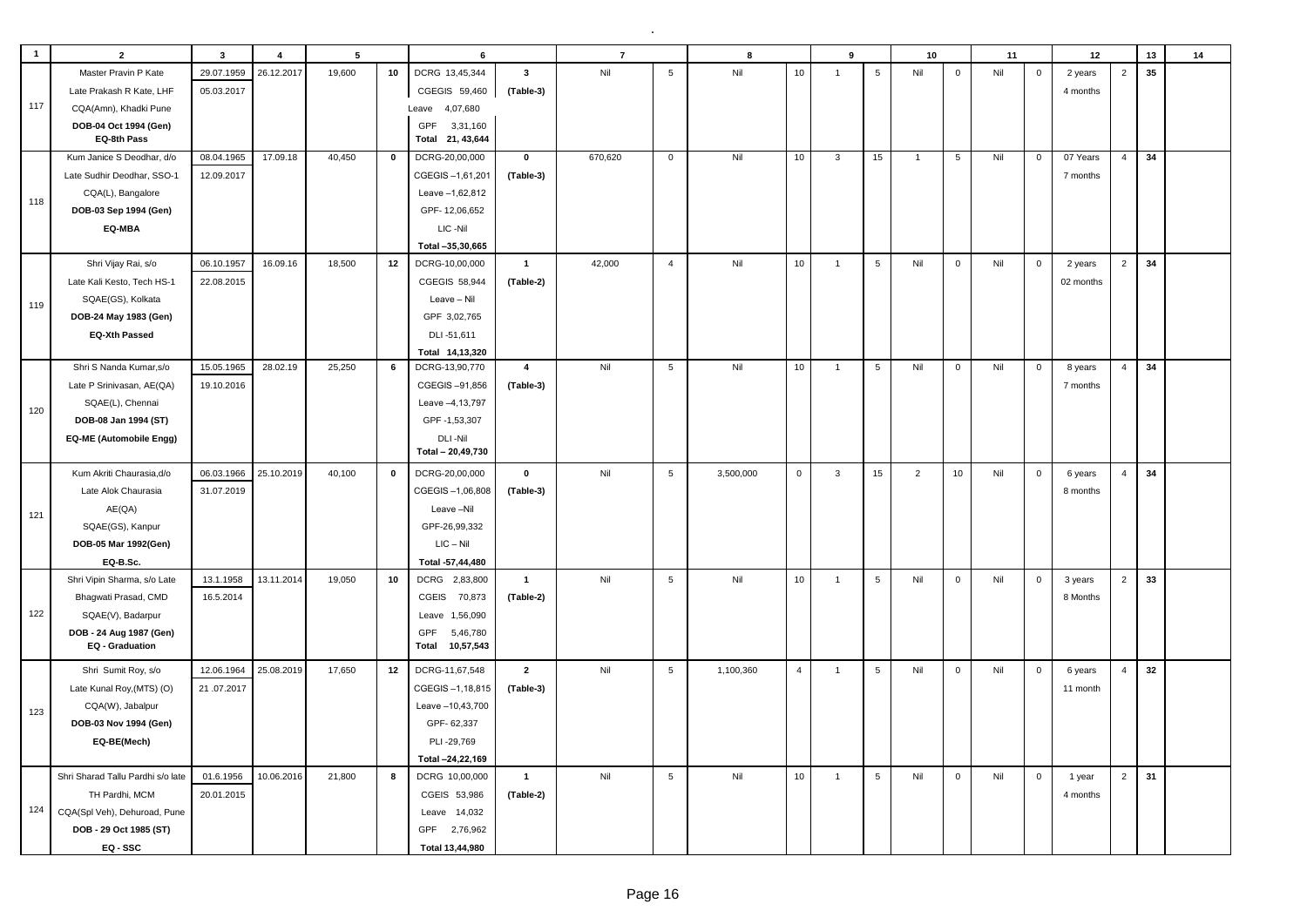| $\overline{\mathbf{1}}$ | $\overline{2}$                    | $\overline{\mathbf{3}}$ | $\overline{4}$ | 5      |             | 6                |                | $\overline{7}$ |                 | 8         |                | 9              |                 | 10             |             | 11  |             | 12        |                | 13 | 14 |
|-------------------------|-----------------------------------|-------------------------|----------------|--------|-------------|------------------|----------------|----------------|-----------------|-----------|----------------|----------------|-----------------|----------------|-------------|-----|-------------|-----------|----------------|----|----|
|                         | Shri PK Madhava Rao,s/o           | 25.06.1958              | 09.04.19       | 23,800 | 8           | DCRG 9,57,900    | $\overline{1}$ | Nil            | $5\phantom{.0}$ | Nil       | 10             | $\overline{1}$ | $5\phantom{.0}$ | Nil            | $\mathbf 0$ | Nil | $\mathbf 0$ | 03 years  | $\overline{2}$ | 31 |    |
|                         | Late P Kothandaramudu,            | 11.08.2014              |                |        |             | CGEGIS 84,470    | (Table-2)      |                |                 |           |                |                |                 |                |             |     |             | 10 months |                |    |    |
|                         | CMD(SG), SQAE(Veh), Chennai       |                         |                |        |             | Leave - Nil      |                |                |                 |           |                |                |                 |                |             |     |             |           |                |    |    |
| 125                     | DOB-04 Sep 1986 (ST)              |                         |                |        |             | GPF 2,04,836     |                |                |                 |           |                |                |                 |                |             |     |             |           |                |    |    |
|                         | EQ-Intermediate                   |                         |                |        |             | <b>DLI Nil</b>   |                |                |                 |           |                |                |                 |                |             |     |             |           |                |    |    |
|                         |                                   |                         |                |        |             | Total 12,47,206  |                |                |                 |           |                |                |                 |                |             |     |             |           |                |    |    |
|                         | Ku. Meena Kerketta, D/o           | 16.05.1961              | 20 Jun 19      | 26,800 | 4           | DCRG-19,27,992   | $\mathbf 0$    | 374,898        | $\mathbf 0$     | 2,815,000 | $\mathbf 0$    | $\mathbf{3}$   | 15              | $\overline{2}$ | 10          | Nil | $\mathbf 0$ | 2 years   | $\overline{2}$ | 31 |    |
|                         | Late Juel Kerketta, MCM           | 10.09.2018              |                |        |             | CGEGIS-92,892    | (Table-3)      |                |                 |           |                |                |                 |                |             |     |             | 8 months  |                |    |    |
| 126                     | SQAE(Armts), Jabalpur             |                         |                |        |             | Leave -5,84,240  |                |                |                 |           |                |                |                 |                |             |     |             |           |                |    |    |
|                         | DOB-08 May 1988 (ST)              |                         |                |        |             | GPF-24,34,075    |                |                |                 |           |                |                |                 |                |             |     |             |           |                |    |    |
|                         | <b>EQ-MSc</b>                     |                         |                |        |             | Total -50,39,199 |                |                |                 |           |                |                |                 |                |             |     |             |           |                |    |    |
|                         | Shri Sunil Kumar Rajak, s/o       | 21.12.1944              | 27.03.19       | Nil    | 20          | DCRG-2,40,933    | $\mathbf 0$    | 36,000         | $\overline{4}$  | 1,304,999 | $\overline{4}$ | Nil            | $\mathbf 0$     | Nil            | $\mathbf 0$ | Nil | $\mathbf 0$ | 2 year    | $\overline{2}$ | 30 |    |
|                         | Late Biswanath Rajak, Tech (HS-1  | 06.03.2002              |                |        |             | CGEGIS-44,298    | (Table-1)      |                |                 |           |                |                |                 |                |             |     |             | 9 moths   |                |    |    |
|                         | SQAE(SA), Ichapur                 |                         |                |        |             | Leave -29,204    |                |                |                 |           |                |                |                 |                |             |     |             |           |                |    |    |
| 127                     | DOB-28 Nov 1974 (SC)              |                         |                |        |             | GPF-59,770       |                |                |                 |           |                |                |                 |                |             |     |             |           |                |    |    |
|                         | <b>EQBA Passed</b>                |                         |                |        |             | DLI-Nil          |                |                |                 |           |                |                |                 |                |             |     |             |           |                |    |    |
|                         |                                   |                         |                |        |             | Total -3,74,205  |                |                |                 |           |                |                |                 |                |             |     |             |           |                |    |    |
|                         | Shri Kuntal Goswami, , s/o        | 01.07.1962              | 03.04.17       | 34,000 | $\mathbf 0$ | DCRG 19,07,400   | $\mathbf 0$    | Nil            | $5\phantom{.0}$ | Nil       | 10             | $\overline{2}$ | 10              | Nil            | $\mathbf 0$ | Nil | $\mathbf 0$ | 5 years   | $\overline{4}$ | 29 |    |
|                         | Late Amit Kumar, AE(QA)           | 30.11.2016              |                |        |             | CGEGIS 96,776    | (Table-3)      |                |                 |           |                |                |                 |                |             |     |             | 7 months  |                |    |    |
| 128                     | SQAE(GS)Shahjahanpur              |                         |                |        |             | Leave 6,87,016   |                |                |                 |           |                |                |                 |                |             |     |             |           |                |    |    |
|                         | DOB-07 May 1996 (Gen)             |                         |                |        |             | GPF 13,76,009    |                |                |                 |           |                |                |                 |                |             |     |             |           |                |    |    |
|                         | EQ-B Tech                         |                         |                |        |             | LIC 4,15,000     |                |                |                 |           |                |                |                 |                |             |     |             |           |                |    |    |
|                         |                                   |                         |                |        |             | Total 44,82,201  |                |                |                 |           |                |                |                 |                |             |     |             |           |                |    |    |
|                         | Shri Saurabh Vilas Gaikwad, s/o   | 16.06.1965              | 4 Oct 20       | 35,550 | $\mathbf 0$ | DCRG-19,19,700   | $\mathbf 0$    | Nil            | $5\phantom{.0}$ | Nil       | 10             | $\overline{2}$ | 10              | Nil            | $\mathbf 0$ | Nil | $\mathbf 0$ | 9 years   | $\overline{4}$ | 29 |    |
|                         | Late Shri Vilas Haribhau Gaikwad, | 23.03.2016              |                |        |             | CGEGIS-1,00,693  | (Table-3)      |                |                 |           |                |                |                 |                |             |     |             | 3 months  |                |    |    |
| 129                     | SSO-II                            |                         |                |        |             | Leave -5,23,979  |                |                |                 |           |                |                |                 |                |             |     |             | 9 days    |                |    |    |
|                         | DOB-05 Jan 1999(SC)               |                         |                |        |             | GPF-9,46,241     |                |                |                 |           |                |                |                 |                |             |     |             |           |                |    |    |
|                         | EQ-B.Sc (Comp Science             |                         |                |        |             | LIC-Nil          |                |                |                 |           |                |                |                 |                |             |     |             |           |                |    |    |
|                         | Appearing)                        |                         |                |        |             | Total -34,90,613 |                |                |                 |           |                |                |                 |                |             |     |             |           |                |    |    |
|                         | Shri B Prem Das, s/o              | 21.05.1960              | 22.05.2017     | 25,250 | 6           | DCRG 16,99,830   | $\mathbf 0$    | 96000          | $\overline{4}$  | 660,000   | 6              | $\overline{2}$ | 10              | Nil            | $\mathbf 0$ | Nil | $\mathbf 0$ | 3 years   | $\overline{2}$ | 28 |    |
|                         | Late B Ramesh, Sr PG              | 1 Oct 16                |                |        |             | CGEGIS 1,12,578  | (Table-3)      |                |                 |           |                |                |                 |                |             |     |             | 7 months  |                |    |    |
| 130                     | CQA(Hav Veh), AVADI, Chennai      |                         |                |        |             | eave 1,64,832    |                |                |                 |           |                |                |                 |                |             |     |             |           |                |    |    |
|                         |                                   |                         |                |        |             | GPF<br>5,43,335  |                |                |                 |           |                |                |                 |                |             |     |             |           |                |    |    |
|                         | DOB-10 Jun 1988 (ST)              |                         |                |        |             | LIC 6,54,846     |                |                |                 |           |                |                |                 |                |             |     |             |           |                |    |    |
|                         | <b>EQ-SSC</b>                     |                         |                |        |             | Total 31,75,421  |                |                |                 |           |                |                |                 |                |             |     |             |           |                |    |    |
|                         | Miss Trinanjana De. D/o           | 07.09.1960              | 06.3.2017      | 33,000 | 0           | DCRG 18,17,640   | $\mathbf 0$    | Nil            | $5\phantom{.0}$ | 9,31,874  | 6              | $\overline{2}$ | 10              | $\mathbf{1}$   | 5           | Nil | $\mathbf 0$ | 3 years   | $\overline{2}$ | 28 |    |
|                         | Late Partha Pratim De, JTO (S)    | 23.12.2016              |                |        |             | CGEGIS 94,362    | (Table-3)      |                |                 |           |                |                |                 |                |             |     |             | 9 months  |                |    |    |
| 131                     | SQAE (GS), Mumbai                 |                         |                |        |             | Leave 6,73,200   |                |                |                 |           |                |                |                 |                |             |     |             |           |                |    |    |
|                         | DOB-18 Oct 1996 (Gen)             |                         |                |        |             | GPF 13,00,000    |                |                |                 |           |                |                |                 |                |             |     |             |           |                |    |    |
|                         | EQ-ISC, Persuing B.Tech           |                         |                |        |             | Total 38,85,202  |                |                |                 |           |                |                |                 |                |             |     |             |           |                |    |    |
|                         | Shri Supriya Sarkar, s/o          | 26.08.1960              | 28.03.19       | 19,600 | 10          | DCRG-14,10,024   | $\overline{4}$ | Nil            | $5\phantom{.0}$ | 1,932,221 | $\overline{2}$ | $\overline{1}$ | $5\overline{5}$ | Nil            | $\mathbf 0$ | Nil | $\mathbf 0$ | 2 years   | $\overline{2}$ | 28 |    |
|                         | Late Manoranjan Sarkar, Tech      | 15.07.2018              |                |        |             | CGEGIS - 61,563  | (Table-3)      |                |                 |           |                |                |                 |                |             |     |             | 01months  |                |    |    |
| 132                     | (HS-I), SQAE(SA), Ichapur         |                         |                |        |             | Leave -1,60,943  |                |                |                 |           |                |                |                 |                |             |     |             |           |                |    |    |
|                         | DOB-30 Oct 1989 (SC)              |                         |                |        |             | GPF -4,09,531    |                |                |                 |           |                |                |                 |                |             |     |             |           |                |    |    |
|                         | <b>EQ-BA Passed</b>               |                         |                |        |             | DLI-53,594       |                |                |                 |           |                |                |                 |                |             |     |             |           |                |    |    |
|                         |                                   |                         |                |        |             | Total 20,95,654  |                |                |                 |           |                |                |                 |                |             |     |             |           |                |    |    |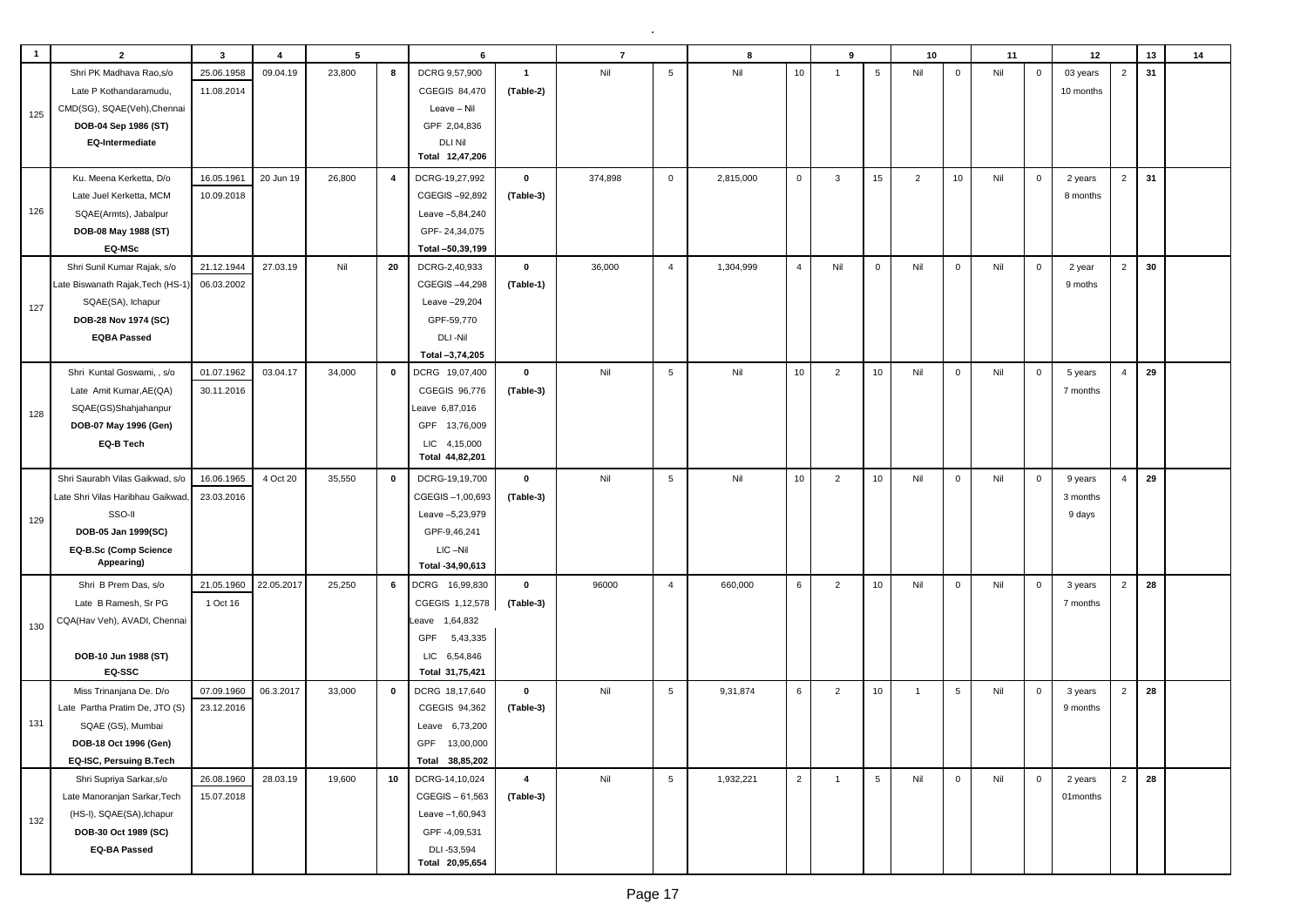| $\mathbf{1}$ | $\overline{2}$               | $\overline{\mathbf{3}}$ | $\overline{4}$ | $5\phantom{.0}$ |                | 6                      |              | $\overline{7}$ |                | 8         |                | $\boldsymbol{9}$ |             | 10  |             | 11  |             | 12        |                | 13 | 14 |
|--------------|------------------------------|-------------------------|----------------|-----------------|----------------|------------------------|--------------|----------------|----------------|-----------|----------------|------------------|-------------|-----|-------------|-----|-------------|-----------|----------------|----|----|
|              | Smt. Dipa Rani Sil, W/o      | 12.12.1951              | 27.10.2008     | 19,350          | 10             | DCRG 4,88,598          | $\mathbf 0$  | Nil            | 5              | 1,200,000 | $\overline{4}$ | $\overline{1}$   | $\sqrt{5}$  | Nil | $\mathbf 0$ | Nil | $\mathbf 0$ | 3 years   | $\overline{2}$ | 26 |    |
|              | Late Shri Ranjit Kumar Sil   | 28.04.2008              |                |                 |                | <b>CGEIS</b><br>58,104 | (Table-1)    |                |                |           |                |                  |             |     |             |     |             | 8 months  |                |    |    |
| 133          | Ex (HSK) (MCM)               |                         |                |                 |                | 89,414<br>Leave        |              |                |                |           |                |                  |             |     |             |     |             |           |                |    |    |
|              | SQAE (Armts), Kolkata        |                         |                |                 |                | 2,17,164<br>GPF        |              |                |                |           |                |                  |             |     |             |     |             |           |                |    |    |
|              | DOB - 19 Apr 1962 (Gen)      |                         |                |                 |                |                        |              |                |                |           |                |                  |             |     |             |     |             |           |                |    |    |
|              | EQ - 4th Pass                |                         |                |                 |                | Total 8,53,278         |              |                |                |           |                |                  |             |     |             |     |             |           |                |    |    |
|              | Miss PM Pathak, d/o Late     | 10.07.1957              | 09.7.2016      | 26,800          | $\overline{4}$ | DCRG 17,68,800/        | $\mathbf{0}$ | Nil            | $\sqrt{5}$     | Nil       | 10             | $\overline{1}$   | $\,$ 5 $\,$ | Nil | $\mathbf 0$ | Nil | $\mathsf 0$ | 1 years   | $\overline{2}$ | 26 |    |
|              | MV Pathak, OS                | 23.2.2016               |                |                 |                | <b>CGEIS</b><br>10,927 | (Table-3)    |                |                |           |                |                  |             |     |             |     |             | 5 months  |                |    |    |
| 134          | CQA(AMN), Khadki, Pune       |                         |                |                 |                | Nil<br>Leave           |              |                |                |           |                |                  |             |     |             |     |             |           |                |    |    |
|              | DOB-05 Oct 1990 (Gen)        |                         |                |                 |                | GPF 9,72,768/-         |              |                |                |           |                |                  |             |     |             |     |             |           |                |    |    |
|              | EQ-M Com                     |                         |                |                 |                | Total 27,52,495        |              |                |                |           |                |                  |             |     |             |     |             |           |                |    |    |
|              | Shri Mohd Sajjad Ali, s/o    | 26.01.1960              | 19.07.18       | 19,050          | 10             | DCRG-13,20,165         | $\mathbf 0$  | 98,000         | $\overline{4}$ | 1,016,130 | $\overline{4}$ | $\overline{1}$   | 5           | Nil | $\mathbf 0$ | Nil | $\mathsf 0$ | 2years    | $\overline{2}$ | 25 |    |
|              | Late MohdbYousuf, MTS(O)     | 10.08.2017              |                |                 |                | CGEGIS-57,936          | (Table-3)    |                |                |           |                |                  |             |     |             |     |             | 5 months  |                |    |    |
| 135          | DQA(CV), Avadi, Chennai      |                         |                |                 |                | Leave -3,65,379        |              |                |                |           |                |                  |             |     |             |     |             |           |                |    |    |
|              | DOB-19 Apr 1989 (OBC)        |                         |                |                 |                | GPF-11,88,148          |              |                |                |           |                |                  |             |     |             |     |             |           |                |    |    |
|              | EQ-B.Tech                    |                         |                |                 |                | DLI-Nil                |              |                |                |           |                |                  |             |     |             |     |             |           |                |    |    |
|              |                              |                         |                |                 |                | Total - 29,31,628      |              |                |                |           |                |                  |             |     |             |     |             |           |                |    |    |
|              | Shri K Arun Kumar, s/o       | 16.12.1958              | 30 Jan19       | 32,050          | $\mathbf 0$    | DCRG-2000000           | $\mathbf{3}$ | Nil            | $\,$ 5 $\,$    | Nil       | 10             | $\overline{1}$   | $\,$ 5 $\,$ | Nil | $\mathbf 0$ | Nil | $\mathsf 0$ | 1 year    | $\overline{2}$ | 25 |    |
|              | LateK Kumar Velut, AE(QA)    | 20.05.2017              |                |                 |                | CGEGIS-1,14,246        | (Table-3)    |                |                |           |                |                  |             |     |             |     |             | 7 months  |                |    |    |
|              | SQAE(L), Bengaluru           |                         |                |                 |                | Leave -17,777          |              |                |                |           |                |                  |             |     |             |     |             |           |                |    |    |
| 136          | DOB-26 Oct 1986 (SC)         |                         |                |                 |                | GPF-63,717             |              |                |                |           |                |                  |             |     |             |     |             |           |                |    |    |
|              | <b>EQ-SSLC Passed</b>        |                         |                |                 |                | DLI-Nil                |              |                |                |           |                |                  |             |     |             |     |             |           |                |    |    |
|              |                              |                         |                |                 |                | Total -21,95,740       |              |                |                |           |                |                  |             |     |             |     |             |           |                |    |    |
|              | Shri Jasbir Singh, S/o       | 15.07.1961              | 27.06.2017     | 21,800          | 8              | DCRG 14,67,576         | $\mathbf{3}$ | Nil            | $\,$ 5 $\,$    | 23,95,800 | $\mathbf 0$    | $\overline{1}$   | 5           | Nil | $\mathbf 0$ | Nil | $\mathsf 0$ | 4 Years   | $\overline{2}$ | 23 |    |
|              | Late Hukam Singh, MCM        | 24.09.2016              |                |                 |                | CGEGIS 54,219          | (Table-3)    |                |                |           |                |                  |             |     |             |     |             | 10 Months |                |    |    |
| 137          | SQAE(A), Delhi Cantt         |                         |                |                 |                | 4,32,861<br>Leave      |              |                |                |           |                |                  |             |     |             |     |             |           |                |    |    |
|              | DOB - 08 Nov 1982 (Gen)      |                         |                |                 |                | GPF<br>2,85,621        |              |                |                |           |                |                  |             |     |             |     |             |           |                |    |    |
|              | EQ - 12 th Pass              |                         |                |                 |                | 22,40,277<br>Total     |              |                |                |           |                |                  |             |     |             |     |             |           |                |    |    |
|              | Shri Alpine Mathew, s/o Late | 23.08.1962              | 24.08.2016     | 67,250          | $\mathbf{0}$   | DCRG 10,00,000         | $\mathbf{1}$ | Nil            | 5              | 25,00,000 | $\mathsf 0$    | $\overline{2}$   | 10          | Nil | $\mathbf 0$ | Nil | $\mathsf 0$ | 10 Years  | 6              | 22 |    |
|              | Mathew John, JAG(NFSG)       | 22.08.2012              |                |                 |                | CGEIS 1,75,184         | (Table-2)    |                |                |           |                |                  |             |     |             |     |             | 09 days   |                |    |    |
| 138          | CQA(AVL), Avadi              |                         |                |                 |                | Leave 8,15,747         |              |                |                |           |                |                  |             |     |             |     |             |           |                |    |    |
|              | DOB - 09 Mar 1993 (ST)       |                         |                |                 |                | GPF 6,55,963           |              |                |                |           |                |                  |             |     |             |     |             |           |                |    |    |
|              | EQ - BBA, LLB (Graduate)     |                         |                |                 |                | Total 26,46,894        |              |                |                |           |                |                  |             |     |             |     |             |           |                |    |    |
|              | Shri Ankit Srivastava, s/o   | 26.06.1960              | 29.05.19       | 41.300          | $\mathbf 0$    | DCRG-20,00,000         | $\mathbf{0}$ | Nil            | $\,$ 5 $\,$    | Nil       | 10             | $\overline{1}$   | $\sqrt{5}$  | Nil | $\mathbf 0$ | Nil | $\mathbf 0$ | 01 Years  | $\overline{2}$ | 22 |    |
|              | Late P Srivastava, AE(QA)    | 06.05.2019              |                |                 |                | CGEGIS-1,63,937        | (Table-3)    |                |                |           |                |                  |             |     |             |     |             | 1 months  |                |    |    |
| 139          | SQAE(A), Kanpur              |                         |                |                 |                | Leave -5,58,156        |              |                |                |           |                |                  |             |     |             |     |             |           |                |    |    |
|              | DOB-19 Jul 1983 (Gen)        |                         |                |                 |                | GPF-8,19,238           |              |                |                |           |                |                  |             |     |             |     |             |           |                |    |    |
|              | <b>EQ-Graduation</b>         |                         |                |                 |                | LIC-Nil                |              |                |                |           |                |                  |             |     |             |     |             |           |                |    |    |
|              |                              |                         |                |                 |                | Total -35,12,035       |              |                |                |           |                |                  |             |     |             |     |             |           |                |    |    |
|              | Shri Kartik K Gaikwad, s/o   | 01.06.1961              | 01.03.18       | 27,600          | $\overline{4}$ | DCRG 15,20,208         | $\pmb{0}$    | Nil            | $\overline{5}$ | 3,745,878 | $\mathbf 0$    | $\overline{2}$   | 10          | Nil | $\mathbf 0$ | Nil | $\mathbf 0$ | 4 Years   | $\overline{2}$ | 21 |    |
|              | Late KB Gaikwad, Lab Asst    | 4 Oct 16                |                |                 |                | CGEGIS 92,286          | (Table-3)    |                |                |           |                |                  |             |     |             |     |             | 7months   |                |    |    |
| 140          | CQA (EE), Pune               |                         |                |                 |                | Leave<br>5,63,040      |              |                |                |           |                |                  |             |     |             |     |             |           |                |    |    |
|              | DOB-27 Oct 1999 (SC)         |                         |                |                 |                | GPF<br>9,70,162        |              |                |                |           |                |                  |             |     |             |     |             |           |                |    |    |
|              | EQ-12th Passed, BE Mech      |                         |                |                 |                | <b>LIC</b><br>3,40,886 |              |                |                |           |                |                  |             |     |             |     |             |           |                |    |    |
|              | (ist Year)                   |                         |                |                 |                | 34,86,582<br>Total     |              |                |                |           |                |                  |             |     |             |     |             |           |                |    |    |